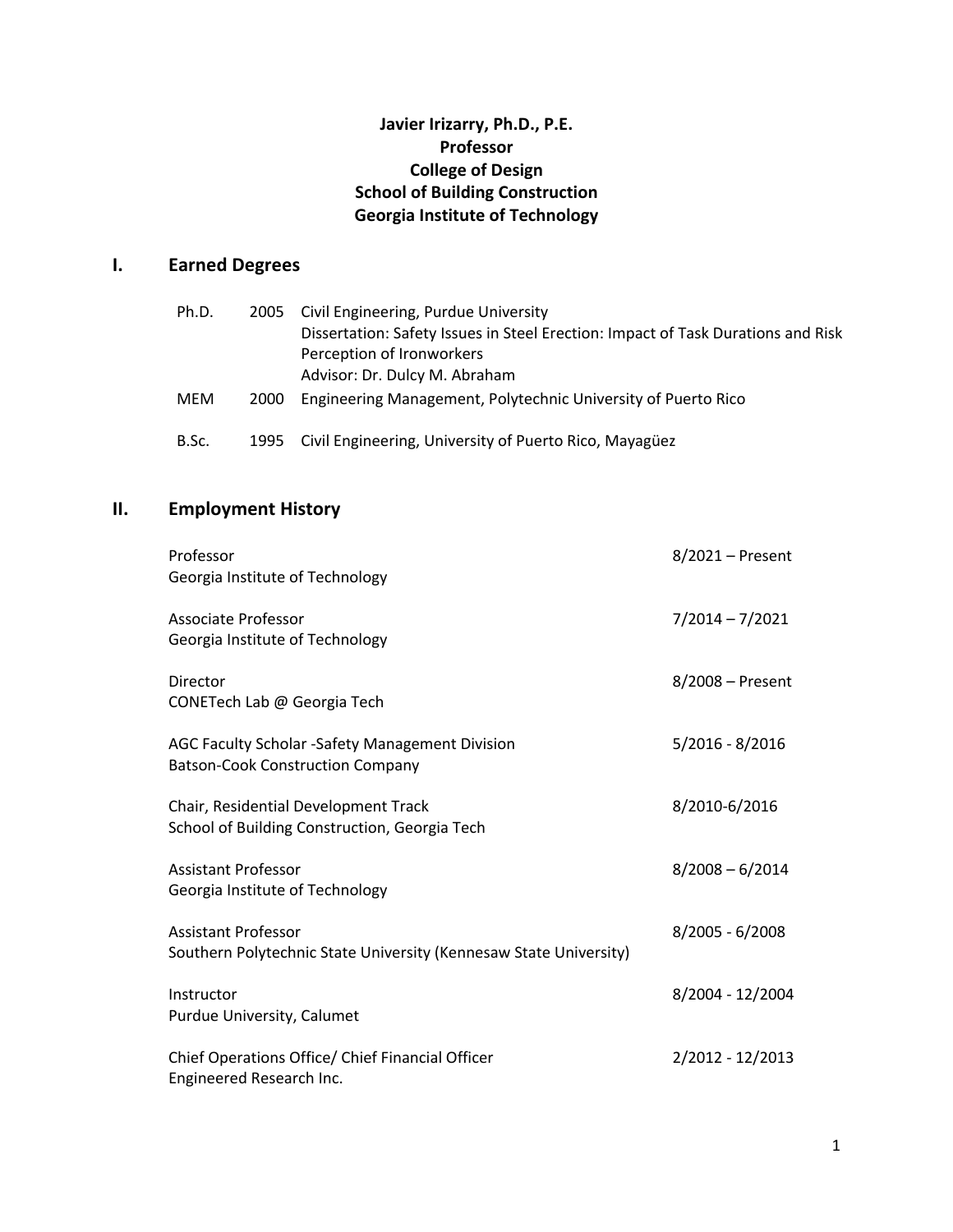| Senior Associate<br>Civitello Project Management                           | 8/2001 - 12/2013 |
|----------------------------------------------------------------------------|------------------|
| <b>Scheduling Manager</b><br>Redondo Construction Corporation, Puerto Rico | 7/1997 - 7/2001  |
| Estimator / Scheduler<br>Frederic R. Harris Inc., Puerto Rico              | 8/1995 - 7/1997  |

# **III. Honors and Awards**

|                  | National/International                                                                                                                                                                                                                                     |      |
|------------------|------------------------------------------------------------------------------------------------------------------------------------------------------------------------------------------------------------------------------------------------------------|------|
| 1.               | *Outstanding Educator Award Region 2-Associated Schools of Construction                                                                                                                                                                                    | 2019 |
| 2.               | *Associated General Contractors of America Faculty Scholar                                                                                                                                                                                                 | 2016 |
| 3.               | *National Outstanding Researcher Award-Associated Schools of Construction                                                                                                                                                                                  | 2012 |
| 4.               | *Outstanding Researcher Award-Associated Schools of Construction Region 2                                                                                                                                                                                  | 2011 |
| 5.               | *ASCE ExCEEd Fellowship - ASCE merit-based scholarship to attend Excellence in<br>Civil Engineering Education (ExCEEd) workshop in the United States Military<br>Academy, West Point, NY                                                                   | 2011 |
| 6.               | *National Teaching Award-Associated Schools of Construction                                                                                                                                                                                                | 2008 |
| 7.               | Society of Hispanic Professional Engineers Foundation Scholar-Hispanic                                                                                                                                                                                     | 2004 |
|                  | <b>Engineer National Achievement Awards Corporation</b>                                                                                                                                                                                                    |      |
| <b>Institute</b> |                                                                                                                                                                                                                                                            |      |
| 1.               | *Student Recognition of Excellence in Teaching: Class of 1934 Award                                                                                                                                                                                        | 2020 |
| 2.               | *Selected to the 2019-2020 Emerging Leaders Program, Office of the Provost,<br>Georgia Tech                                                                                                                                                                | 2019 |
| 3.               | *Thank a Teacher Certificate: BC6005 Spring 2019, Center for Enhancing<br>Teaching and Learning, Georgia Institute of Technology                                                                                                                           | 2019 |
| 4.               | *Thank a Teacher Certificate: BC4140 Spring 2018, Center for Enhancing<br>Teaching and Learning, Georgia Institute of Technology                                                                                                                           | 2018 |
| 5.               | *GoSTEM Faculty Fellowship, Georgia Institute of Technology. - A fellowship in<br>support of increasing Latino cultural awareness and community building<br>between Georgia Tech and other community organizations, through the<br>GoSTEM program.         | 2014 |
| 6.               | *Thank a Teacher Certificate: BC6005, Center for Enhancing Teaching and                                                                                                                                                                                    | 2011 |
|                  | Learning, Georgia Institute of Technology                                                                                                                                                                                                                  |      |
| 7.               | *Georgia Tech Class of 1969 Teaching Scholar                                                                                                                                                                                                               | 2010 |
| <b>Others</b>    |                                                                                                                                                                                                                                                            |      |
| 1.               | *Best Paper Award Sustainable Built Environment (SBE) 2019 Seoul: Kim, S.,<br>Won, H., Choi, M., Hong, J., and Irizarry, J. (2020) "Theoretical Concept of<br>Heterogeneous Robots for Infrastructure Maintenance System (HR4IMS) in<br>Future Smart City" | 2019 |
| 2.               | *Best Conference Paper - Honorable Mention Award for Gheisari, M., Foroughi,                                                                                                                                                                               | 2016 |

M., Chen, P., and Irizarry, J., (2016) "An Augmented Panoramic Environment to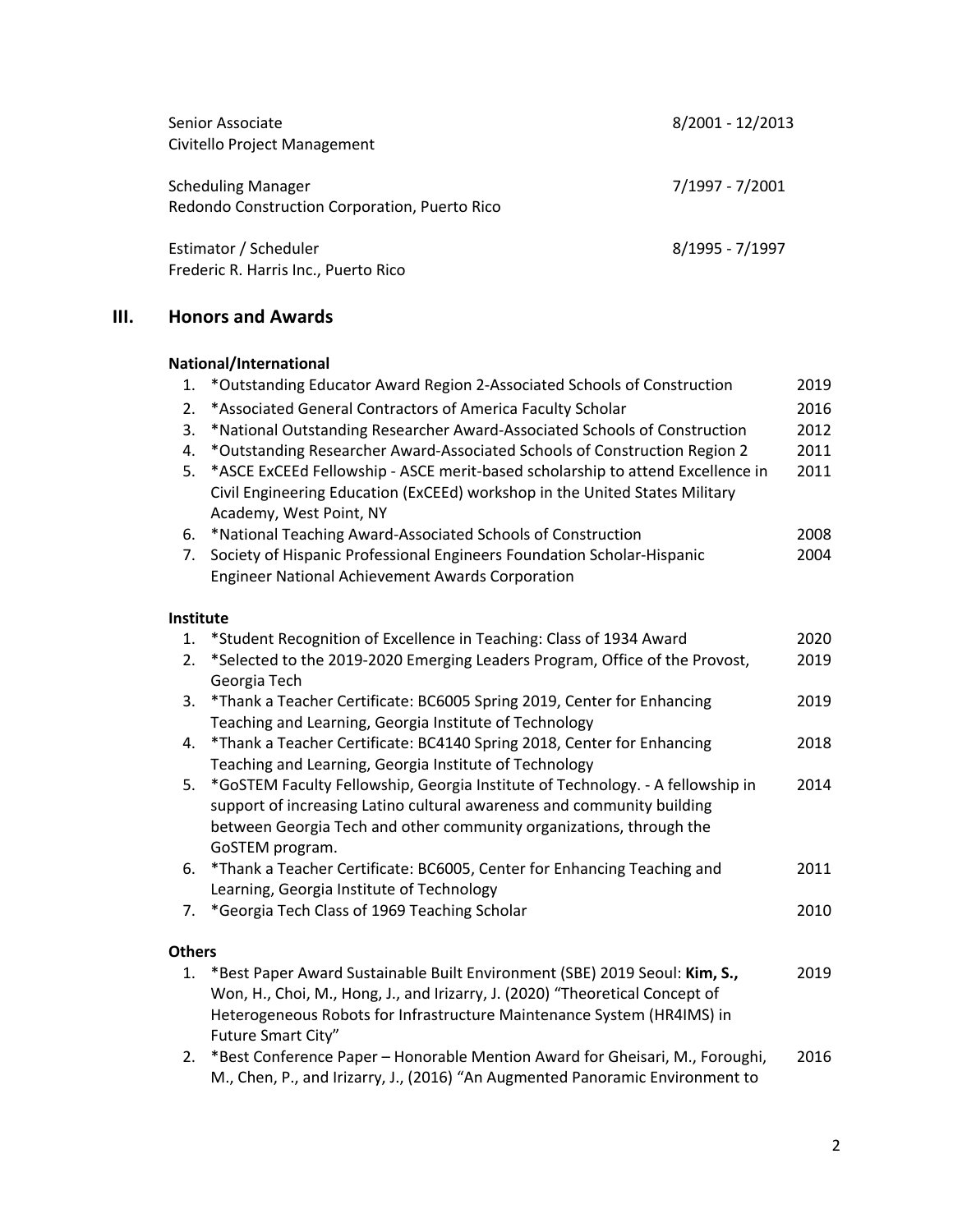Access Building Information on a Construction Site," ASC 52nd Annual International Conference of the Associated Schools of Construction, Provo, UT

- 3. Outstanding Faculty of the Year Southern Polytechnic State University 2008
- 4. George Washington Carver Doctoral Fellowship, Purdue University 2001

## **IV. Research, Scholarship, and Creative Activities**

#### **A. Published Books, Book Chapters, and Edited Volumes**

#### **A1. Books**

- 1. \*Sawhney, Anil, Mike Riley and Javier Irizarry (Eds.) (2020) Construction 4.0: An Innovation Platform for the Built Environment. Abingdon, Oxon: Routledge
- 2. \*Daniel Castro-Lacouture, Javier Irizarry, and Baabak Ashuri (Eds.) (2014) Proceedings of ASCE Construction Research Congress 2014: Construction in a Global Network, Construction Institute (CI) of the American Society of Civil Engineers (ASCE)

#### **A2. Refereed Book Chapters**

- 1. \*Anil Sawhney, Mike Riley, and Javier Irizarry (2020) "Construction 4.0 Introduction and Overview", Chapter 1 in Construction 4.0-Innovation Platform for the Built Environment, Co-Editors, Anil Sawhney, Mike Riley, and Javier Irizarry, Abingdon, Oxon: Routledge
- 2. \*Masoud Gheisari, Dayana Bastos Costa, and Javier Irizarry (2020) "Unmanned Aerial System Application in Construction", Chapter 14 in Construction 4.0-Innovation Platform for the Built Environment, Co-Editors, Anil Sawhney, Mike Riley, and Javier Irizarry, Abingdon, Oxon: Routledge
- 3. \*Preface of the Proceedings of ASCE Construction Research Congress 2014: Construction in a Global Network, Construction Institute (CI) of the American Society of Civil Engineers (ASCE), Daniel Castro-Lacouture, Javier Irizarry, and Baabak Ashuri (Eds.), Atlanta, Georgia, May 19-21, 2014.
- 4. Abraham, D.M., Lew, J., Wirahadikusumah, R., Irizarry, J., and Arboleda, C.A. (2004) "Trenching Accidents and Fatalities: Identifying Causes and Implementing Changes" Chapter 26 in: Construction Safety Management Systems, (ed. Steve Rowlinson), Spon Press, Apr. 2004, London, 387-401.

## **A3. Edited Volumes**

No Data

**B. Refereed Publications and Submitted Articles**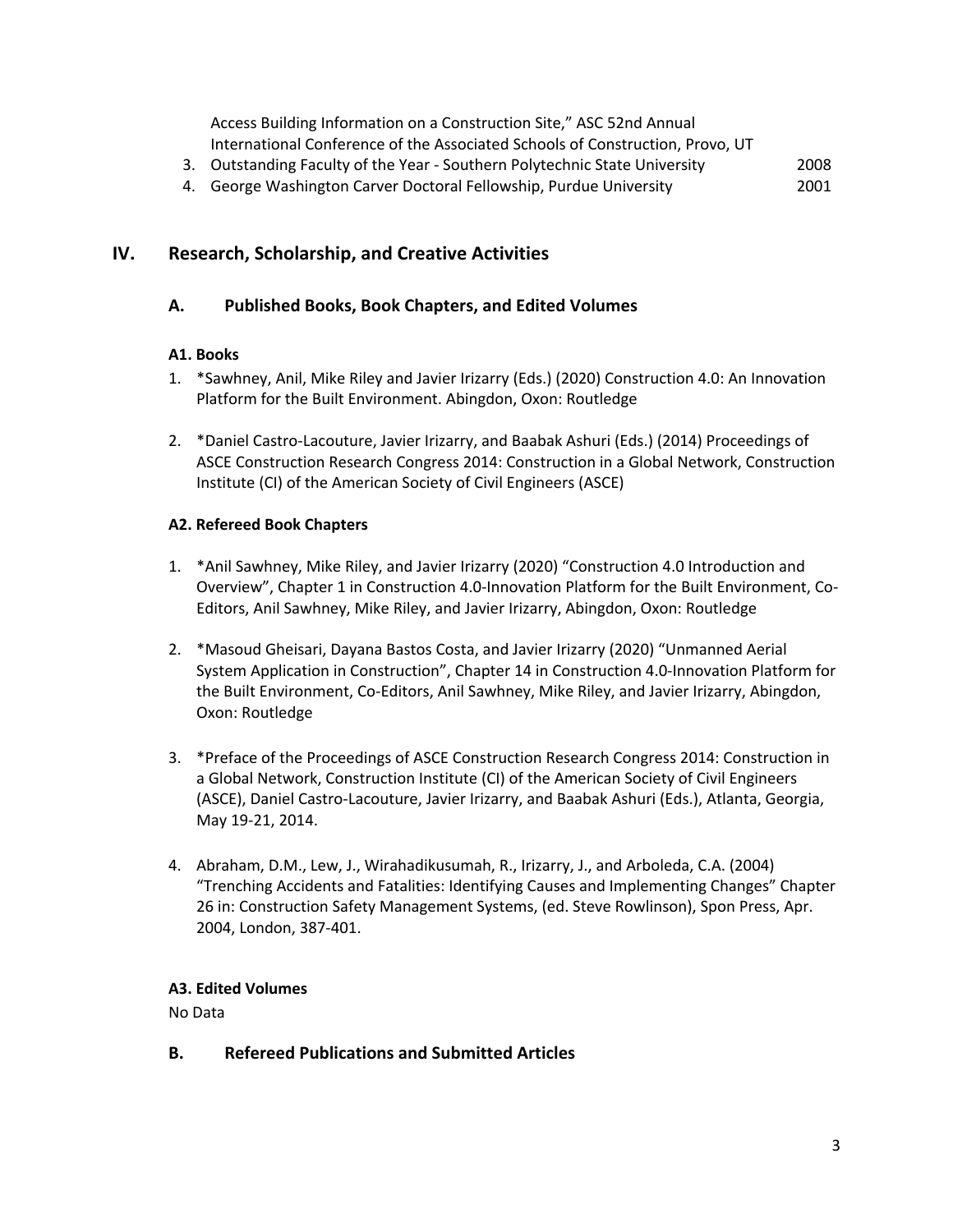#### **B1. Published and Accepted Journal Articles**

- 1. \*Zhou, Z., Irizarry, J., and Guo, W. (2021) "A Network-Based Approach to Modeling Safety Accidents and Causations within the Context of Subway Construction Management", Safety Science, 139 (2021) 105261
- 2. \*Zhou, Z., Irizarry, J., and Zhou, J. (2021) "Development of a Database Exclusively for Subway Construction Accidents and Corresponding Analyses", Tunneling and Underground Space Technology, Volume 111, 2021, 103852, ISSN 0886-7798, https://doi.org/10.1016/j.tust.2021.103852. (https://www.sciencedirect.com/science/article/pii/S0886779821000432)
- 3. \*Kim, S., Gan, Y., and Irizarry, J. (2021) "Framework for UAS-Integrated Airport Runway Design Code Compliance Using Incremental Mosaic Imagery." J. Comp. Civ. Eng., 35(2): 04020061. DOI: 10.1061/(ASCE)CP.1943- 5487.0000960.
- 4. \***Kim, S.,** and Irizarry, J. (2020) "Exploratory Study of User-Perceived Effectiveness of Unmanned Aircraft System (UAS) Integration in visual inspections of Transportation Agency" Innovative Infrastructure Solutions, 5, 110 (2020). https://doi.org/10.1007/s41062-020-00355-2
- 5. \***Kim, S.,** Irizarry, J. & Costa, D.B. (2020) "Field Test-Based UAS Operational Procedures and Considerations for Construction Safety Management: A Qualitative Exploratory Study." International Journal of Civil Engineering 18, 919-933. https://doi.org/10.1007/s40999-020-00512-9
- 6. \***Kim, S.,** Irizarry, J., and Kanfer, R. (2020) "A Multi-Level Goal Hierarchy Model for Team Decision-Making Process in UAS-integrated Construction and Infrastructure Condition Inspections" ASCE Journal of Management in Engineering, DOI: 10.1061/(ASCE)ME.1943- 5479.0000803
- 7. \***Kim, J.,** and Irizarry, J. (2020) "Evaluating the Use of Augmented Reality Technology to Improve Construction Management Student's Spatial Skills", International Journal of Construction Education and Research, DOI: 10.1080/15578771.2020.1717680 Vol. 17, No. 2, 99-116
- 8. \***Kim, S.,** and Irizarry, J. (2019) "Human Performance on Unmanned Aircraft Systems (UAS) Operations in Construction and Infrastructure Environments", ASCE Journal of Management in Engineering, Vol 35 Issue 6
- 9. \*Nourbakhsh, M., Irizarry, J., and Haymaker, J. (2018) "Generalizable surrogate model features to approximate stress in 3D trusses" Engineering Applications of Artificial Intelligence, Volume 71, May 2018, Pages 15-27
- 10. \*Zhou, Z., Irizarry, J., and Lu, Y. (2018) "A Multidimensional Framework for Unmanned Aerial System Applications in Construction Project Management" Journal of Management in Engineering, DOI: 10.1061/(ASCE)ME.1943-5479.0000597.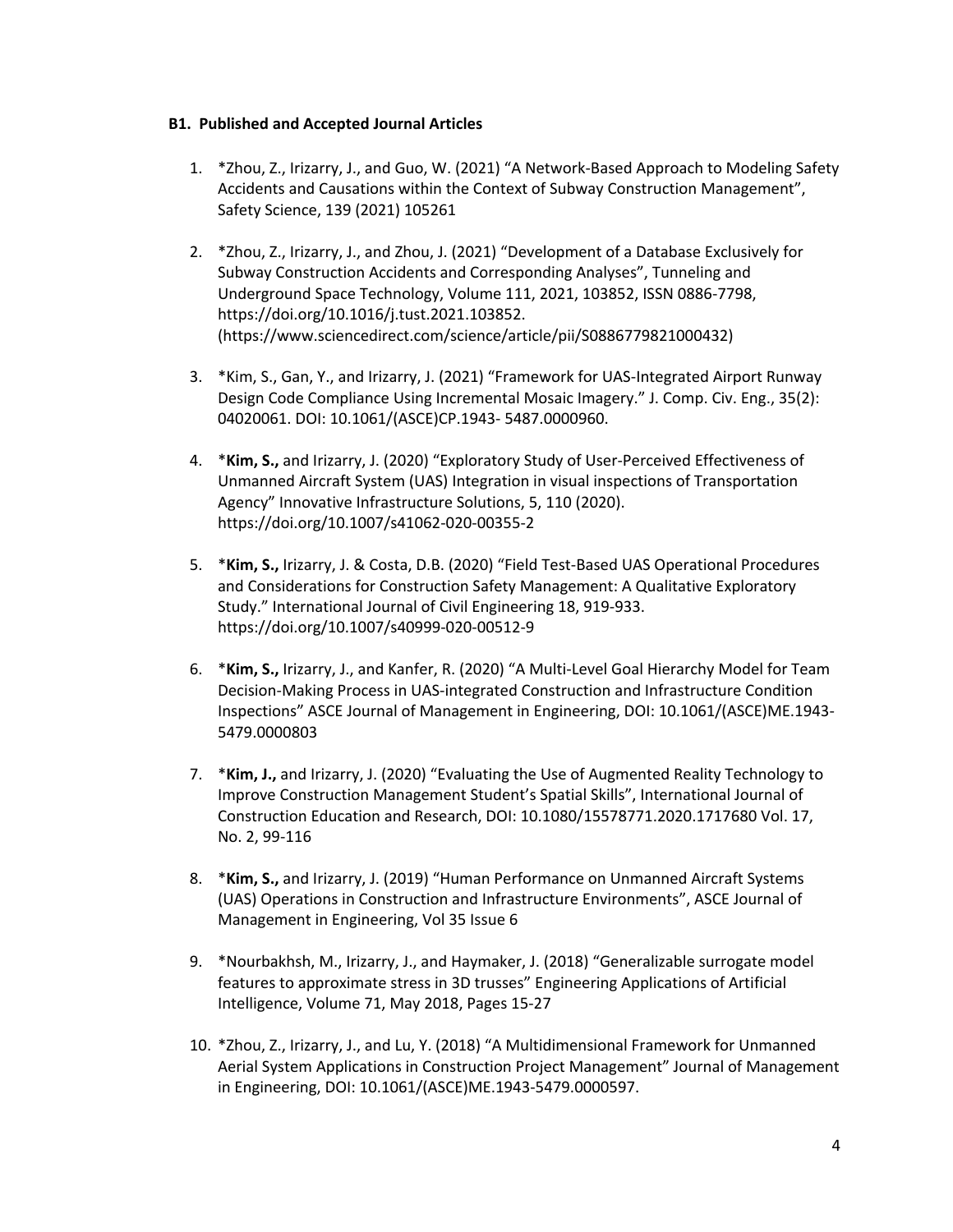- 11. \***Paes, D.**, Arantes, E., Irizarry, J. (2017) "Immersive environment for improving the understanding of architectural 3D models: Comparing user spatial perception between immersive and traditional virtual reality systems", Automation in Construction, 84, 292- 303. DOI: 10.1016/j.autcon.2017.09.016.
- 12. \*Zolfagharian, S., and Irizarry, J. (2017) "Constructability Assessment Model for Commercial Building Designs in the United States" Journal of Construction Engineering and Management, Vol 143 Issue 8
- 13. **\*de Melo**, R. R. S., Costa, D. B., **Álvares, J. S**., & Irizarry, J. (2017). "Applicability of unmanned aerial system (UAS) for safety inspection on construction sites". Safety science, 98, 174-185. https://doi.org/10.1016/j.ssci.2017.06.008
- 14. \*Irizarry, J., and Costa, D.(2016)."Exploratory Study of Potential Applications of Unmanned Aerial Systems for Construction Management Tasks" J. Manage. Eng., DOI: 10.1061/(ASCE)ME .1943-5479.0000422.
- 15. \*Gheisari, M., Foroughi Sabzevar, M., Chen, P., & Irizarry, J. (2016). "Integrating BIM and Panorama to Create a Semi-Augmented-Reality Experience of a Construction Site". International Journal of Construction Education and Research, 12(4), 303-316. (Invited)
- 16. \*Gheisari, M., & Irizarry, J. (2016) "Investigating human and technological requirements for successful implementation of a BIM-based mobile augmented reality environment in facility management practices". Emerald Journal of Facilities, 34(1/2).
- 17. \***Karan, E.,** Irizarry, J., and Haymaker, J. (2015)."BIM and GIS Integration and Interoperability Based on Semantic Web Technology." J. Computing in Civil. Engineering, 10.1061/(ASCE)CP.1943-5487.0000519, 04015043.
- 18. \***Karan, E.,** and Irizarry, J. (2015) "Extending BIM interoperability to preconstruction operations using geospatial analyses and semantic web services" Automation in Construction, online http://dx.doi.org/10.1016/j.autcon.2015.02.012
- 19. \***Karan, E.,** Irizarry, J., and Haymaker, J. (2015) "Generating IFC Models from heterogeneous data using semantic web" Construction Innovation, Vol. 15(2) EarlyCite Online http://www.emeraldinsight.com/toc/ci/15/2
- 20. \*Zhou, Z., Irizarry, J. (2015) "Integrated framework of modified accident energy release model and network theory to explore the full complexity of the Hangzhou subway construction collapse" Journal of Management in Engineering 32 (5), 05016013
- 21. \***Zolfagharian, S**., Irizarry, J., Ressang, A., **Nourbakhsh, M. and Gheisari, M.** (2014) "Automated safety planning approach for residential construction sites in Malaysia" International Journal of Construction Management Vol. 14, Iss. 3, 2014
- 22. \***Thomas, A.** and Ryherd, E. and Bowling, T. and Irizarry, J. (2014) "Simulated and laboratory models of aircraft sound transmission in residences" The Journal of the Acoustical Society of America, 135, 2342-2342 DOI:http://dx.doi.org/10.1121/1.4877694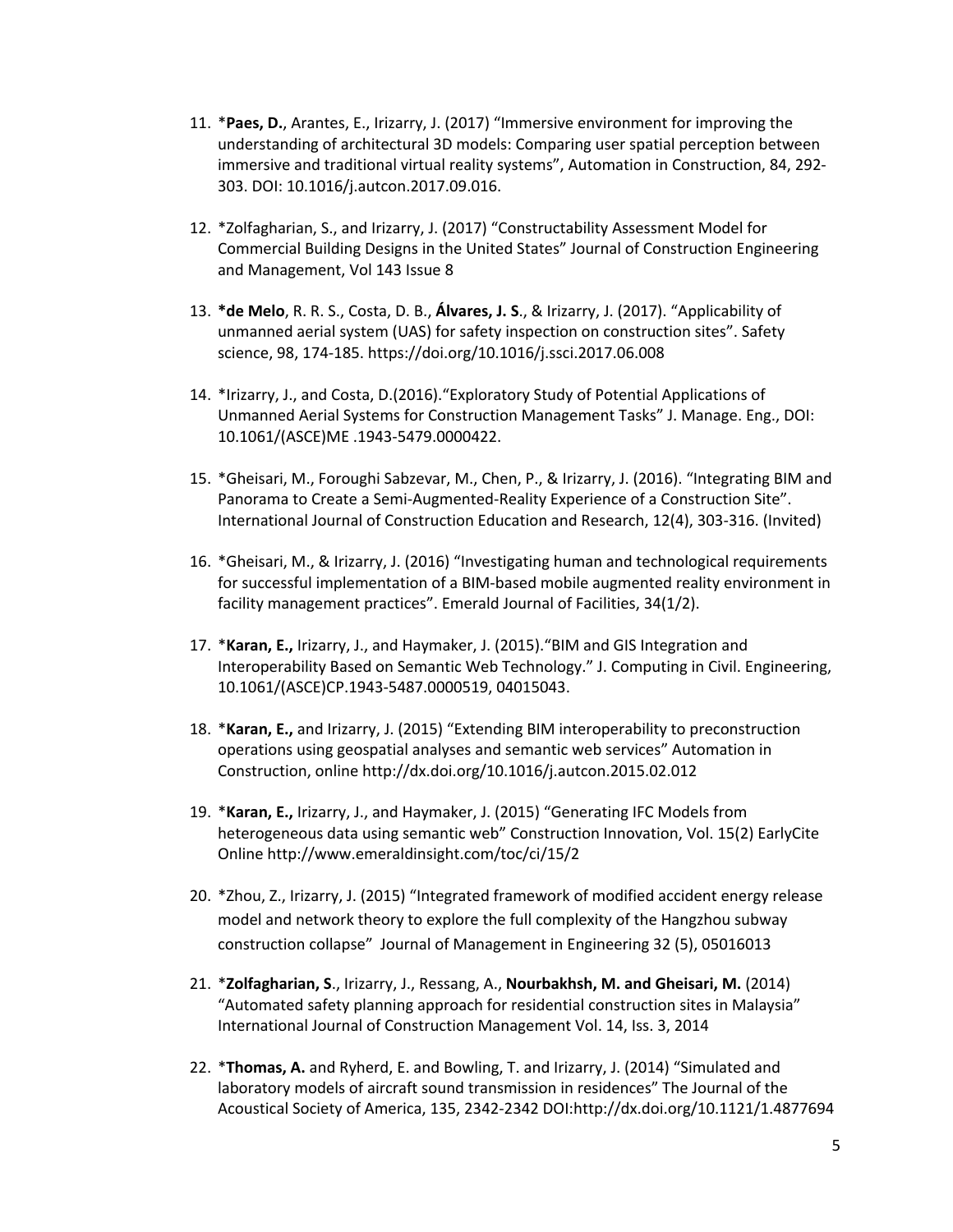- 23. **\*Williams, G., Gheisari, M., Chen, P.,** and Irizarry, J. (2014). "BIM2MAR: An Efficient BIM Translation to Mobile Augmented Reality Applications." ASCE ICT Special Issue of Journal of Management in Engineering, 10.1061/(ASCE)ME.1943-5479.0000315, A4014009.
- 24. \*Irizarry, J., **Gheisari, M., Williams, G.,** and Roper, K. (2014) "Ambient Intelligence Environments for Accessing Building Information: A Healthcare Facility Management Scenario", Facilities, Vol. 32 Iss: 3/4 120-138
- 25. \*Zhou, Z., Irizarry, J., and Li, Q. (2014) "Using Network Theory to Explore the Complexity of Subway Construction Accident Network (SCAN) for Promoting Safety Management" Journal Safety Science, (64) 127-136
- 26. \***Karan, E.**, Sivakumar, R., Irizarry, J., and Guhathakurta, S. (2013) "Digital Modeling of Construction Site Terrain using Remotely Sensed Data and Geographic Information Systems Analyses", ASCE Journal of Construction Engineering and Management 10.1061/ (ASCE)CO.1943-7862.0000822
- 27. \*Zhou, Z., Irizarry, J., Li, Q., and Wu, W. (2013). "Using Grounded Theory Methodology to Explore the Information of Precursors Based on Subway Construction Incidents." J. Manage. Eng., 31 (2) 10.1061/(ASCE)ME.1943-5479.0000226 (Jun. 3, 2013)
- 28. \*Irizarry, J., **Gheisari, M.** (2013) "Situation Awareness (SA), A Qualitative User-Centered Information Needs Assessment Approach", International Journal of Construction Management, Vol. 13 No.3, 35-53
- 29. \*Zhou, Z., Irizarry, J., and Li, Q. (2013) "Applying advanced technology to improve safety management in the construction industry: a literature review", Construction Management and Economics, 31 (6), 606-622
- 30. \***Florez, L.,** Castro, D., and Irizarry, J. (2013) "Measuring Sustainability Perceptions of Construction Materials" Construction Innovation: Information, Process, Management, Volume 13, No. 2, pages 217-234
- 31. \*Irizarry, J., **Gheisari, M.**, Meadati, P., and \*Solfagarian, S. (2013) "Human Computer Interaction Modes for Construction Education Applications: Experimenting with Small Format Interactive Displays", International Journal of Construction Education and Research, Volume: 9, Issue: 02, 83–101
- 32. \*Irizarry, J., **Karan, E**., and Jalaei, F. (2013) "Integrating BIM and GIS to improve the visual monitoring of construction supply chain management", Journal of Automation in Construction, 31, 241-254
- 33. \*Irizarry, J., **Gheisari, M.**, Williams, G., and Walker, B. (2012) "InfoSpot: A mobile Augmented Reality method for accessing building information through a situation awareness approach", Journal of Automation in Construction, 33, 11-23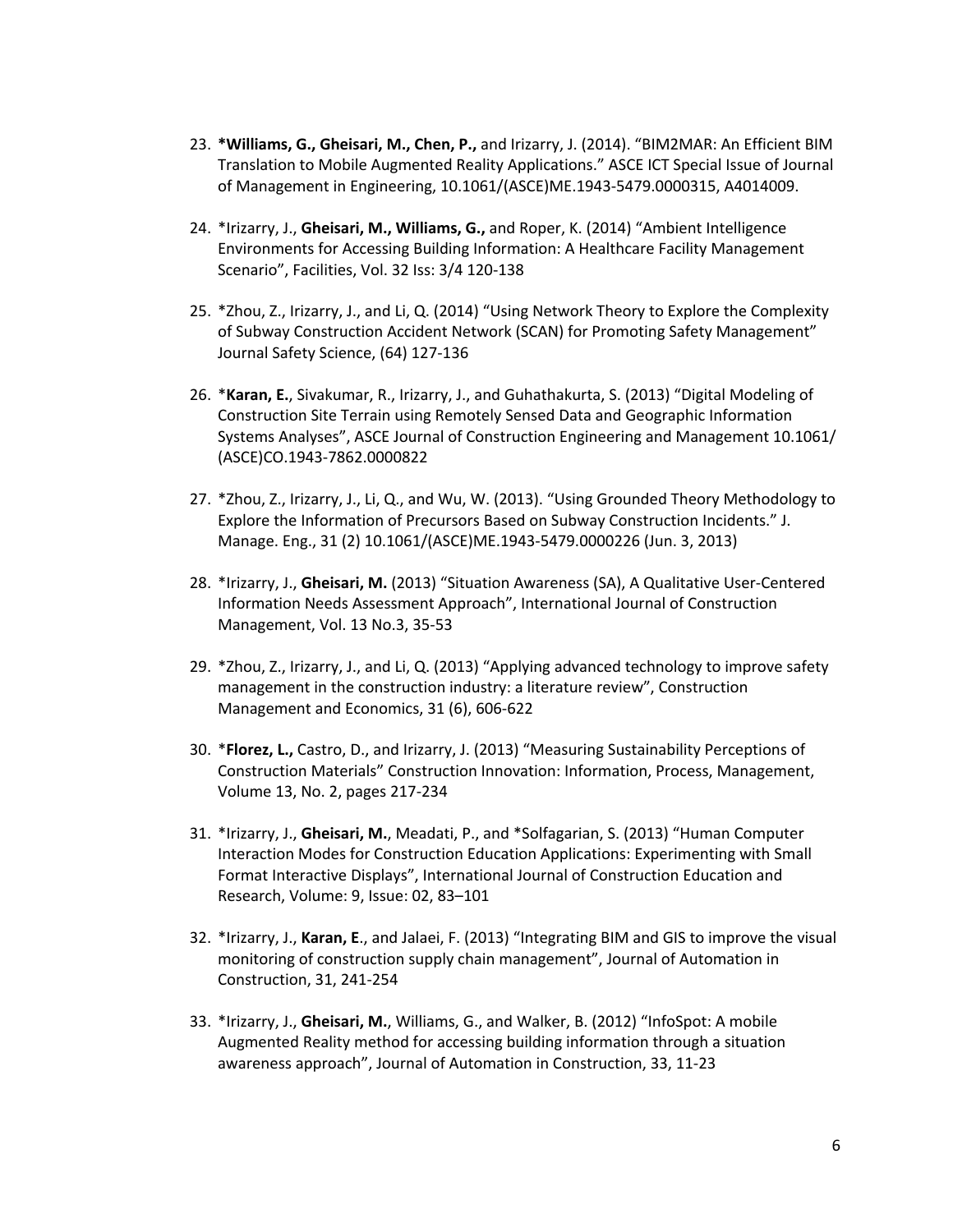- 34. \*Irizarry, J., and **Karan, E.** (2012) "Optimizing Location of Tower Cranes on Construction Sites Through GIS and BIM Integration" Journal of Information Technology in Construction Journal of Information Technology in Construction (ITcon), Vol. 17, pg. 351- 36
- 35. \*Meadati, P., Liou, F.S., Irizarry, J., and Akhnoukh, A.K. (2012) "Enhancing Visual Learning in Construction Education using BIM" International Journal of Polytechnic Studies, Vol. 1, No. 2
- 36. \*Irizarry, J., **Gheisari, M.,** and Walker, B. N. (2012) "Usability Assessment of Drone Technology as Safety Inspection Tools," Journal of Information Technology in Construction, Vol. 17, pg. 194-212
- 37. \***Zolfagharian, S., Nourbakhsh, M**., Hussein Mydin, S., Mohamad Zin, R., and Irizarry, J. (2012) "A Conceptual Method of Constructability Improvement", IACSIT International Journal of Engineering and Technology, Vol. 4, No. 4, 456-459
- 38. \***Nourbakhsh, M., Zolfagharian**, S., Zin, R.M., and Irizarry, J. (2012) "Affordable Software for Collaboration, Document Management, and on-site Information Management in Small- and Medium-sized Construction Companies", IACSIT International Journal of Engineering and Technology, Vol. 4, No. 4, 460-463
- 39. \***Florez, L.,** Irizarry, J., Castro-Lacouture, D., **Abdollahipour, S.,** and Jeong, H., (2012) "Feasibility of Implementing a Computer-Assisted PCC Rehabilitation Decision Support System in Georgia and Oklahoma" International Journal of Construction Education and Research, Vol. 8, 281-300
- 40. \*Irizarry, J., **Zolfagharian, S., Nourbakhsh, M.**, Mohamad Zin, R., Jusoff, K., and Zakaria, R. (2012) "The Development of a Sustainable-Construction Planning System" Journal of Information Technology in Construction, Vol. 17, 162-178
- 41. \***Nourbakhsh, M.,** Mohamad Zin, R., Irizarry, J., **Zolfagharian, S.,** and **Gheisari, M.** (2012) "Mobile Application Prototype for On-site Information Management in Construction Industry." Journal of Engineering, Construction and Architectural Management, Vol. 19 Issue: 5, 474-494
- 42. \*Nourbakhsh, M., Zolfagharian, S., Mohamad Zin, R., and Irizarry, J. (2012) "Affordable Software for Collaboration, Document Management, and on-site Information Management in Small- and Medium-sized Construction Companies" Procedia Engineering
- 43. \*Zolfagharian, S., Nourbakhsh, M., Hussein Mydin, S., Mohamad Zin, R., and Irizarry, J. (2012) "A Conceptual Method of Constructability Improvement" Procedia Engineering
- 44. \*Irizarry, J., Meadati, P., Aknoukh, A., and Barham, W. (2012) "Exploring Applications of Building Information Models for Enhancing Visualization and Information Access in Engineering and Construction Education Environments." International Journal of Construction Education and Research, Volume: 8, Issue: 02, pages 119 – 145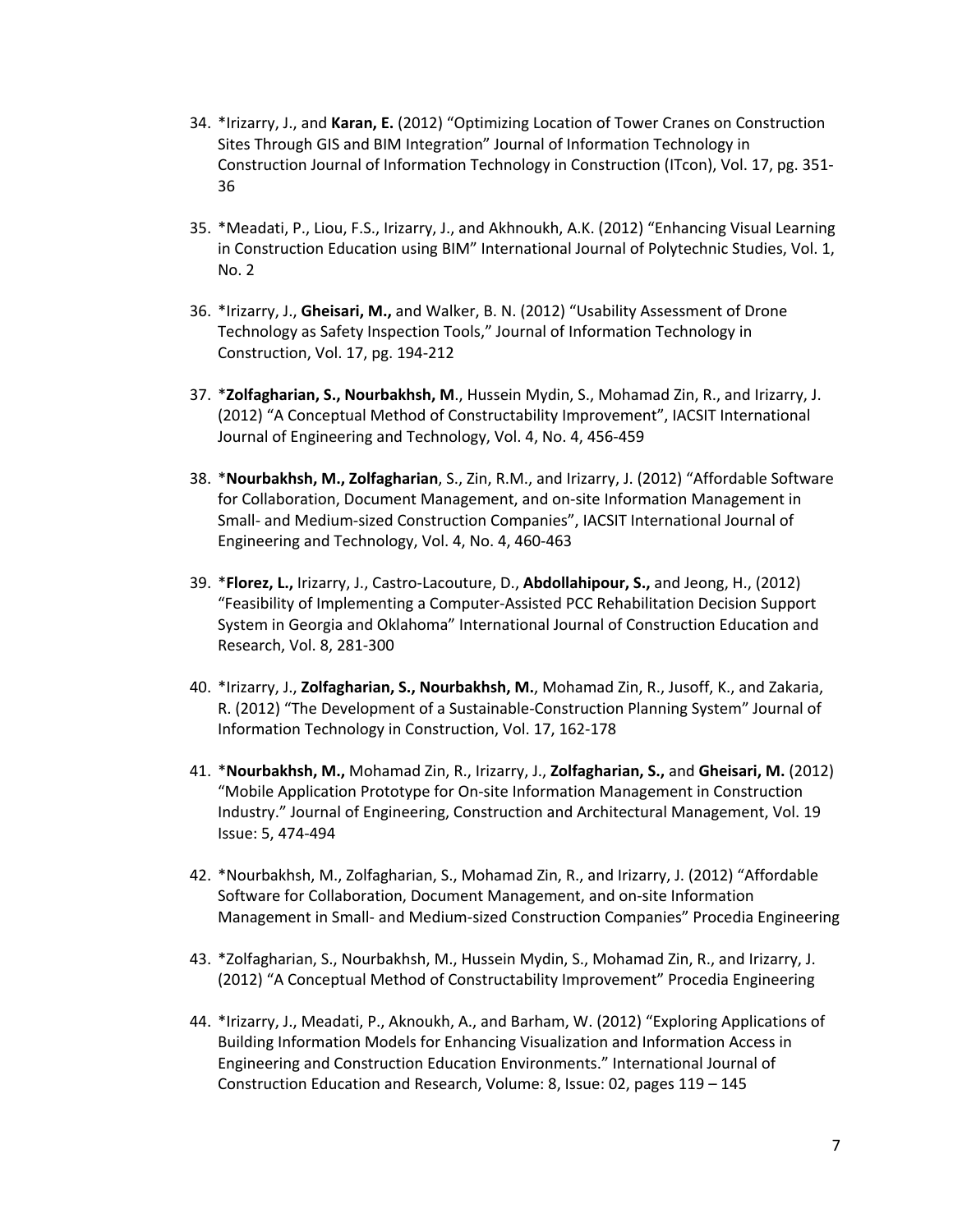- 45. \***Nourbakhsh, M.,** Mohamad Zin, R., Hussein Mydin, S., **Zolfagharian, S.**, Irizarry, J., and Golzarpoor, H., (2012) "Relative Importance of Key Performance Indicators of Construction Projects towards Buildability at Design Stage" Advanced Materials Research (ISSN: 1022-6680) Vol. 446-449 pp. 340-344, http://www.scientific.net/AMR.446-449.340
- 46. \***Nourbakhsh, M.**, Hussein Mydin, S., Mohamad Zin, R., **Zolfagharian, S.**, Irizarry, J., and Mardiyah, Z., (2012) "A Conceptual Model to Assess the Buildability of Building Structure at Design Stage in Malaysia" Advanced Materials Research (ISSN: 1022-6680) Vol. 446- 449 pp. 3879-3884, http://www.scientific.net/AMR.446-449.3879
- 47. \***Zolfagaharian, S., Nourbakhsh, M.,** Irizarry, J., **Gheisari, M.,** and Zakaria, R. (2011) "Impact of Sustainable Development Education at Universiti Teknologi Malaysia (UTM)" Jurnal Teknologi, 56 (Sains & Kej.), © Penerbit UTM Press, Universiti Teknologi Malaysia, Sept. 2011: 45–62 http://www.penerbit.utm.my/onlinejournal/56/K/JT56SK\_Sept2011\_04.pdf
- 48. \*Irizarry, J. (2011). "Application of Methods Analysis to Steel Erection Tasks: Implications for Safety and Performance," International Journal of Construction Management, Volume 11, No.4, 31-47
- 49. \***Gheisari, M.,** and Irizarry, J., (2011). "Investigating Facility Mangers' Decision Making Process through a Situation Awareness Approach," International Journal of Facility Management, Vol 2, No 1 (2011)
- 50. Irizarry, J., and Abraham, D.M. (2006) "Assessment of Risk Perception of Ironworkers," Journal of Construction Research, Volume 7 Number 1 & 2 March and September 2006 111-132
- 51. Irizarry, J., Simonsen K.L., and Abraham, D.M. (2004) "Effect of Safety and Environmental Variables on Task Durations in Steel Erection," Journal of Construction Engineering and Management ASCE, 131(12), 1310-1319

#### **B2. Conference Presentation with Proceedings (Refereed)**

- 1. **\*Perez, C. T**., COSTA, D. B., and Irizarry, J. (2020) "Algoritmos genéticos: uma abordagem visual para reduzir as perdas por transporte em canteiros de obra." In: ENCONTRO NACIONAL DE TECNOLOGIA DO AMBIENTE CONSTRUÍDO, 18., 2020, Porto Alegre. **Anais**... Porto Alegre: ENTAC, 2020. ISBN: 978-65-00-13488-3.
- 2. \*Sawhney, A, Riley, M., Irizarry, J., and Toca-Perez, C. (2020) "A Proposed Framework for Construction 4.0 Based on a Review of Literature" 56th Annual Associated Schools of Construction 2020 International Conference, Liverpool, UK April 15-18, 2020 (paper accepted for publication, presentation re-scheduled to Sept. 2020 due to COVID 19)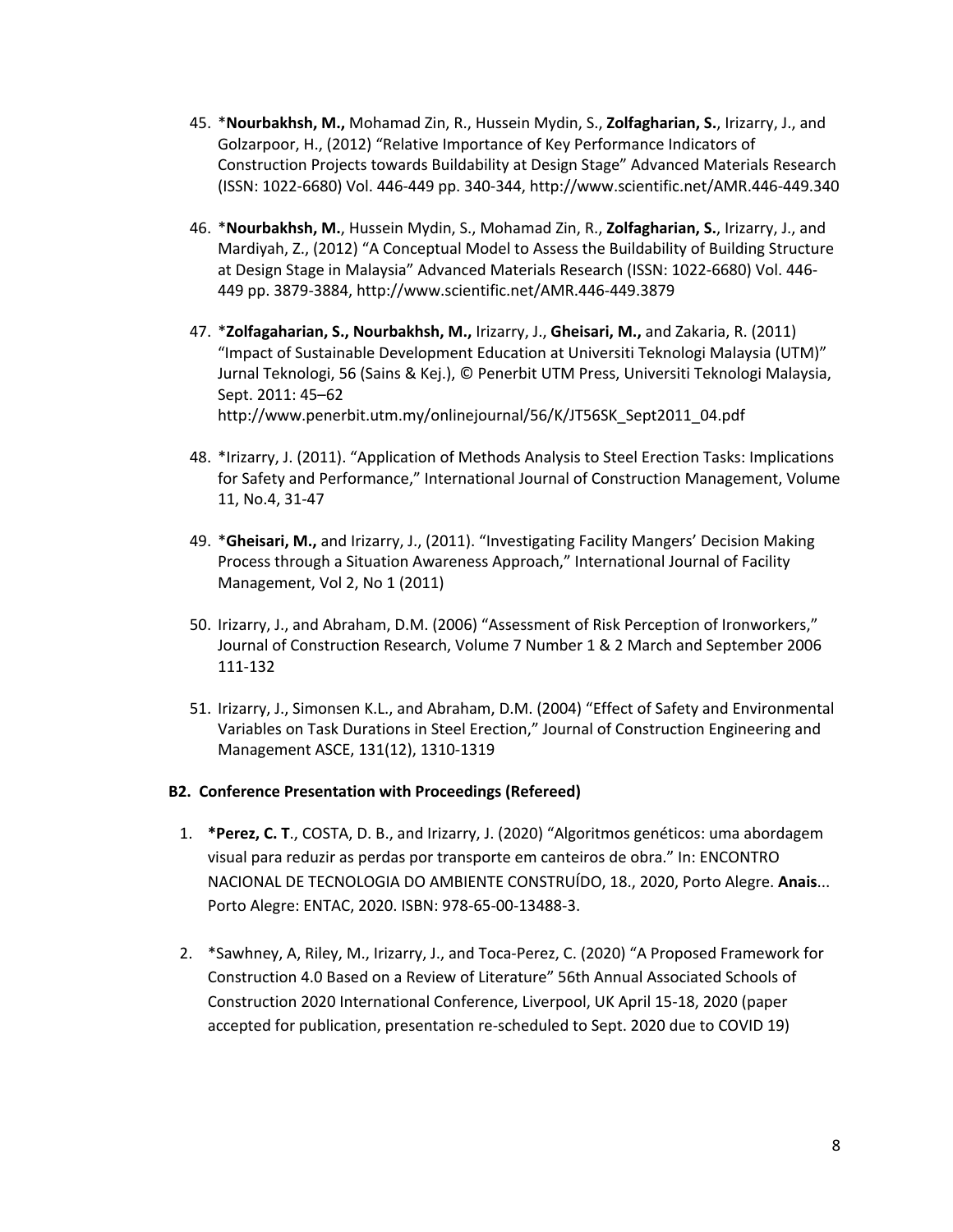- 3. \***Kim, S.,** Won, H., Choi, M., Hong, J., and Irizarry, J. (2020) "Theoretical Concept of Heterogeneous Robots for Infrastructure Maintenance System (HR4IMS) in Future Smart City" Sustainable Built Environment (SBE) 2019 Seoul. (best paper award)
- 4. \***Kim, S., Paes, D.**, and Irizarry, J. (2020) "An Exploratory Study of Small Unmanned Aerial Vehicle (SUAV) Implementation in Railway Condition Inspection Tasks" 2020 ASCE Construction Research Congress, Tempe, AZ., March 8-10, 2020
- 5. \***Kim, S.,** and Irizarry, J. (2020) "Knowledge-based Considerations for Developing UAS Operational Procedures on Infrastructure and Construction Task Environments" 2020 ASCE Construction Research Congress, Tempe, AZ., March 8-10, 2020
- 6. \*Irizarry, J. (2019) "Use of Small Unmanned Aerial Systems in Construction Management Curriculum in Compliance with FAA Regulations: A Case Study" 55th Annual Associated Schools of Construction 2019 International Conference, Denver Co. April 11-13, 2019
- 7. \***Kim, S., Paes, D., Lee, K**., Irizarry, J., and Johnson, E. (2019) "UAS-based Airport Maintenance Inspections: Lessons Learned from Pilot Study Implementation" 2019 ASCE International Conference on Computing in Civil Engineering, Atlanta, GA, June 17-19, 2019
- 8. \***Paes, D**., and Irizarry, J. (2019) "The Relevance of Visual Cues in Immersive Environments: Does Pictorial Realism Matter?" 2019 ASCE International Conference on Computing in Civil Engineering, Atlanta, GA, June 17-19, 2019
- 9. \*Brioso, X., **Calderon-Hernandez, C.,** Irizarry, J., and **Paes, D.** (2019) "Using Immersive Virtual Reality to Improve Choosing by Advantages System for the Selection of Fall-Protection Measures" 2019 ASCE International Conference on Computing in Civil Engineering, Atlanta, GA, June 17-19, 2019
- 10. \***Calderon-Hernandez, C., Paes, D**. Irizarry, J. and Brioso, X. (2019) "Comparing Virtual Reality and 2-Dimensional Drawings for the Visualization of a Construction Project" 2019 ASCE International Conference on Computing in Civil Engineering, Atlanta, GA, June 17-19, 2019
- 11. \*Arroteia, A., **Paes, D.,** Irizarry, J., and Melhado, S., (2018) "A comparative diagnosis of students' proficiency in BIM in construction-related graduate programs in Brazil and in the United States" 22th Conference of the Iberoamerican Society of Digital Graphics, Nov. 2018, São Carlos, Brazil
- 12. \***Kim, S.** and Irizarry, J. (2018) "Framework for Human Performance Analysis in Unmanned Aircraft System (UAS) Operations in Dynamic Construction Environment" *2018 Construction Research Congress (CRC),* New Orleans, LA, pp.33-42
- 13. \***Paes, D**. and Irizarry, J. (2018) "A Usability Study of an Immersive Virtual Reality Platform for Building Design Review: Considerations on Human Factors and User Interface", *2018 Construction Research Congress (CRC)*, New Orleans, LA, pp.419-428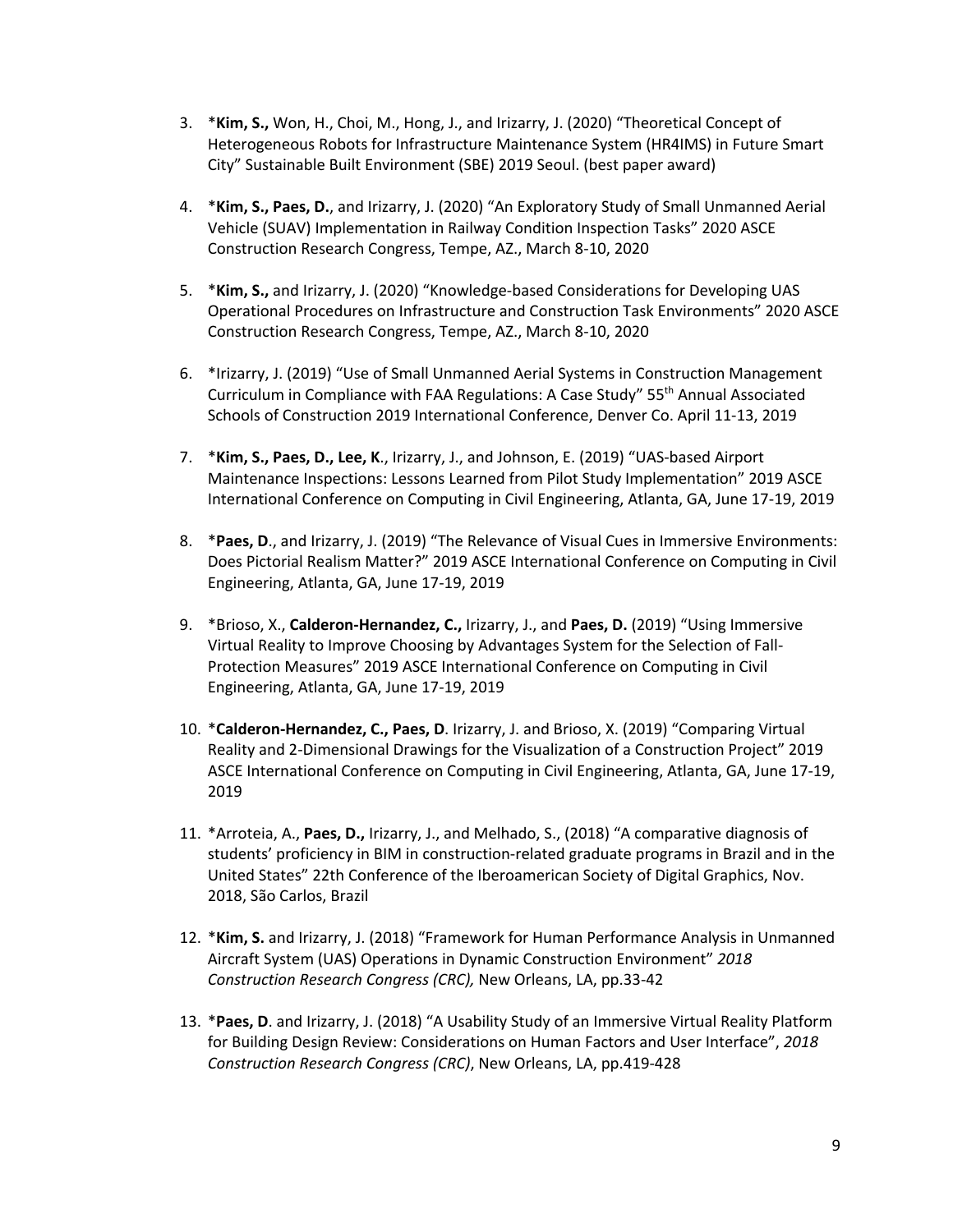- 14. \*Lopez Del Puerto, C., Rivera, E., Irizarry, J., and Gilkey, D. (2018) "An Exploratory Study to Investigate Safety Climate Among Construction Workers in Puerto Rico" *2018 Construction Research Congress (CRC)*, New Orleans, LA, pp.303-313
- 15. \***Kim, J.** and Irizarry, J. (2017) "Assessing the Effectiveness of Augmented Reality on the Spatial Skills of Postsecondary Construction Management Students in the U.S." *34th International Symposium on Automation and Robotics in Construction (ISARC 2017),* Taipei, Taiwan
- 16. \*Irizarry, J., **Kim, S.**, Johnson, E., and **Lee, K.** (2017) "Potential Unmanned Aircraft Systems Based Operations within a Department of Transportation: Findings from a Focus Group Study" *The 53rd 2017 International Conference of the Associated Schools of Construction (ASC),* Seattle, Washington
- 17. \***Paes, D.**, **Kim, S**., and Irizarry, J. (2017) "Human Factors Considerations of First Person View (FPV) Operation of Unmanned Aircraft Systems (UAS) in Infrastructure Construction and Inspection Environments" 2017 CSCE Annual Conference and General Meeting, Vancouver, Canada
- 18. \***Paes, D.**, and Irizarry, J. (2016) "Virtual Reality Technology Applied in the Building Design Process: Considerations on Human Factors and Cognitive Processes" Proceedings of 7th International Conference on Applied Human Factors and Ergonomics (AHFE 2016), Orlando, FL. pp. 3-15. doi: 10.1007/978-3-319-41983-1\_1
- 19. \***Kim, S.**, Irizarry, J. and Costa, D.B. (2016). "Potential factors influencing the performance of Unmanned aerial system (UAS) integrated safety control for construction worksites." *Construction Research Congress 2016*, San Juan, Puerto Rico.
- 20. \*Gheisari, M., Foroughi, M., Chen, P., and Irizarry, J., (2016) "An Augmented Panoramic Environment to Access Building Information on a Construction Site," ASC 52nd Annual International Conference of the Associated Schools of Construction, Provo, UT, April 13 – 16, 2016 (Best Conference Paper – Honorable Mention Award)
- 21. \***Kim, S.**, Irizarry, J., Costa, D.B. and **Mendes, T. C.** (2016). "Lessons learned from unmanned aerial system-based 3D mapping experiments." *52nd ASC International Conference Proceedings*, Prove, Utah.
- 22. \***Kim, S**. and Irizarry, J., (2015) "Exploratory Analysis of Factors Influencing the Performance of UAS in Highway Construction Sites: as the Case of Safety Monitoring," Proceedings of 2015 Conference on Autonomous and Robotic Construction of Infrastructure, Ames, Iowa
- 23. \*Irizarry, J., and Costa, D., B., **Kim, S.** (2015) "Potential applications of unmanned aerial systems for construction management tasks" Proceedings of International Conference on Innovative Production and Construction (IPC 2015), Perth, Australia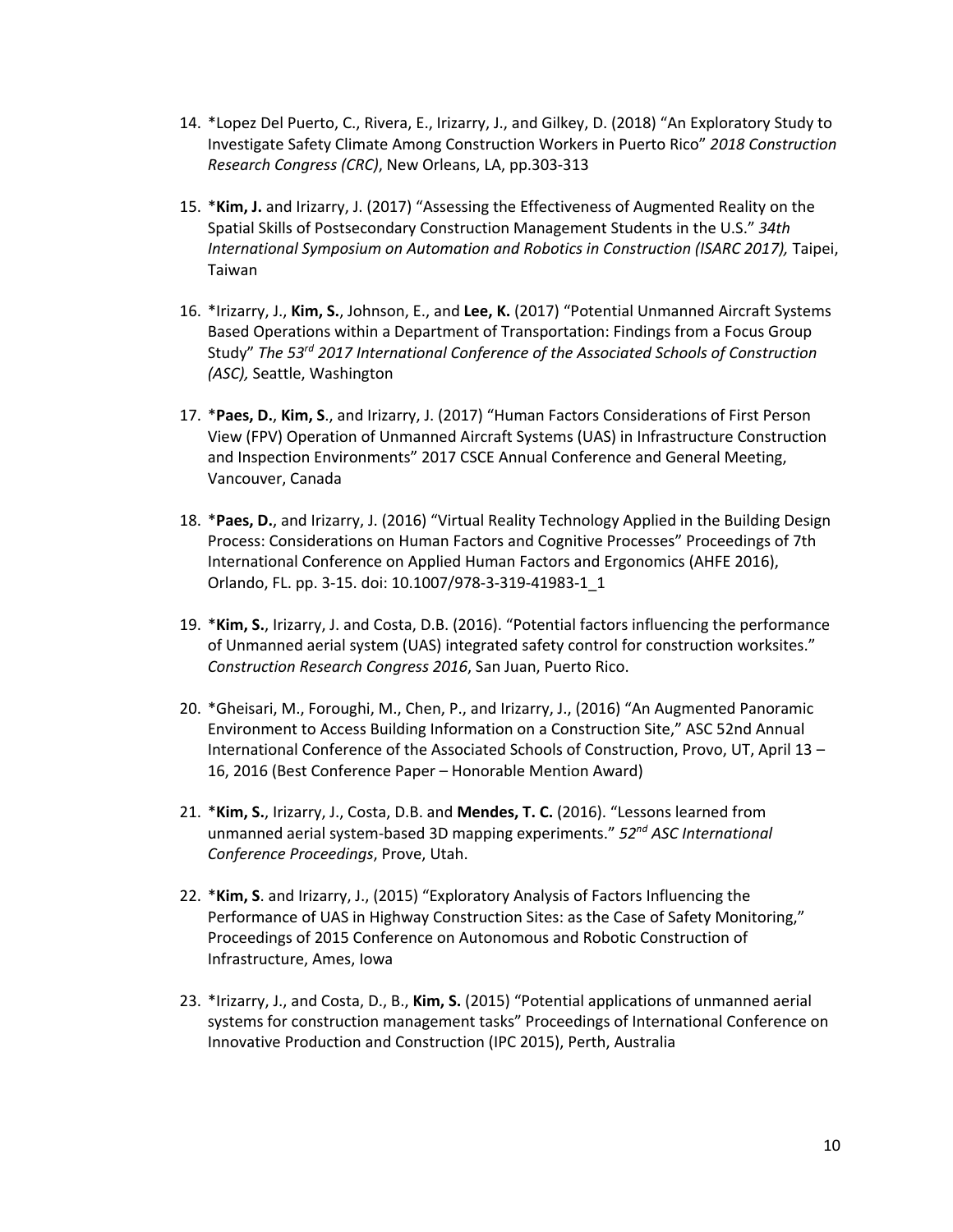- 24. \***Patterson, L., Gheisari, M.,** and Irizarry, J., (2015) "A Prototype Goal Oriented Construction Project Management Application for Owners," ASC 51st Annual Conference, Texas A&M, College Station TX, April 22 – 25, 2015
- 25. \***Gheisari, M., Williams, G.,** Walker, B., and Irizarry, J. (2014) Locating Building Components in a Facility Using Augmented Reality vs. Paper-Based Methods: A User-Centered Experimental Comparison. Computing in Civil and Building Engineering (2014): pp. 850-857. doi: 10.1061/9780784413616.106
- 26. \***Karan, E.P.** and Javier Irizarry (2014) "Developing a spatial data framework for facility management supply chain" Proceedings of the ASCE Construction Research Congress, Atlanta, GA
- 27. \***Karan, E.P.**, **\*Christmann, C., \*Gheisari,** M., Irizarry, J. and Johnson, E. (2014) "A Process to Develop a Comprehensive Matrix of Unmanned Aerial Systems Requirements for Potential Applications within a Department of Transportation" Proceedings of the ASCE Construction Research Congress, Atlanta, GA
- 28. \***Gheisari, M.,** Irizarry, J. and Walker, B. (2014) "UAS4SAFETY: The potential of unmanned aerial systems for construction safety applications" Proceedings of the ASCE Construction Research Congress, Atlanta, GA
- 29. \***Zolfagharian, S.** and Irizarry, J. (2014) "Current Trends in Construction Site Layout Planning" Proceedings of the ASCE Construction Research Congress, Atlanta, GA
- 30. \***Williams, G., Gheisari, M.** and Irizarry, J. (2014) "Issues of Translating BIM for Mobile Augmented Reality (MAR) Environments" Proceedings of the ASCE Construction Research Congress, Atlanta, GA
- 31. \***Nourbakhsh, M., Stevenson, R.** and Irizarry, J. (2014) "A Motion Sensor-Based User Interface for Construction Drawings Navigation" Proceedings of the ASCE Construction Research Congress, Atlanta, GA
- 32. \***Gheisari, M.**, Goodman, S., Schmidt, J. **Williams, G**. and Irizarry, J. (2014) "Exploring BIM and Mobile Augmented Reality Use in Facilities Management" Proceedings of the ASCE Construction Research Congress, Atlanta, GA
- 33. \***Thomas, A.,** Irizarry, J., Ryherd, E., Castro, D. and Porter, R. (2014) "Aircraft sound transmission in homes categorized by typical construction type" Proceedings of the ASCE Construction Research Congress, Atlanta, GA
- 34. \***Karan, E.** and Irizarry, J. (2014) "Effects of Meta-Cognitive Strategies on Problem Solving Ability in Construction Education" Proceedings of the 50th Annual International Conference of the Associated Schools of Construction (ASC), Washington DC
- 35. \***Gheisari, M.** and Irizarry, J. (2014) "Understanding Information Needs of Facility Managers in Preventive and Corrective Building Maintenance Practices, A Qualitative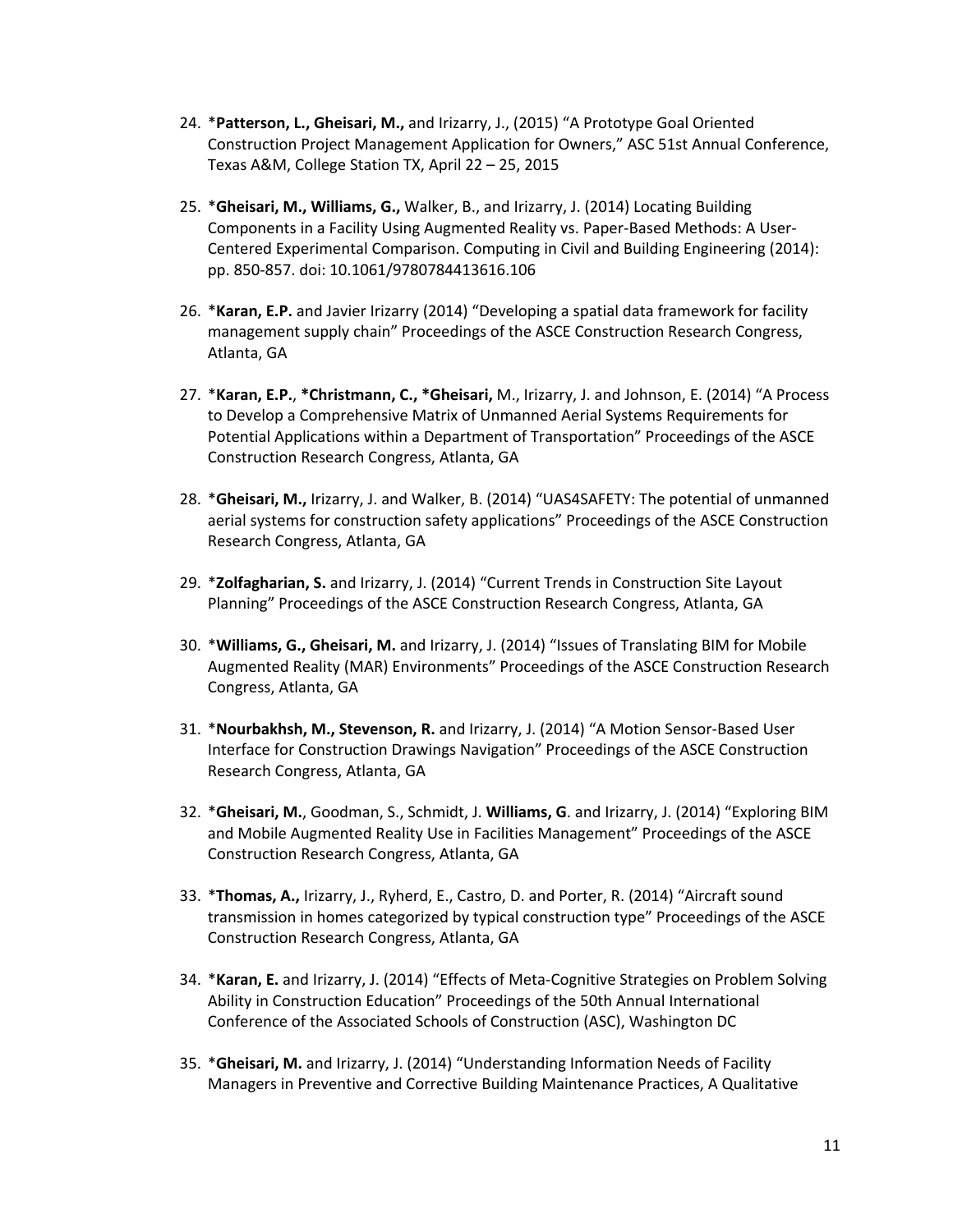Approach" Proceedings of the 50th Annual International Conference of the Associated Schools of Construction (ASC), Washington DC

- 36. \***Zolfagharian S.**, Irizarry, J., and Meadati, P. (2013) "Exploring BIM impacts on students learning in engineering courses via using various interactive displays" ASEE Annual Conference, Atlanta, Georgia, Paper ID #6243, Online at http://www.asee.org/public/conferences/20/papers/6243/view
- 37. \*Meadati, P. Irizarry, J., and Liou, F (2013) "Teaching Using 3D Laser Scans" Proceedings of the 49th Annual International Conference of the Associated Schools of Construction (ASC), in conjunction with the CIB Workgroup 89 – April 9-13, 2013 at California Polytechnic State University, San Luis Obispo, California, Online at http://ascpro.ascweb.org/chair/paper/CEGT108002013.pdf
- 38. \*Meadati, P., Irizarry, J., and Aknoukh, A. (2012) "BIM and RFID A New Teaching Tool" Proceedings of the 47th Annual International Conference of the Associated Schools of Construction (ASC), Birmingham, UK
- 39. \***Gheisari, M., Florez, L.,** Irizarry, J., and Castro, D. (2012) "Initial Steps in the Evaluation of Data Requirements for Computerized Constructability Analysis of Pavement Rehabilitation Projects in Georgia" Proceedings of the 2012 Construction Research Congress
- 40. **\*Nourbakhsh, M.,** Mohamad Zin, R., Irizarry, J., and **Zolfagharian, S.** (2012) "Information Technology Adoption between Developing and Developed Countries," Proceedings of the 2012 Construction Research Congress
- 41. \***Nourbakhsh, M.,** Mohd Azwanfadzli, B.D., **Zolfagharian, S.** Irizarry, J., (2012) "Workers' Awareness of Noise Pollution in Malaysian Construction Projects," Proceedings of the 2012 Construction Research Congress
- 42. **\*Zolfagharian, S., Nourbakhsh, M.,** Irizarry, J., Mohamad Zin, R. (2012) "Environmental Impacts Assessment in Construction Sites in Malaysia," Proceedings of the 2012 Construction Research Congress
- 43. \***Zolfagharian, S**., Ressang, A., Irizarry, J., and **Nourbakhsh, M**. (2012) "Potential Applications of Cognitive Work Analysis in Construction Safety Training" Proceedings of the 2012 Construction Research Congress
- 44. \***Gheisari, M., Florez, L.,** Irizarry, J., and Castro, D. (2012) "Evaluation of Data Requirements for Computerized Constructability Analysis of Pavement Rehabilitation Projects" Proceedings of the 2012 Construction Research Congress, West Lafayette, IN, May 21-23. 2012, 129-138
- 45. \***Nourbakhsh, M.**, Mohamad Zin, R., Irizarry, J., and **Zolfagharian, S.** (2012) "Comparing Information Technology Adoption between Developing and Developed Countries," Proceedings of the 2012 Construction Research Congress West Lafayette, IN, May 21-23. 2012, 650-657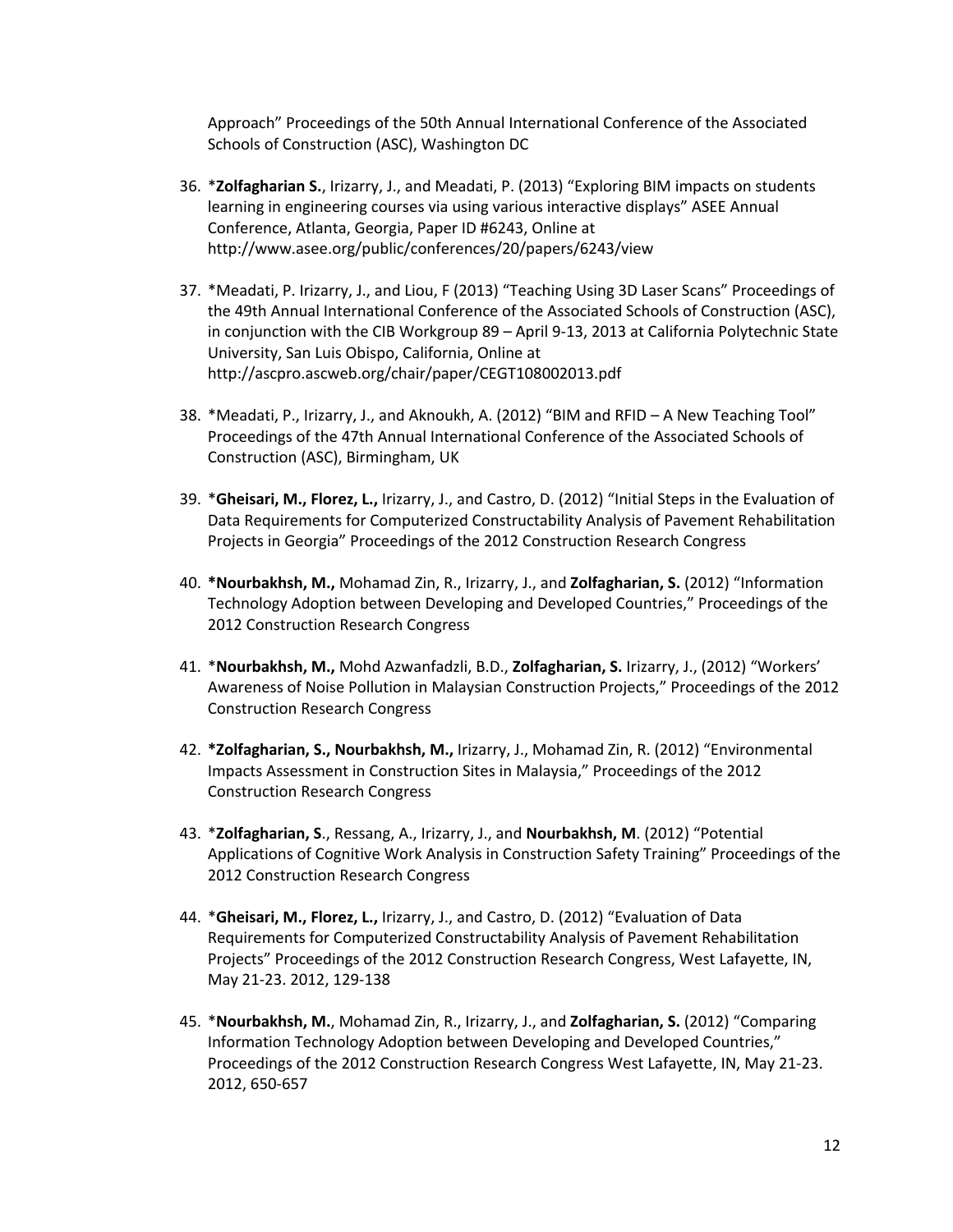- 46. **\*Zolfagharian, S., Nourbakhsh**, M., Irizarry, J., Mohamad Zin, R. (2012) "Environmental Impacts Assessment in Construction Sites in Malaysia," Proceedings of the 2012 Construction Research Congress West Lafayette, IN, May 21-23. 2012, 1750-1759
- 47. \***Nourbakhsh, M.,** Mohamad Zin, R., Irizarry, J., **Zolfagharian, S.,** and **Gheisari, M**. (2011) "Mobile Application Information Requirement in Construction Industry", Proceedings of the Sixth International Conference on Construction in the 21st Century (CITC-VI) "Construction Challenges in the New Decade" July 5-7 2011, Kuala Lumpur, Malaysia, pp. 843-852
- 48. \***Zolfagharian, S.**, Ressang, A., Irizarry, J., **Nourbakhsh, M.**, and Mohamad Zin, R. (2011) "Risk Assessment of Common Construction Hazards among Different Countries," Proceedings of the Sixth International Conference on Construction in the 21st Century (CITC-VI) "Construction Challenges in the New Decade" July 5-7 2011, Kuala Lumpur, Malaysia, pp. 151-160
- 49. \*Meadati, P., Irizarry, J., and Aknoukh, A. (2011) "Building Information Modeling Implementation – Current and Desired Status" Proceedings of the 2011 ASCE International Workshop on Computing in Civil Engineering, Miami, FL., pp. 512-519.
- 50. \*Barham, W., Meadati, P., and Irizarry, J. (2011) "Enhancing Student Learning in Structures Courses with Building Information Modeling" Proceedings of the 2011 ASCE International Workshop on Computing in Civil Engineering, Miami, FL., pp. 850-857
- 51. \***Gheisari, M.,** Irizarry, J., and Horn, D.B., (2010) "Improvement of Facility Management Practices – Situation Awareness Approach," Proceedings of the COBRA 2010 Conference, Universite Paris-Dauphine, Paris, France, September 2-3, 2010
- 52. \***Gheisari, M.,** Irizarry, J., and Horn, D.B., (2010) "Situation Awareness Approach to Construction Safety Management Improvement," In: Egbu, C. (Ed) Proceedings of the 26th Annual ARCOM Conference 6-8 September 2010, Leeds, UK, Association of Researchers in Construction Management, 311-318
- 53. \***Giles, C.,** Irizarry, J., and **Gheisari, M.**, (2010) "Does Gender make a Difference? An Analysis of Motivational Factors in Sustainability Practice," In: Egbu, C. (Ed) Proceedings of the 26th Annual ARCOM Conference 6-8 September 2010, Leeds, UK, Association of Researchers in Construction Management, 1517-1525
- 54. \*Meadati, P., Irizarry, J., and Akhnoukh, A.K., (2010) "BIM and RFID Integration: A Pilot Study," Proceedings of the Second International Conference on Construction in Developing Countries (ICCIDC–II), Advancing and Integrating Construction Education, Research & Practice, August 3-5, 2010, Cairo, Egypt
- 55. \***Pourazima, H.,** Muthukumar, S., Irizarry, J. (2010) "Mobile application for land study using geographic information systems." In Computing in Civil and Building Engineering, Proceedings of the International Conference, W. TIZANI (Editor), 30 June-2 July, Nottingham, UK, Nottingham University Press, Paper 63, p. 125, ISBN 978-1-907284-60-1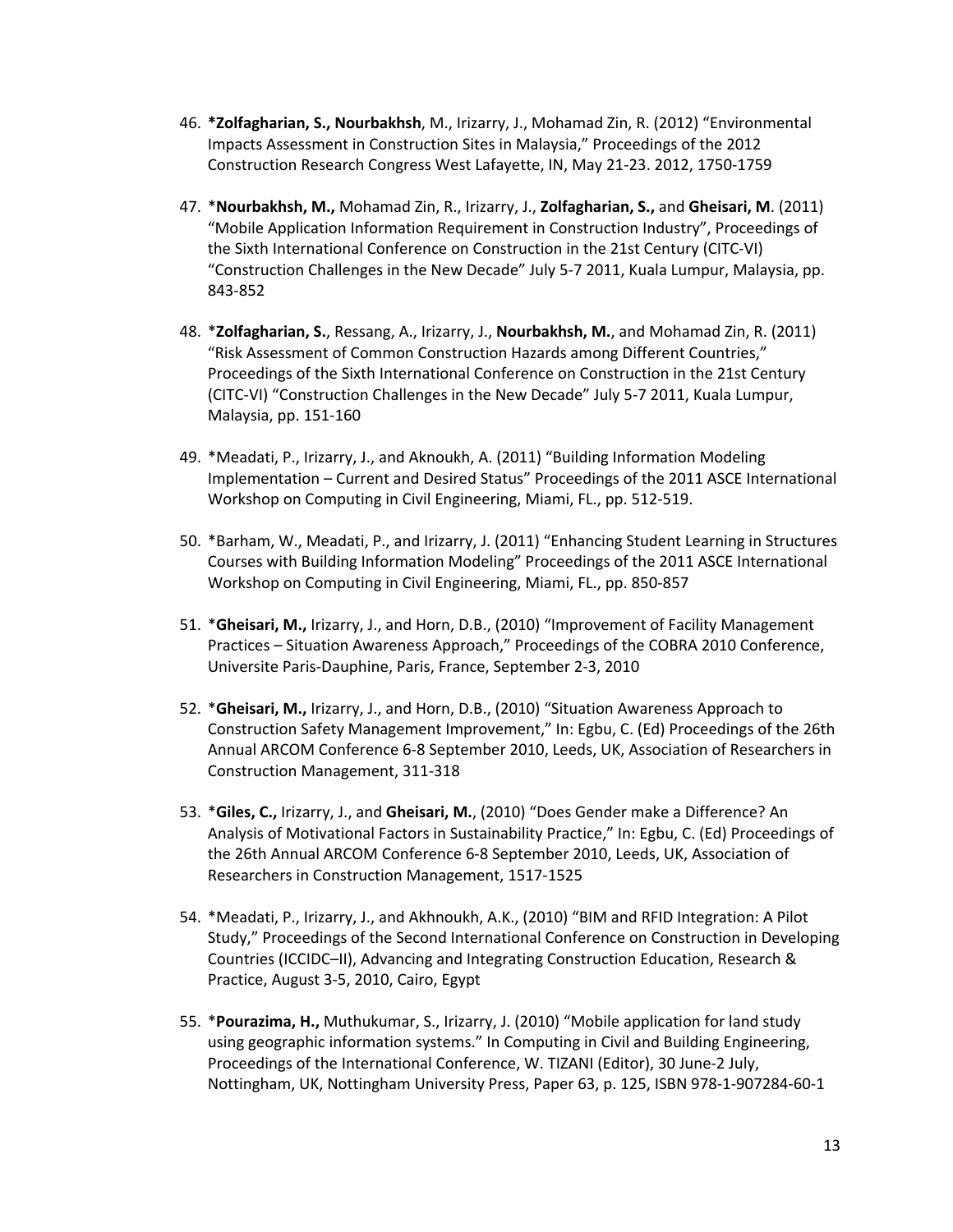- 56. **\*Florez, L**., Castro, D., and Irizarry, J. (2010) "Impact of Sustainability Perceptions on Optimal Material Selection in Construction Projects," Proceedings of the Second International Conference on Sustainable Construction Materials and Technologies, Università Politecnica delle Marche, Ancona, Italy, Coventry University and The University of Wisconsin Milwaukee Centre for By-products Utilization, J Zachar, P Claisse, T R Naik, E Ganjian eds., June 28 – June 30, 2010, ISBN 978-1-4507-1490-7, pp. 719-727
- 57. \***Gheisari, M.**, Abdullah, A., Irizarry, J., and Pillai, C., (2010) "A Web-Based Environment for Buildings' Life Cycle Cost Analysis," Proceedings of the 6th International Conference on Innovation in Architecture, Engineering and Construction (AEC) from June 9-11, 2010, Anumba, C.J., Bouchlaghem, N.M., Messner, J.I., and Parfitt, M.K., editors, pp. 262-270
- 58. **\*Florez, L.**, Castro, D., and Irizarry, J. (2010) "Impact of sustainability perceptions on the purchasability of materials in construction projects," Proceedings of the 2010 Construction Research Congress, Banff, Canada, May 2010, Runawanpura, J., Mohamed, Y., and Lee, S., editors, pp. 1447-1456
- 59. \*Irizarry J., Meadati P., and **Gheisari M.** (2010) "The Need and Challenges for Interdisciplinary Education in AEC," Proceedings of the 2010 Construction Research Congress, Banff, Canada, May 2010, Runawanpura, J., Mohamed, Y., and Lee, S., editors, pp. 1447-1456
- 60. \*Meadati P. and Irizarry J. (2010) "BIM A Knowledge Repository," Proceedings of the 46th Annual International Conference of the Associated Schools of Construction (ASC), in conjunction with The Annual Meeting of CIB (Conseil International du Bâtiment) Workgroup 89, Wentworth Institute of Technology (WIT), Boston, Massachusetts April 7- 10th, 2010, Sulbaran, T., and Sterling, C., editors
- 61. \*Irizarry, J., Castro D., and Arboleda, C.A. (2009) "Effects of Design-Construction Interactions on PCC Pavements Constructability and Staging Methodologies in Georgia," Conference on Developing a Research Agenda for Transportation Infrastructure Preservation and Renewal, Transportation Research Board, November 12-13, 2009, Washington, DC
- 62. \*Irizarry, J. and **Gill, T.**, (2009) "Mobile Applications for Information Access on Construction Jobsites", 2009 ASCE International Workshop on Computing in Civil Engineering, June 24-27, 2009, Austin, TX
- 63. \*Irizarry, J. (2009), "Technology Enhanced Construction Safety Training for the Hispanic Workforce", Safety 2009, American Society of Safety Engineers Conference, June 28 to July 1, 2009, San Antonio, TX
- 64. \*Irizarry, J. (2009) "Enhancing Hispanic Safety Training with Interactive Computing Technologies", XXIst Annual International Occupational Ergonomics and Safety Conference 2009, June 11-12, 2009, (in CD-ROM)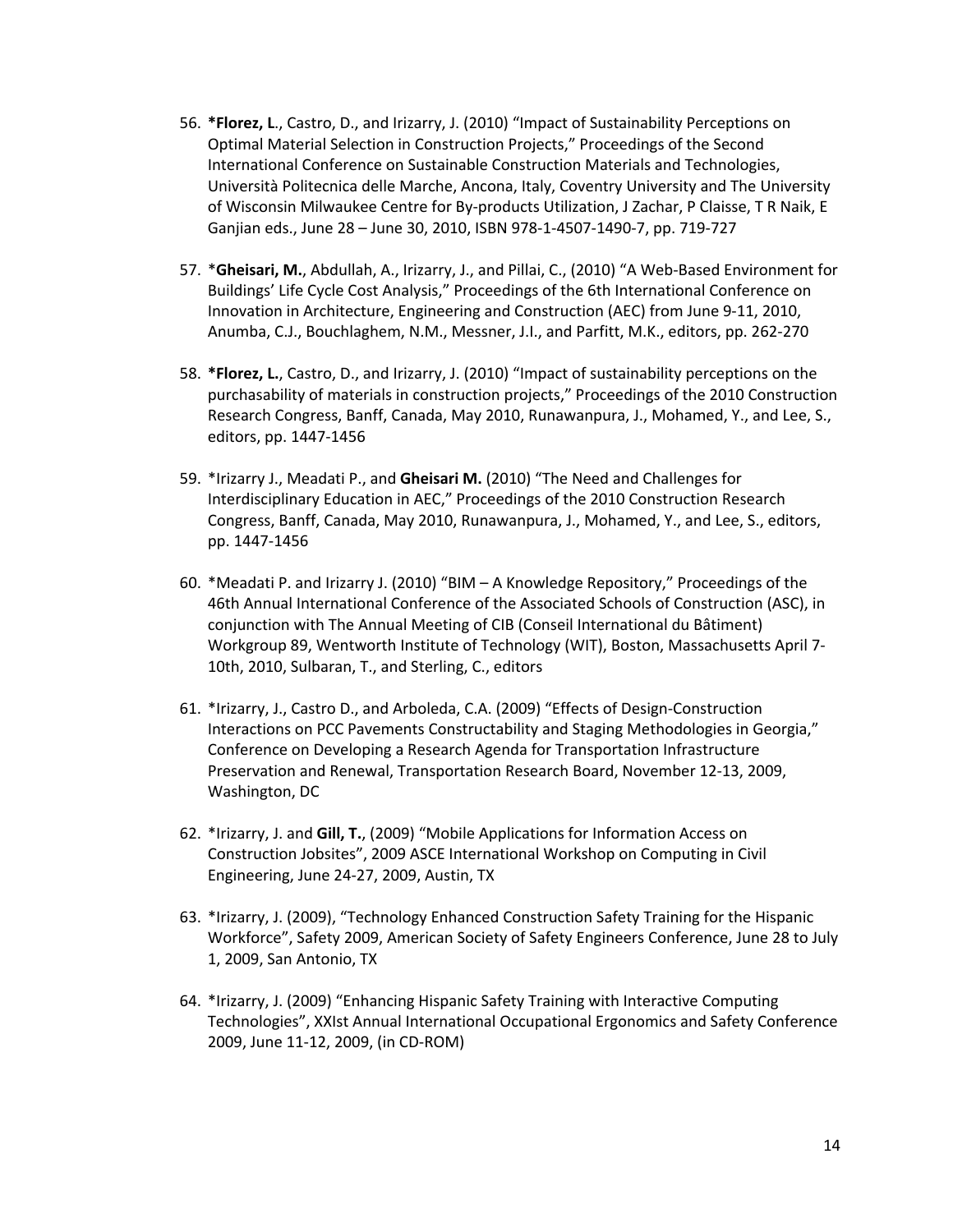- 65. \*Irizarry, J., Meadati, P. (2009) "Use of Interactive Display Technology for Construction Education Applications", ASEE Southeastern Section Annual Conference, April 5-7, 2009, (in CD-ROM)
- 66. \*Irizarry, J., (2008) "Potential Application of Emerging Portable Computing Platform for Information Sharing in Construction Projects" International Conference on Construction and Real Estate Management (ICCREM 2008), October 4-5, 2008, (in CD-ROM)
- 67. \*Abaza, H., Irizarry, J., (2008) "Interactive Self-Directed Cad Applications Learning Modules for the Construction Management Students". Multimedia Educational Resource for Learning and Online Teaching-MERLOT Eight International Conference, August 7-10, 2008, Minneapolis, Minnesota.
- 68. \*Irizarry, J., Castro D., and Arboleda, C.A. (2008) "Improvement of Research in Construction Safety: A Proposal for the Application of Quantitative Approaches" Evolution of and Directions in Construction Safety and Health, 14th Rinker International Conference, CIB W99, March 9-11, 2008, Gainesville, Florida. Jimmie Hinze, Editor.
- 69. Castro D., Irizarry, J., and Arboleda, C.A. (2007) "Ultra-Wideband Positioning System and Method for Safety in Building Construction Sites" 2007 Construction Research Congress, Grand Bahama Island, Bahamas, May 2007
- 70. Irizarry, J., Moore, B., Rehberg, S. (2006) "Using WebCT Vista for Construction Education: A Case Study" Faculty Conference of the Associated Schools of Construction, Charlotte, NC, October 2006
- 71. Irizarry, J., **Robertson, J., Whitley, J. and Wilson, T. R.** (2006) "A Survey of Applications of Information Technology in the Operation of Construction Related Organizations in the Atlanta Metropolitan Area", International Conference on Construction and Real Estate Management (ICCREM 2006), October 2006, (in CD-ROM)
- 72. Irizarry, J., Siddiqi, K. (2006) "Outcomes Assessment Tools: Improving the Quality of Construction Management Programs", 9th International Conference on Engineering Education, San Juan, Puerto Rico, July 2006 (in CD-ROM)
- 73. Irizarry, J., **Adams W.** (2006) "Benefits of Industry Involvement in Construction Education" ASCE/CIB Leadership Conference, Grand Bahama Island, Bahamas, May 2006
- 74. Irizarry, J., Abraham, D.M. (2005) "Effect of safety practices in construction: the case of steel erection" Third International Structural Engineering and Construction Conference, ISEC-03, Shunan, Japan, Sep. 2005.
- 75. Irizarry, J., Abraham, D.M. (2005) "Application of Virtual Reality Technology for the Improvement of Safety in the Steel Erection Process" Proceedings of the ASCE International Conference on Computing in Civil Engineering, Lucio Soibelman, Feniosky Peña-Mora – Editors, July 12–15, 2005, Cancun, Mexico 179, 148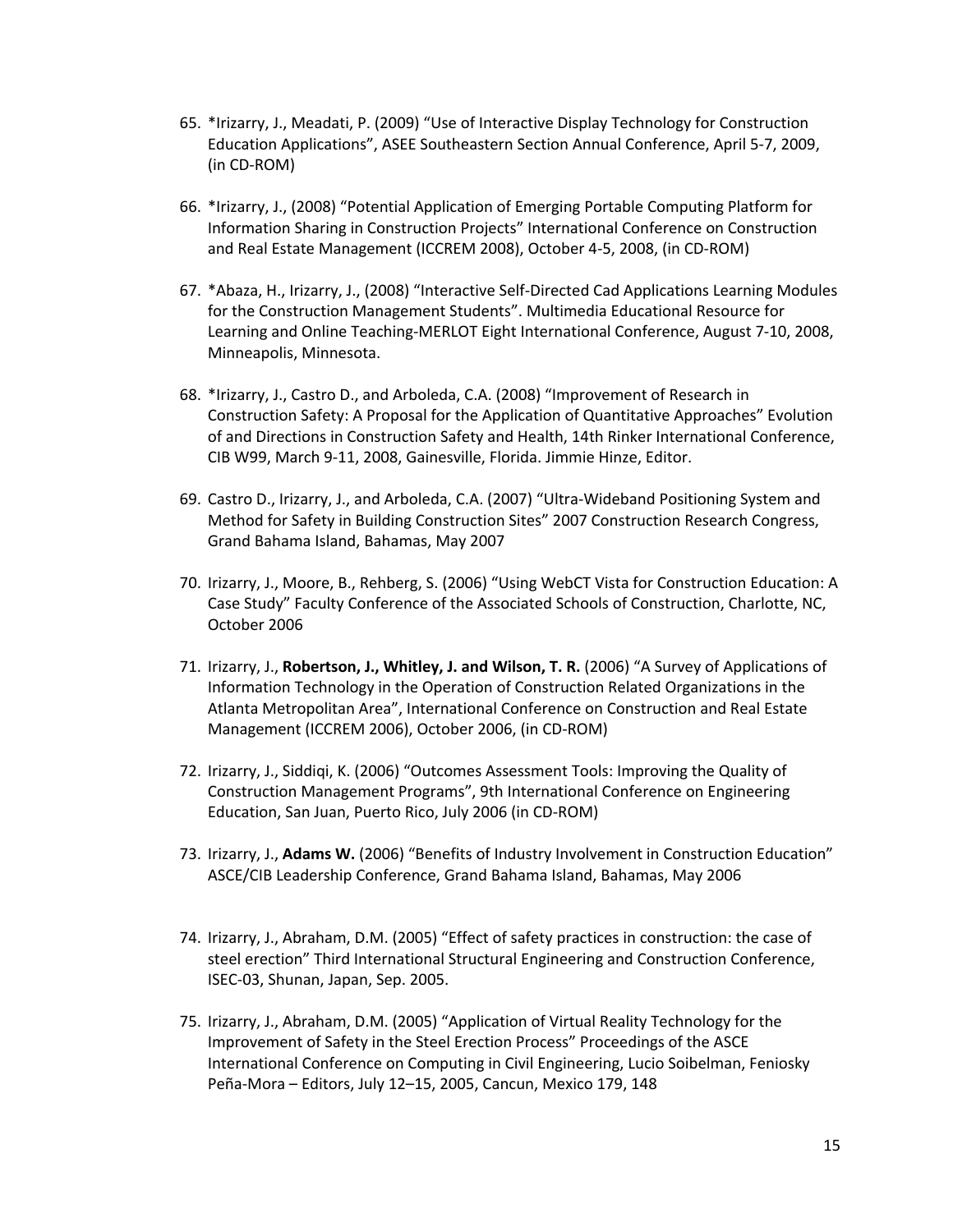- 76. Irizarry, J., Abraham, D.M. (2003) "Productivity and Safety Issues in the Steel Erection Process" Proceedings of ASCE Construction Research Council (CRC) Research Symposium, Nov. 2003, Nashville, TN, 71-78.
- 77. Irizarry, J., D.M. Abraham, R. Wirahadikusumah, and C. Arboleda. (2002). "Analysis of Safety Issues in Trenching Operations". Proceedings of the 10th International Symposium on Construction Innovation and Global Competitiveness, CIB W-65 Sept. 9-13, 2002, Cincinnati, OH, 1133-1144.
- 78. Lew, J., Abraham, D.M., Wirahadikusumah, R., Irizarry, J., and Arboleda, C. (2002) "Excavation and Trenching Safety: Existing Standards and Challenges" Proceedings of the Third International Conference on Implementation of Safety and Health on Construction Sites – One Country – Two Systems, May 8-17, 2002, Hong Kong/Beijing, China, (in CD-ROM).
- 79. Arboleda, C., Abraham, D.M., Wirahadikusumah, R., and Irizarry, J. (2002) "Trench-Related Fatalities in Construction: An Analysis of Fatality Assessment and Control Evaluation (FACE) Records" Proceedings of the First International Conference on Construction in the 21st Century (CITC2002), Apr 25-26. 2002, Miami, FL, 277-282.

## **C. Other Publications and Creative Products**

- 1. \*Bershadsky, D., **Epps, J.**, **Haviland, S.,** Huber, N., and Irizarry, J., (2020) "Palledrone Autonomous Resupply UAS Delivers 100lbs", 2020 Defense TechConnect Virtual Innovation Summit and Expo
- 2. \*Irizarry, J., Johnson, E., **Kim, S., Lee, K., Paes, D.** (2020) "Field Test Based Guidelines Development for the Integration of Unmanned Aerial Systems (UASs) in GDOT Operations", Sponsored Project Report to Georgia Department of Transportation, Project 16-09
- 3. \*Featured in Inside Unmanned Systems Special Issue on Autonomous Construction Article
- 4. \*Featured in Beyond BIM Podcast (July 2020) "Construction 4.0: Unmanned Aerial Vehicles" https://soundcloud.com/beyondbim/construction-40-unmanned-aerial-vehicles
- 5. \*Gheisari, M., Costa, D., and Irizarry, J. (2020) "Special Collection on Unmanned Aerial Systems Applications in Civil Engineering" ASCE Journal of Computing in Civil Engineering, (Upcoming 2020)
- 6. \* Featured in Building Design and Construction, "Bridges to the Future: Universities with AEC programs hone their curricula and research to prepare students to hit the ground running in the construction industry", By John Caufield April 2020
- 7. **\*Haviland, S.**, Bershadsky, D., **Epps, J.**, and Irizarry, J. (2019) "Palledrone" Poster presented at the Vertical Lift Research Center (VLRC) review. Nov.6-7 2019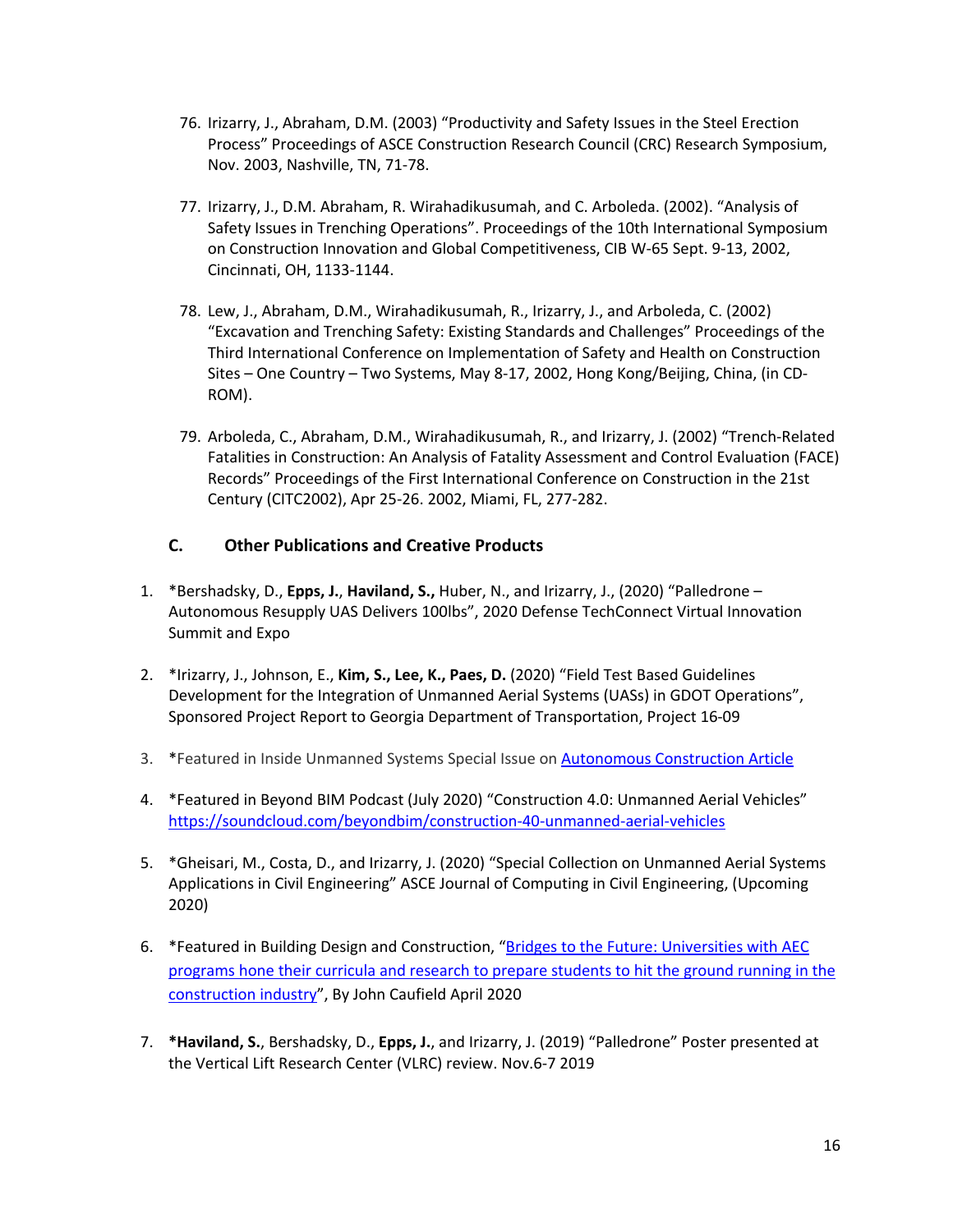- 8. **\*Haviland, S.**, Bershadsky, D., and Irizarry, J. (2019) "Mostly-automated non-conventional, Direct Force Control (DFC) multirotor design" Poster presented at the Vertical Lift Research Center (VLRC) review. Nov.6-7 2019
- 9. \*Irizarry, J., Johnson, E., \***Paes, D.**, and \***Kim, S.** (2019) "Results of Field Test Based Guidelines Development for the Integration of Unmanned Aerial Systems (UASs) in GDOT Operations – Preliminary Field-Testing Products" Poster presented at the 7<sup>th</sup> Annual Research Expo, Georgia Department of Transportation
- 10. \*Irizarry, J., Johnson, E., **Kim, S., Lee, K., Paes, D.** (2019) "Field Test Based Guidelines Development for the Integration of Unmanned Aerial Systems (UASs) in GDOT Operations", Sponsored Project Report to Georgia Department of Transportation, Project 16-09
- 11. \*Featured in Equipment World, "New construction tech course is training drone pilots, preparing Ga. Tech students for industry's future" Article about BC6500, April 2017 https://www.equipmentworld.com/new-construction-tech-course-is-training-drone-pilotspreparing-ga-tech-students-for-industrys-future/, By Wayne Grayson
- 12. \*Featured in Safety and Health, the Magazine of the National Safety Council, "When Drones Fly: What do safety pros need to know about this evolving technology", By Kevin Druley June 2017
- 13. \***Kim, S.** and Irizarry, J. (2017) "Preliminary Findings of Field Test Based Guidelines Development for the Integration of Unmanned Aerial Systems (UASs) in GDOT Operations*"* Poster presented at the 5<sup>th</sup> Annual Research Expo, Georgia Department of Transportation
- 14. \*Featured in Breakground, "Just another tool that flies: The new normal is about to take flight on the jobsite", By David Park and Aaron Silverstein, April 2016
- 15. \*Irizarry, J. (2016) "Things to consider B4UFLY a drone on a jobsite", Georgia Construction Today, Winter/Spring 2016
- 16. \***Kim, S.**, Irizarry, J., and Johnson, E. (2016) "Field Test Based Guidelines Development for the Integration of Unmanned Aerial Systems (UASs) in GDOT Operations-Research" Poster Presented in the 4<sup>th</sup> Annual Research Expo, Georgia Department of Transportation
- 17. \*Featured in MTV News, "The Drones Are Coming! Here Are 9 Ways They're Going To Make Everything Awesome", By Kristina Marusic, July 21, 2015
- 18. \*Featured in AGC Constructor, "Flying High: Why the Industry Needs Drones to Get Off the Ground" By Katie Kuehner-Hebert May-June 2015
- 19. \*Featured in USGlass, Metal & Glazing, "Look, Up in the Sky. Are Drones the Next Big Thing on Construction Sites?", March 2015
- 20. \*Featured in Engineering News Record, "From Werable to Wireless On the Construction Site", March 23rd, 2015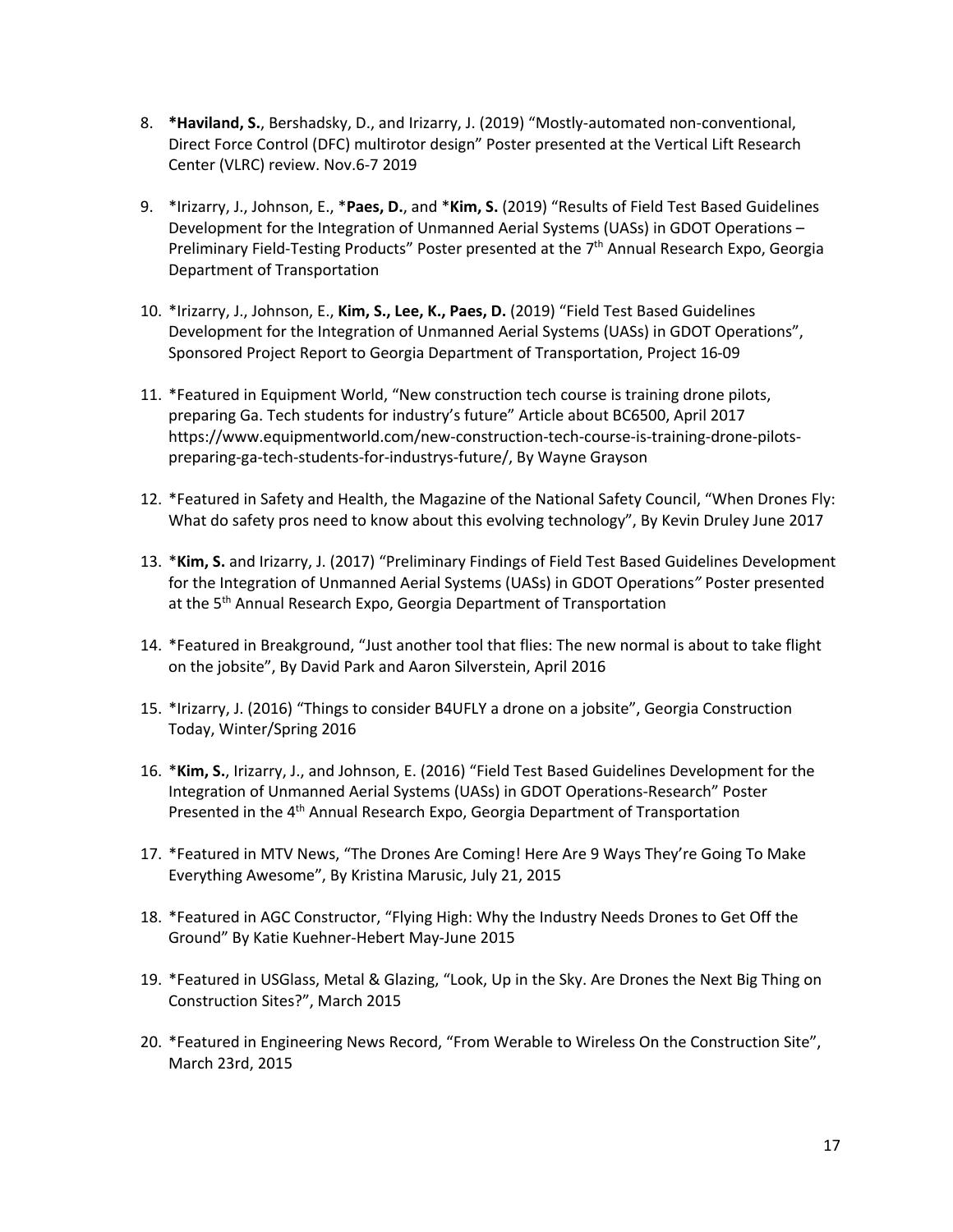- 21. \*Irizarry, J., and Costa, D. (2015) "Potential Applications of Unmanned Aerial Systems for Construction Management Tasks", Insights, July 20, 2015
- 22. \*Irizarry, J. Costa, B.D., **Kim, S.**, (2015) "Evaluation of Unmanned Aerial Systems in Construction Safety Applications: A Case Study at Unilever's Project Sequoia, Independence, MO" Sponsored Project Contract no. 4956643 Research Report
- 23. \*Featured in the US Glass News Network, "Jobsite Monitoring as You Know it is About to Change", Posted on February 17th, 2015 by Ellen Rogers
- 24. \***Kim, S.**, and Irizarry, J. (2015) "Critical Factors and Performance Measurement of Unmanned Aircraft System (UAS) in Construction Environments: Safety Monitoring" Poster Presented in the 1st Annual Career, Research, and Innovation Development Conference (CRIDC), Georgia Institute of Technology
- 25. \*Featured in Equipment World, "Eyes in the Sky: How drones are already affecting construction jobsites today", October 2014
- 26. \*Irizarry, J. and Johnson, E. (2014) "Feasibility Study to Determine the Economic and Operational Benefits of Utilizing Unmanned Aerial Vehicles (UAVs)", Sponsored Project Report to Georgia Department of Transportation, Project 12-381.
- 27. \***Karan, E.**, and Irizarry, J. (2013) "Modeling Temporary Components in a BIM Environment" Poster presented at the Associated Schools of Construction (ASC) 49th Annual International Conference, California Polytechnic State University (Cal Poly), San Luis Obispo, CA
- 28. \*Irizarry, J., Castro-Lacouture, D., **Gheisari, M., Florez, L., Nourbakhsh, M., Zolfagharian, S., and Karan, E.** (2013) "Evaluation of Data Requirements for Computerized Constructability Analysis of Pavement Rehabilitation Projects," Sponsored Research Report to Georgia Department of Transportation, Project SP&R 11-16
- 29. \***Gheisari, M., Williams, G.,** and Irizarry, J. (2013) "BIM2MAR: Exchange Method and Workflow for Efficient BIM Translation to Mobile Augmented Reality (MAR) Applications in AECO Practices" Sponsored Research Report to Digital Building Lab
- 30. \***Gheisari, M., Williams, G.**, and Irizarry, J., (2013) "ARWindow: Integrating Building Information Modeling (BIM) & mobile Augmented Reality (AR) to Access Facility Management-related Information," Poster presented at the Associated Schools of Construction (ASC) 49th Annual International Conference, California Polytechnic State University (Cal Poly), San Luis Obispo CA
- 31. \***Karan, E.**, and Irizarry, J. (2013) "Modeling and Locating Temporary Structures Using BIM-GIS Integration" Poster presented in Georgia Tech Research and Innovation Conference (GTRIC)
- 32. **\*Zolfagharian, S.**, and Irizarry, J. (2013) "An Automated Safety Planning Approach for Residential Construction Sites" Poster presented in Georgia Tech Research and Innovation Conference (GTRIC)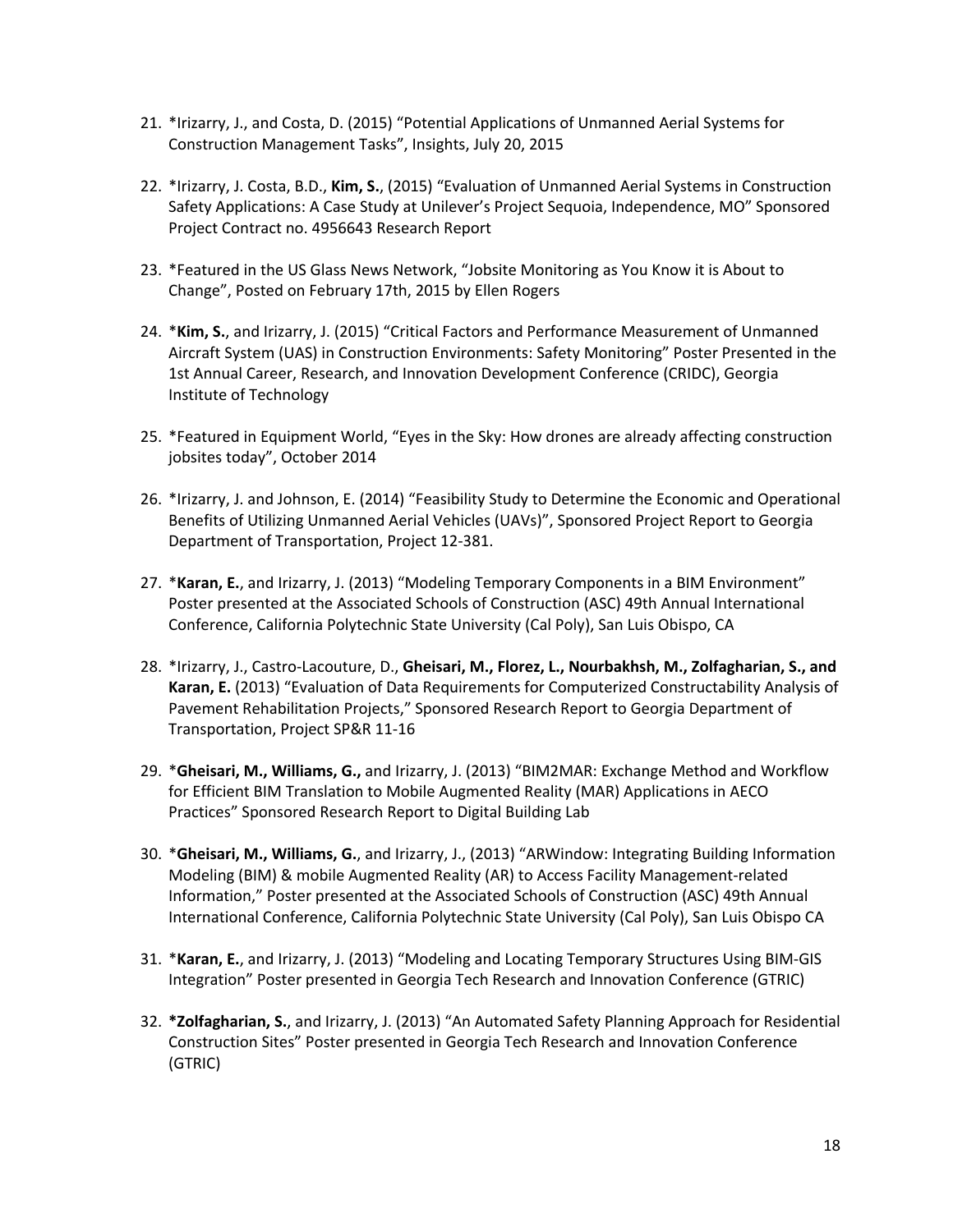- 33. **\*Gheisari, M., Williams, G.**, Irizarry, J., and Walker, B. (2013) "ARWindow: Accessing Building Information through Mobile Augmented Reality" Poster presented in Georgia Tech Research and Innovation Conference (GTRIC)
- 34. **\*Nourbakhsh, M., Stevenson, R.,** and Irizarry, J. (2013) "A Motion Sensor-Based User Interface for Construction Drawings Navigation" Poster presented in Georgia Tech Research and Innovation Conference (GTRIC)
- 35. \*Featured in Professional Engineer, "Do Drones have a Future in Construction?", July 2013
- 36. \*Featured in Atlanta Journal-Constitution, "Could Drones Ease your Commute?", June 7th, 2013
- 37. \*Featured in Engineering News Record, "Research Ramps Up for Drones on Jobsites", March 4th, 2013
- 38. \*Featured in Discovery News, "Drones to Watch Over US Highways", January 30th, 2013
- 39. **\*Karan, E.,** and Irizarry, J., (2012) "Integrating BIM and GIS to Improve the Visual Monitoring of Construction Supply Chain" Poster presented in Construction Research Congress 2012, ASCE, Purdue University, West Lafayette IN
- 40. **\*Nourbakhsh, M.,** and Irizarry, J., (2012) "Measuring Shared Safety Knowledge of Construction Crews from the Perspective of Safety Supervisors" Poster presented in Construction Research Congress (CRC), West Lafayette, IN
- 41. \*Featured in GT Alumni Magazine's Innovate Section for InfoSpot, GT Alumni Alumni Magazine, Vol.88, No.3 2012
- 42. \*Featured in Engineering News Record "Augmented Reality for Facilities Management Edges Closer to Real-World Applications", April 9th, 2012
- 43. **\*Gheisari, M.** and Irizarry, J., (2012) "InfoSPOT: A Mobile Augmented Reality Method for Accessing Building Information through a Situation Awareness Approach," Poster presented in Construction Research Congress 2012, ASCE, Purdue University, West Lafayette IN
- 44. **\*Karan, E.**, and Irizarry, J., (2012) "Optimizing Location of Tower Cranes on Construction Sites through GIS and BIM Integration" Poster presented in Georgia Tech Research and Innovation Conference (GTRIC), Atlanta, GA
- 45. **\*Gheisari, M.** and Irizarry, J., (2011) "Situation Awareness Approach to Natural User Interfacebased MODSS (Mobile Decision Support Systems)," Poster presented in Associated Schools of Construction (ASC) 47th Annual International Conference, Omaha, Nebraska
- 46. **\*Gheisari, M.** and Irizarry, J., (2011) "Situation Awareness Approach to the Development of Innovative Decision Support Applications for the AEC Industry," Poster presented in Georgia Tech Research and Innovation Conference (GTRIC), Atlanta, GA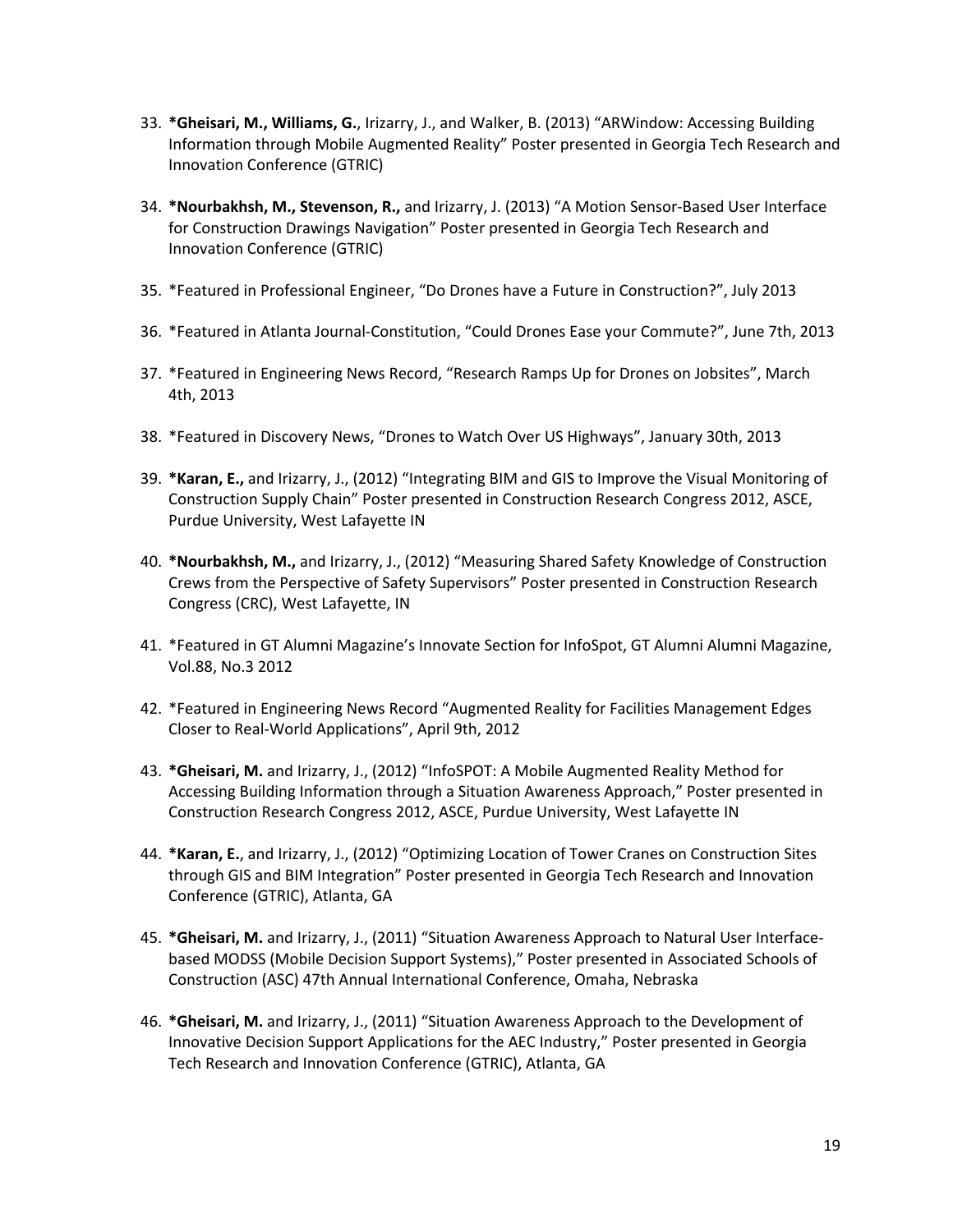- 47. \*Irizarry, J., and Castro-Lacouture, D., and Florez, L. (2010) "Evaluation of Construction Strategies for PCC Pavements," Sponsored Research Report to the Oklahoma Transportation Center, Project DTRT06-G-0016
- 48. Irizarry, J., Castro-Lacouture, D., and Arboleda, C. (2008) "Constructability of PCC Pavements," Sponsored Research Report to Georgia Department of Transportation, Project SPR00-0008-00- 632
- 49. Irizarry, J. (2005) "Safety issues in steel erection: Impact on task durations and risk perception of ironworkers" Dissertation, presented to Purdue University at West Lafayette, Indiana, in partial fulfillment of the requirements for the Degree of Doctor of Philosophy.

## **D. Presentations**

#### **D.1 Plenary Presentations**

- 1. Irizarry, J. (November 2020) Construction 4.0: An Innovation Platform for the Construction Industry in the "New Normal", **Keynote** at buildSMART 2020 Conference, South Korea, November 24-25, 2020
- 2. Irizarry, J. (October 2020) Construction 4.0 An Innovation Platform for the Built Environment, **Keynote** at CONENX 2020, Brazil, October 16, 2020
- 3. Irizarry, J. (July 2020) "Construction 4.0 and The Future of Construction in the "New Normal" **Keynote** at International Conference on Construction Futures, Wolverhampton, UK., July 7- 8, 2020
- 4. \*Irizarry, J. (April 2016) "Potential UAV Applications in the Construction Environment" Arkansas' Transportation Research Committee's Engineering Conference, April 5-6 2016
- 5. \*Irizarry, J. (May 2016) Masonry Contractors Association of America's South of 40 Event, "Innovation in Construction Information Technology: Current Trends and Future Directions", May 6, 2013, Washington DC.
- 6. \*Irizarry, J. (October 2011) "Virtual Environments in Civil Engineering and Construction: Opportunities for Collaboration in Research and Education" at 2011 6th International Workshop on Enterprise Integration, Interoperability and Networking (EI2N) and NSF International Workshop on Information Centric Engineering (NSF ICE'2011) and Cyber technologies, October 20, 2011, Hersonissos, Crete, Greece

#### **D.2 Invited Presentations**

- 1. \*Irizarry, J. (2020) "Leveraging Best Practices to Streamline Pilot Training and Certification Requirements" Unmanned Systems for Utilities and Power, Atlanta GA, July 22-23, 2020
- 2. \*Irizarry, J. (2019) "Drones 101: UAS Technology in Construction" Speaker at Construction Specifications Institute Gulf Coast Chapter Conference, Little Rock, Arkansas, June 7, 2019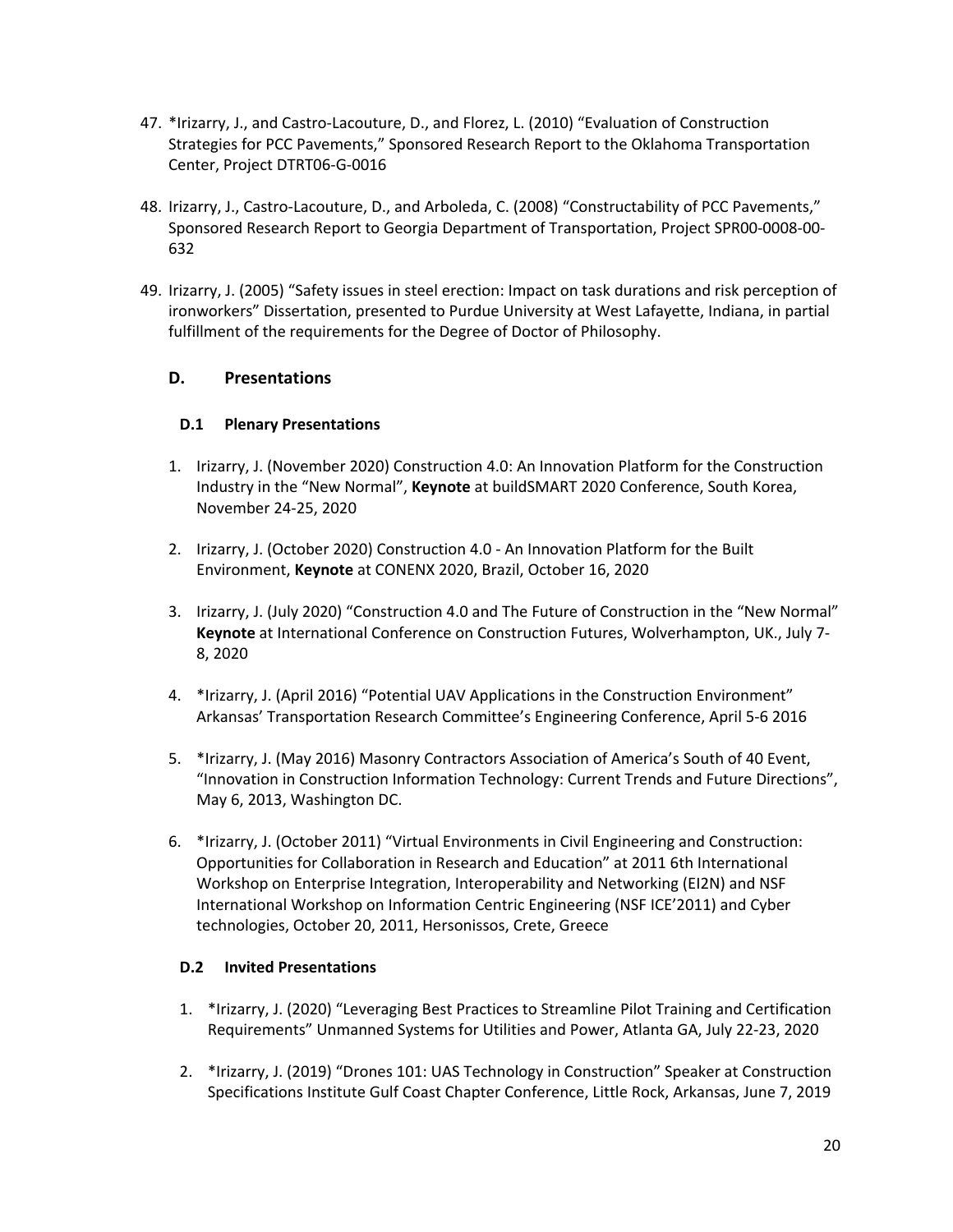- 3. \*Irizarry, J. (2018) "Drone Technology in the Built Environment" Speaker at China University of Petroleum, Qingdao, China, December, 20 2018
- 4. \*Irizarry, J. (2018) "Research application of Unmanned Aerial Systems in AEC" Speaker at Nanjing University of Aeronautics and Astronautics in Nanjing, China, December 21, 2018
- 5. \*Irizarry, J. (2018) "The View from Above, Drones as Agents of Good in the Built Environment" Speaker at Liverpool John Moores University, Liverpool, UK, April 4, 2018
- 6. \*Irizarry, J. (2017) "UAS Research in Construction Environments at Georgia Tech" Speaker at University of Puerto Rico, Mayaguez, March 21, 2017
- 7. \*Irizarry, J. (2016) "Drones at work: Integrating UAS Technology in your Jobsite" Speaker at Associated Builders and Contractors Technology Conference, May 18, 2016
- 8. \*Irizarry, J. (2016) "Drones in Construction: Latest Regulations & Applications" Speaker at AGC Georgia's Construction Professionals Conference and Marketplace, April 27, 2016
- 9. \*Irizarry, J. (2013) "Current Research Overview: Information Access in the Mobile Space", Speaker at PhD Seminar, University of Michigan, March 27, 2013
- 10. \*Irizarry J. (2013) "Advanced IT-Based Research in BC" School of Building Construction, Georgia Tech PhD Seminar, January 29, 2013
- 11. \*Irizarry, J. (2012) "BIM2MAR Application of BIM & Mobile Augmented Reality (MAR) Integration in AEC/FM Practices", Speaker at meeting with Lord, Aeck and Sargent meeting, October 24, 2012, Atlanta, Georgia
- 12. \*Irizarry, J. (2012) "BIM-assisted Mobile Augmented Reality for Facilities Management", Speaker at meeting with Hyundai Architecture, Atlanta, Georgia, September 19, 2012
- 13. \*Irizarry, J. (2012) "Application of BIM-assisted Mobile Augmented Reality for Facilities Management", BIM Breakfast, Georgia Institute of Technology, Atlanta, GA, August 22nd, 2012
- 14. \*Irizarry, J. (2012) "Overview of Current and Future Research Directions in Mobile BIM and GIS based Technologies" Speaker at Skanska Apple 2 Campus Project, Cupertino Ca. July 11, 2012
- 15. \*Irizarry, J. (2012) "Navigation in Virtual Augmented Space" Digital Building Lab (DBL) Symposium, Georgia Institute of Technology, Atlanta, GA, May 15th-16th, 2012.
- 16. \*Irizarry, J. (2012) "An Ambient Intelligence (AmI) Environment for Accessing Building Information in Facility Management Practices" Speaker at Skanska USA Meeting on the Future of BIM Integration into Facility Management, May 2, 2012, Atlanta, Georgia.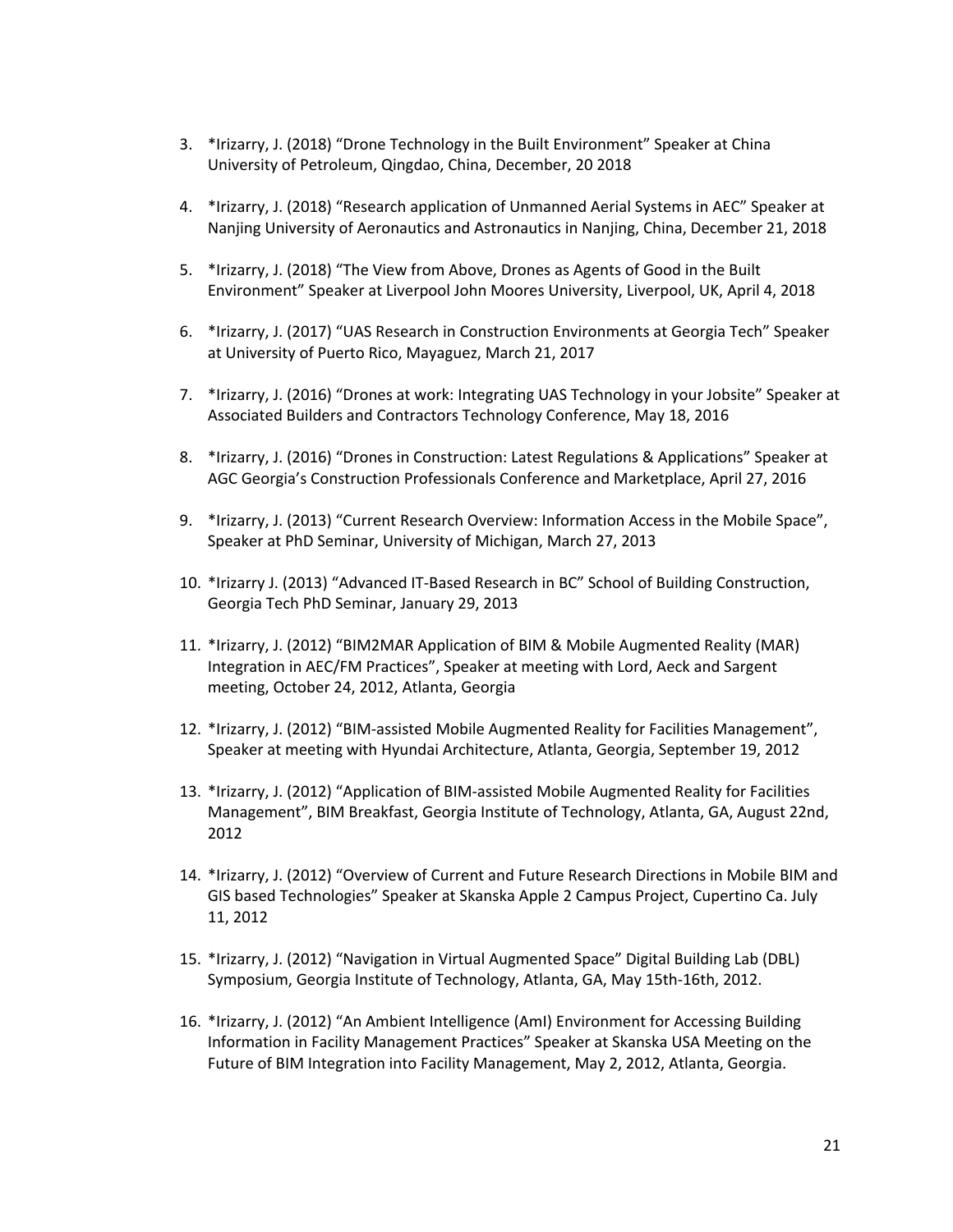- 17. \*Irizarry, J. (2012) "CONECTech Research Lab Overview," School of Building Construction PhD Seminar, Georgia Tech, January 31, 2012
- 18. \*Irizarry, J. (November 2011) "Situation Awareness Approach to AEC+FM Decision Support System Design" Georgia Institute of Technology's College of Architecture Research Forum, November 17, 2011
- 19. \*Irizarry, J. (2011) "Workflow Simulation: Applied Research Opportunities" Digital Building Lab (DBL) Symposium, Georgia Institute of Technology, Atlanta, GA, May 25th-26th, 2011.
- 20. \*Irizarry, J. (2011) "Globalization of Superficiality" to "Globalization of Knowledge" Santa Clara University, Civil Engineering Department, February 18, 2011
- 21. \*Irizarry, J. (2011) "HCI Research in AEC", Speaker at School of Building Construction PhD Seminar, February 15, 2011
- 22. \*Irizarry, J. (2011) "Information Technology in Construction: Current State of Research" Texas State University San Marcos, Department of Engineering Technology, February 8, 2011
- 23. \*Irizarry, J. (2010) "BIM Education" Digital Building Lab (DBL) Symposium, Georgia Institute of Technology, Atlanta, GA, June 15, 2010.
- 24. \*Irizarry, J. (2009) "The Building Construction Profession" College of Architecture Common First Year Class Lecture, November 9, 2009
- 25. \*Irizarry, J. (2009) "Technology Enhanced Safety Training for the Hispanic Workforce" Speaker at the American Society of Safety Engineers Conference, San Antonio, Texas, June 30, 2009.
- 26. \*Irizarry, J. (2009) "Using Technology for Better Building" Speaker at the Southern Building Show, Atlanta Georgia, June 6, 2009
- 27. \*Irizarry, J. (2008) "Research in Building Construction" College of Architecture PhD Seminar Lecture, August 20, 2008
- 28. Irizarry, J. (2006) "Computerized Construction Planning and Scheduling" Ohio University Civil Engineering, Athens, Ohio USA, April 15 2006

#### **D.3 Panel Presentations**

- 1. \* Irizarry, J. (April 2019) Panelist at First Symposium on Unmanned Aerial Systems in the Built Environment "The view from above; drones as agents of good in the built environment", April 26, 2019
- 2. \*Irizarry, J. (January 2016) Panelist at TRB 2016 UAS Workshop "Enabling Tech", January 10, 2016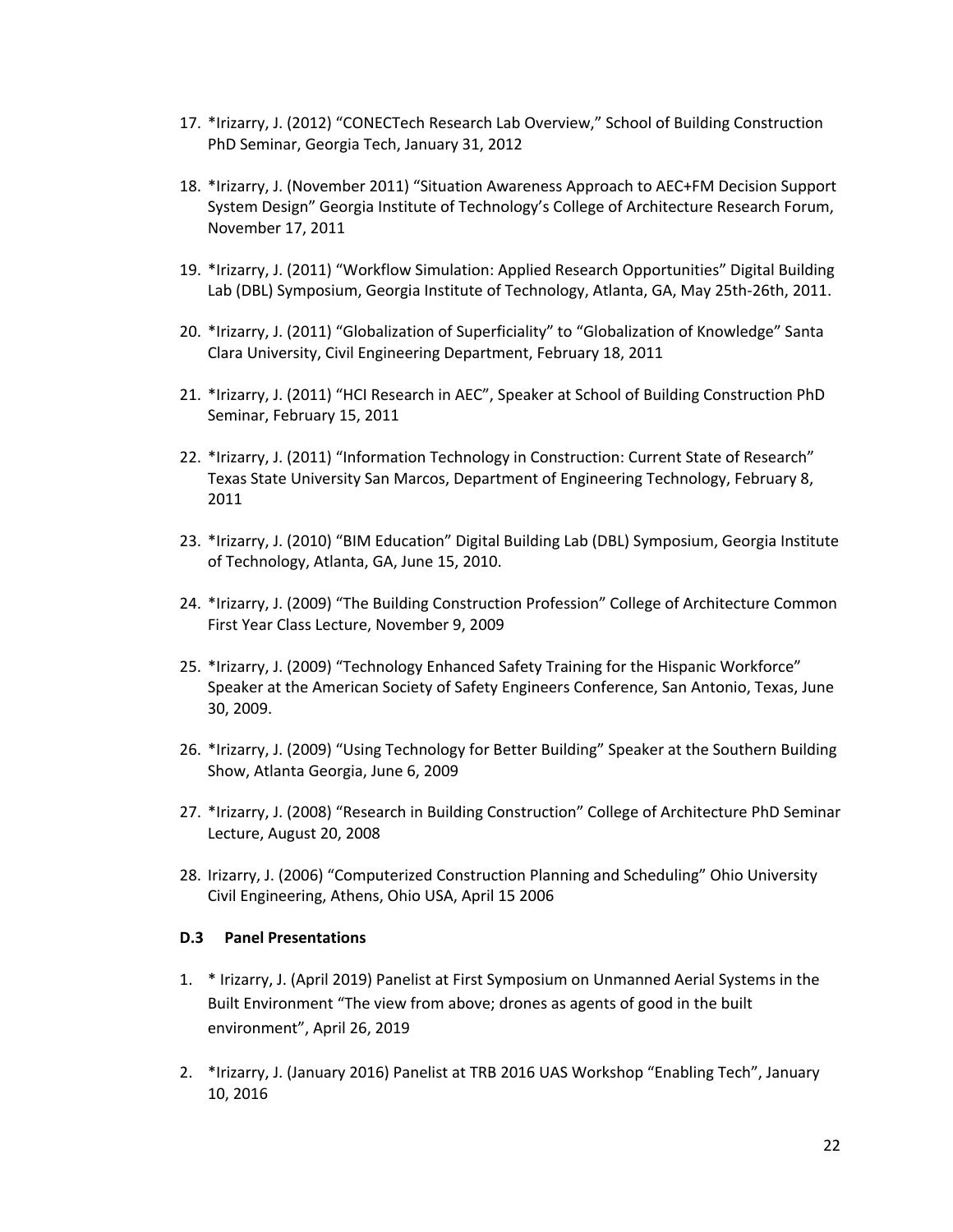- 3. \*Irizarry, J. (July 2012) Panelist at the FUTURE Tech Engineering News Record Conference, "The Future of Mobile Applications for the Construction Industry", July 10, 2012, San Francisco, California
- 4. \*Irizarry, J. (June 2012) Panelist at the Engineering News Record Webinar Series, "Field Guide to Mobile Apps in Construction, June 6, 2012.
- 5. \*Irizarry, J. (2010) "Choosing the Best Approach: Integrated Project Delivery, CM-At-Risk, Hard Bid or GMP" 14th Annual National Construction Industry Conference of the Associated Owners & Developers (AOD), September 20, 2010

#### **D.4 Sponsored Research Presentations**

1. \*Irizarry, J. (2016) "BIM2IVR: An integrated platform for Building Information Modeling and Immersive Virtual Reality as a support tool to the design process" Digital Building Lab (DBL) Symposium. Georgia Tech. Atlanta, GA., May 16-17, 2016

#### **D.5 Refereed Presentations**

- 1. \*Irizarry, J. (2005) "Application of Methods Analysis to Steel Erection Tasks" Faculty Conference of the Associated Schools of Construction, Charlotte, NC, October 2005
- 2. \*Irizarry, J. (2015) "AR in AEC+FM: Has the technology delivered?" Digital Building Lab (DBL) Symposium. Georgia Tech. Atlanta, GA., May, 2015
- 3. \*Irizarry, J. (2013) "Design and Construction Applications of BIM-Based Mobile Augmented Reality", Digital Building Lab (DBL) Symposium. Georgia Tech. Atlanta, GA., August, 2013

## **D.6 Workshops Presentations**

- 1. \*Irizarry, J. (2018) "Safety and Health Risk Management" Short course at China University of Mining and Technology, Xuzhou China. (December 2018)
- 2. \*Irizarry, J., Pishdad-Bozorgi, P., Clarke, S., de la Garza, J.M., Allison, D., Edwards, B., Smith J. (August 2017). Architecture, Engineering and Construction Teaching and Research Initiatives for 2020- An Engagement of Academia, Industry, and Organizations, Sponsored by A+CA, Georgia Tech, Atlanta, GA.
- 3. \*Irizarry, J. (2017) "GDOT UAS Research Project Seminar" Workshop for Georgia Department of Transportation, Atlanta, GA.
- 4. \*Irizarry, J. (2017) "Technology Applications in Construction" Short course at Federal University of Bahia Brazil, May 2017
- 5. \*Irizarry, J. (2017) "Technology Applications in Construction" Short course at Federal University of Bahia Brazil, May 2014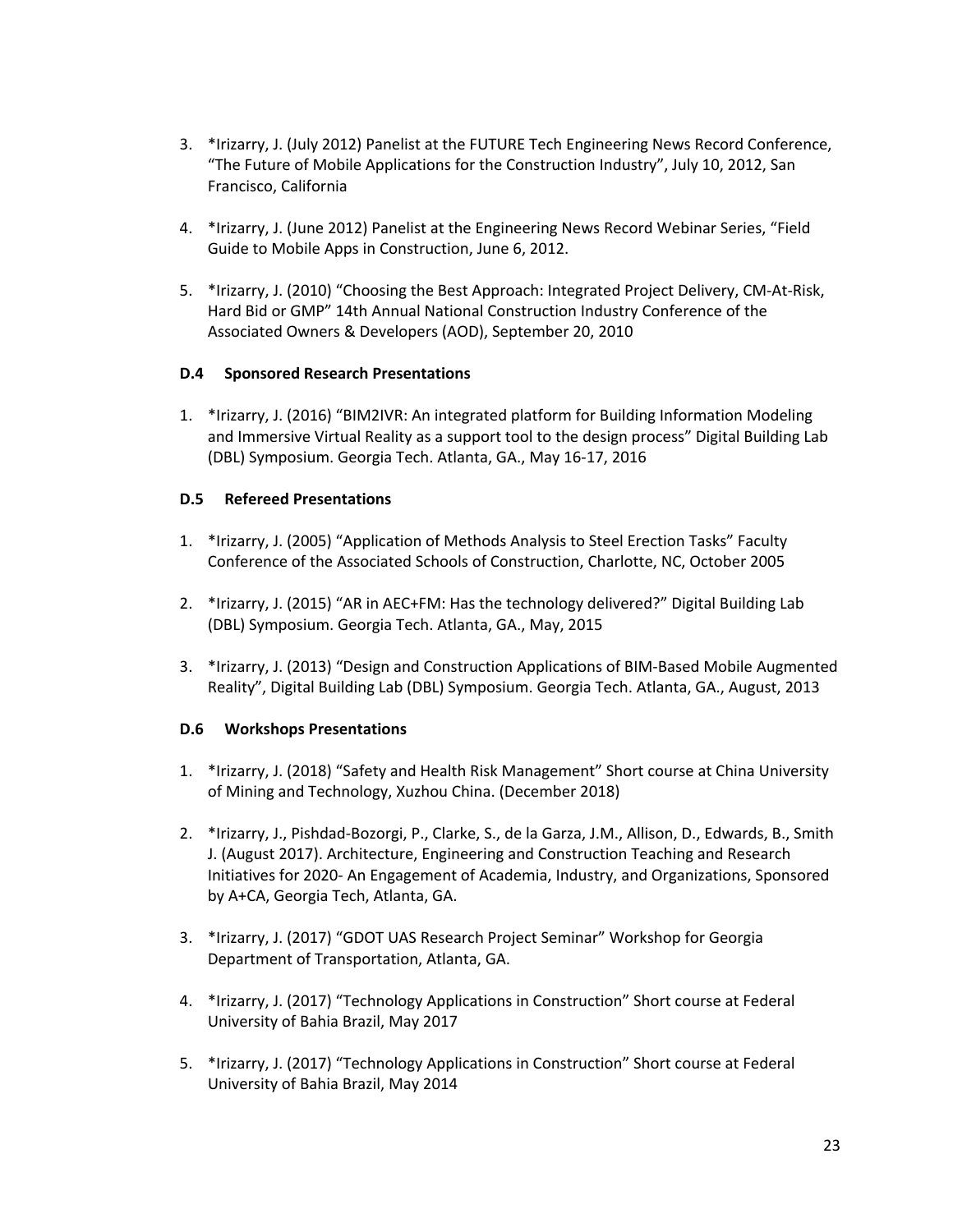6. \*Irizarry, J. (2009) "Architecture Design Overview 101" Career, Technical, and Agricultural Education, July 22-23, 2009

## **E. Grants and Contracts**

#### **E1. As Principal Investigator**

| 1.   | *Title of Project: "Logistics Support Drones: Innovation Corps @ Department of Defense |
|------|----------------------------------------------------------------------------------------|
|      | Program"                                                                               |
|      | Agency/Company: U.S. Department of Defense                                             |
|      | Total Dollar Amount: \$69,816<br><b>Role: PI</b>                                       |
|      | Period of Contract: 9/1/2020 - 9/1/2021                                                |
|      |                                                                                        |
| 2.   | *Title of Project: "Development of Drone-Assisted Highway Mowing Operations Planning,  |
|      | Monitoring, and Verification Capabilities"                                             |
|      | <b>Agency/Company: Georgia Department of Transportation</b>                            |
|      | Total Dollar Amount: \$264,968                                                         |
|      | Role: PI                                                                               |
|      | <b>Collaborators: Yong Cho (co-PI)</b>                                                 |
|      | Period of Contract: 8/24/2020 - 1/23/2022                                              |
| 3. . | *Title of Project: "Development of Drone-Assisted Pavement Profile Mapping: Near-      |
|      | <b>Surface Void Detection Application"</b>                                             |
|      | Agency/Company: Georgia Department of Transportation                                   |
|      | Total Dollar Amount: \$264,988                                                         |
|      | Role: PI                                                                               |
|      | Collaborators: Tarek Rakha (co-PI)                                                     |
|      | Period of Contract: 8/13/2020 - 1/12/2022                                              |
|      |                                                                                        |
| 4.   | *Title of Project: "Novel Unmanned Aerial System Sensor Applications in the Built      |
|      | Environment"<br>Agency/Company: College of Design, Georgia Tech                        |
|      | Total Dollar Amount: \$12,000                                                          |
|      | <b>Role: PI</b>                                                                        |
|      | <b>Collaborators: N/A</b>                                                              |
|      | Period of Contract: 7/1/2020 - 6/30/2021                                               |
|      |                                                                                        |
| 5.   | *Title of Project: "GT Airbook Phase 2: Development of Drone-based Delivery System for |
|      | <b>GT Library"</b>                                                                     |
|      | Agency/Company: Georgia Tech Library                                                   |
|      | Total Dollar Amount: \$303,850                                                         |
|      | Role: PI                                                                               |
|      | <b>Collaborators: N/A</b>                                                              |
|      | Period of Contract: 1/1/2019 - 5/31/2020                                               |

6. \*Title of Project: "ROTORx HEAVY LIFT POLYROTOR-Palledrone"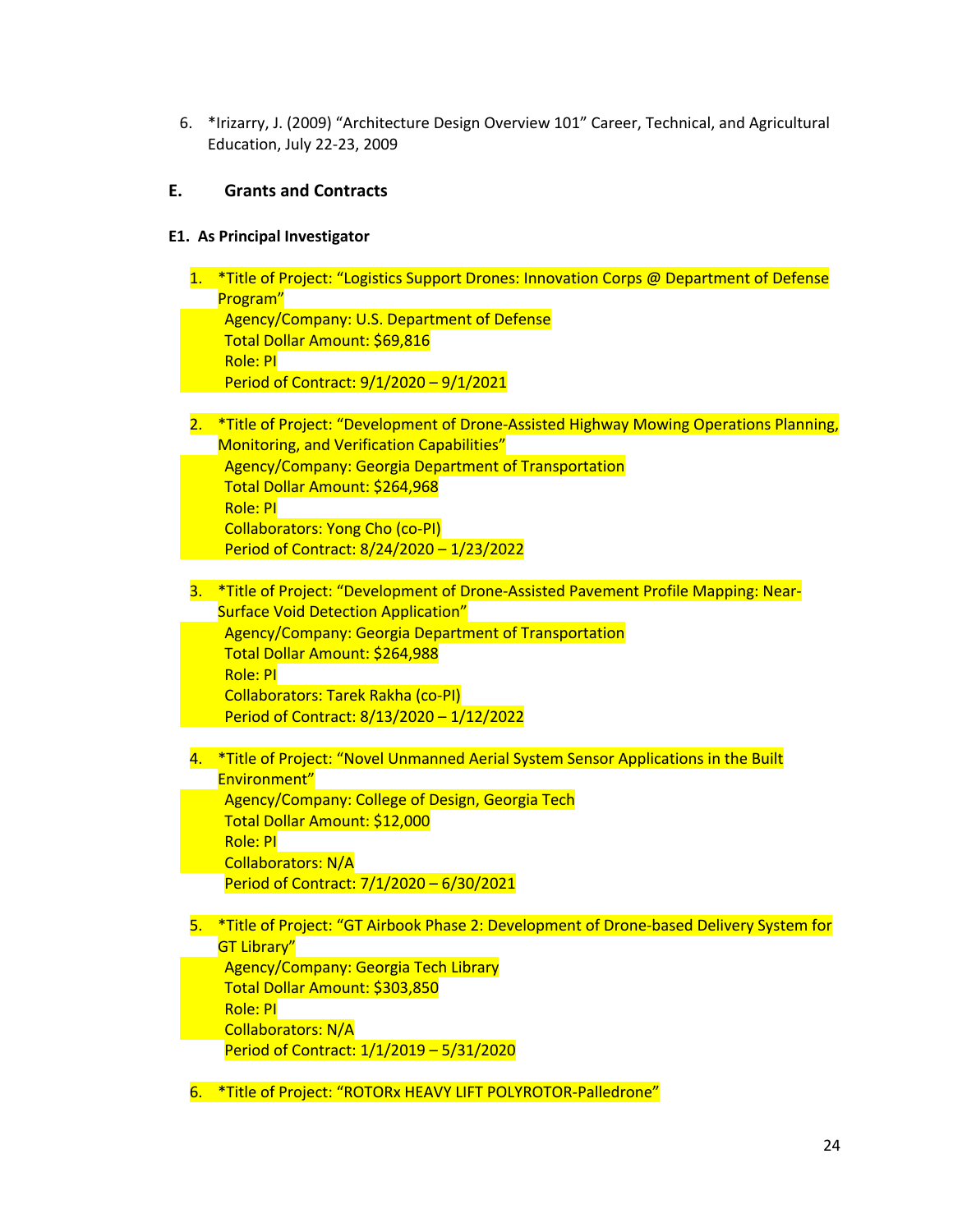Agency/Company: Georgia Research Alliance Total Dollar Amount: \$50,000 Role: PI Collaborators: N/A Period of Contract: 4/18/2018-5/14/2020

- 7. \*Title of Project: "Mohamed Bin Zayed International Robotics Challenge Sponsorship (MBZIRC)" Agency/Company: Khalifa University of Science and Technology Total Dollar Amount: \$180,000 Role: PI Collaborators: N/A Period of Contract: 7/1/2018 – 4/30/2020
- 8. \*Title of Project: "GT Airbook Phase 1: Development of Drone-based Delivery System for GT Library" Agency/Company: Georgia Tech Library Total Dollar Amount: \$136,612 Role: PI Collaborators: N/A Period of Contract: 1/1/2018 – 12/31/2018
- 9. \*Title of Project: "College of Design Symposium to Advance College of Design's Culture of Research: Symposium on Unmanned Aerial Systems (UAS) in the Built Environment" Agency/Company: Georgia Tech College of Design Total Dollar Amount: \$7,000 Role: PI Collaborators: Keith Kasseman Period of Contract: 1/1/19-6/15/19
- 10. \*Title of Project: "AGC Resident Scholars Program-Partner-AGC" Agency/Company: AGC Education and Research Foundation Total Dollar Amount: \$10,000 Role: PI Collaborators: N/A Period of Contract: 5/19/2016 to 8/19/2016
- 11. \*Title of Project: "AGC Resident Scholars Program-Partner-Batson-Cook" Agency/Company: Batson-Cook Total Dollar Amount: \$10,000 Role: PI Collaborators: N/A Period of Contract: 5/19/2016 to 8/19/2016
- 12. \*Title of Project: "Field Test Based Guidelines Development for the Integration of Unmanned Aerial Systems (UASs) in GDOT Operations" Agency/Company: Georgia Department of Transportation Total Dollar Amount: \$346,706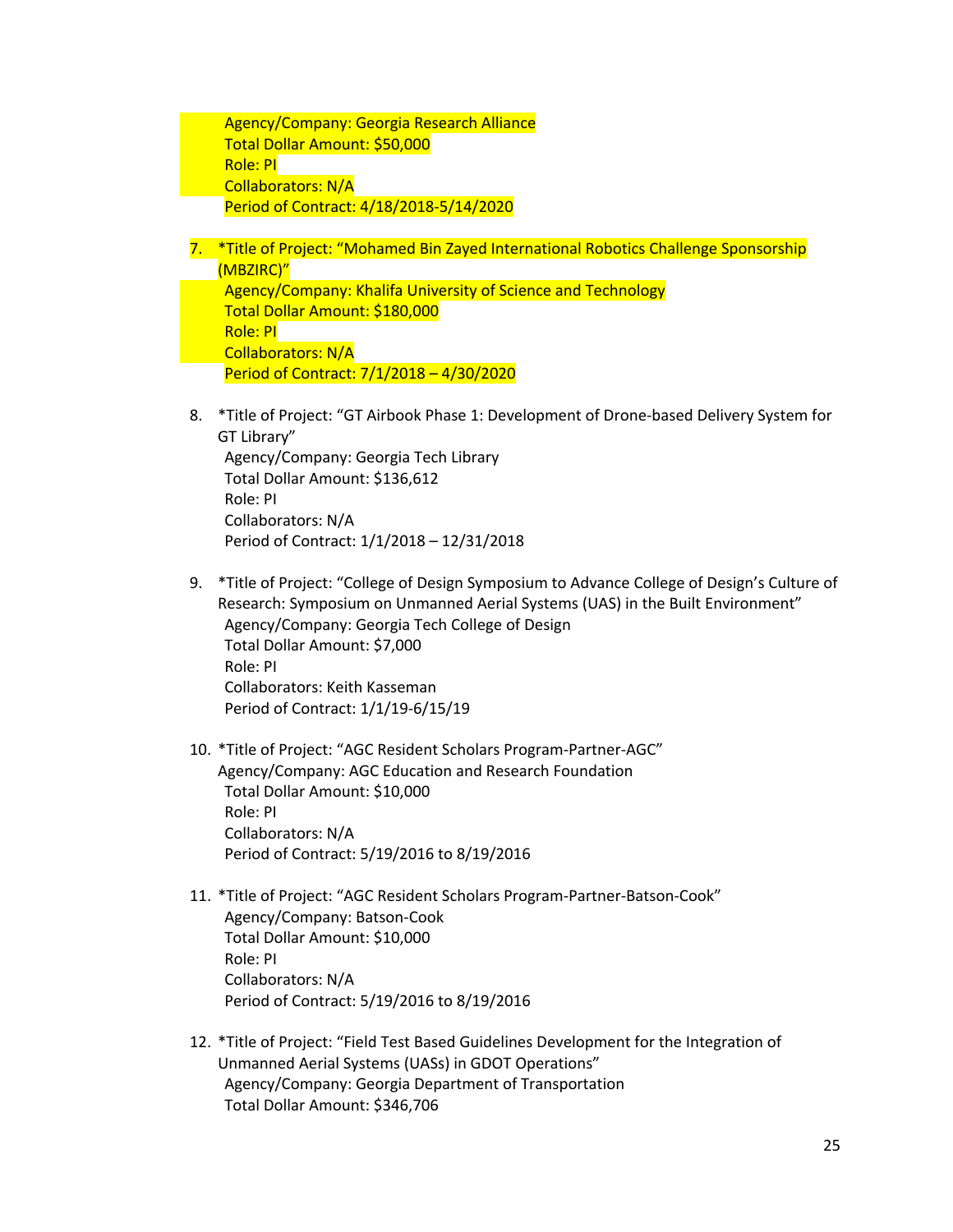Role: PI Collaborators: Eric Johnson (co-PI) Period of Contract: 4/19/2016-2/25/2019

- 13. \*Title of Project: "Evaluation of Unmanned Aerial Systems in Construction Safety Applications: A Case Study at Unilever Manufacturing Facility in Independence, MO" Agency/Company: Unilever Inc. Total Dollar Amount: \$38,168 Role: PI Collaborators: N/A Period of Contract: May 2015 to September 2015
- 14. \*Title of Project: "Feasibility Study to Determine the Economic and Operational Benefits of Utilizing Unmanned Aerial Vehicles (UAVs)" Agency/Company: Georgia Department of Transportation Total Dollar Amount: \$74,984 Role: PI Collaborators: Eric Johnson (co-PI) Period of Contract: Spring 2013 – Spring 2014
- 15. \*Title of Project: "Curriculum Improvements and Research Expansion in Residential Construction" Housing Education Leadership Program (H.E.L.P.)" Agency/Company: Housing Education Leadership Program (H.E.L.P.), National Housing Endowment Total Dollar Amount: \$99,535 Role: PI Collaborators: Daniel Castro, Debbie Phillips, Rick Porter, David Ellis, and Brenda Morris Period of Contract: Spring 2011 – Spring 2015
- 16. \*Title of Project: "Evaluation of Data Requirements for Computerized Constructability Analysis of Pavement Rehabilitation Projects" Agency/Company: Georgia Department of Transportation Total Dollar Amount: \$352,657 Role: PI Collaborators: Daniel Castro (co-PI) Period of Contract: May 2011-May 2013
- 17. \*Title of Project: "Constructability and Scheduling of PCC Pavements" Agency/Company: Georgia Department of Transportation Total Dollar Amount: \$250,000 Role: PI Collaborators: Daniel Castro (co-PI) and Carlos Arboleda (co-PI) Period of Contract: September 2007 - September 2008
- 18. \*Title of Project: "Design and Construction Applications of BIM-Based Mobile Augmented Reality"

Agency/Company: Digital Building Lab Total Dollar Amount: \$36,384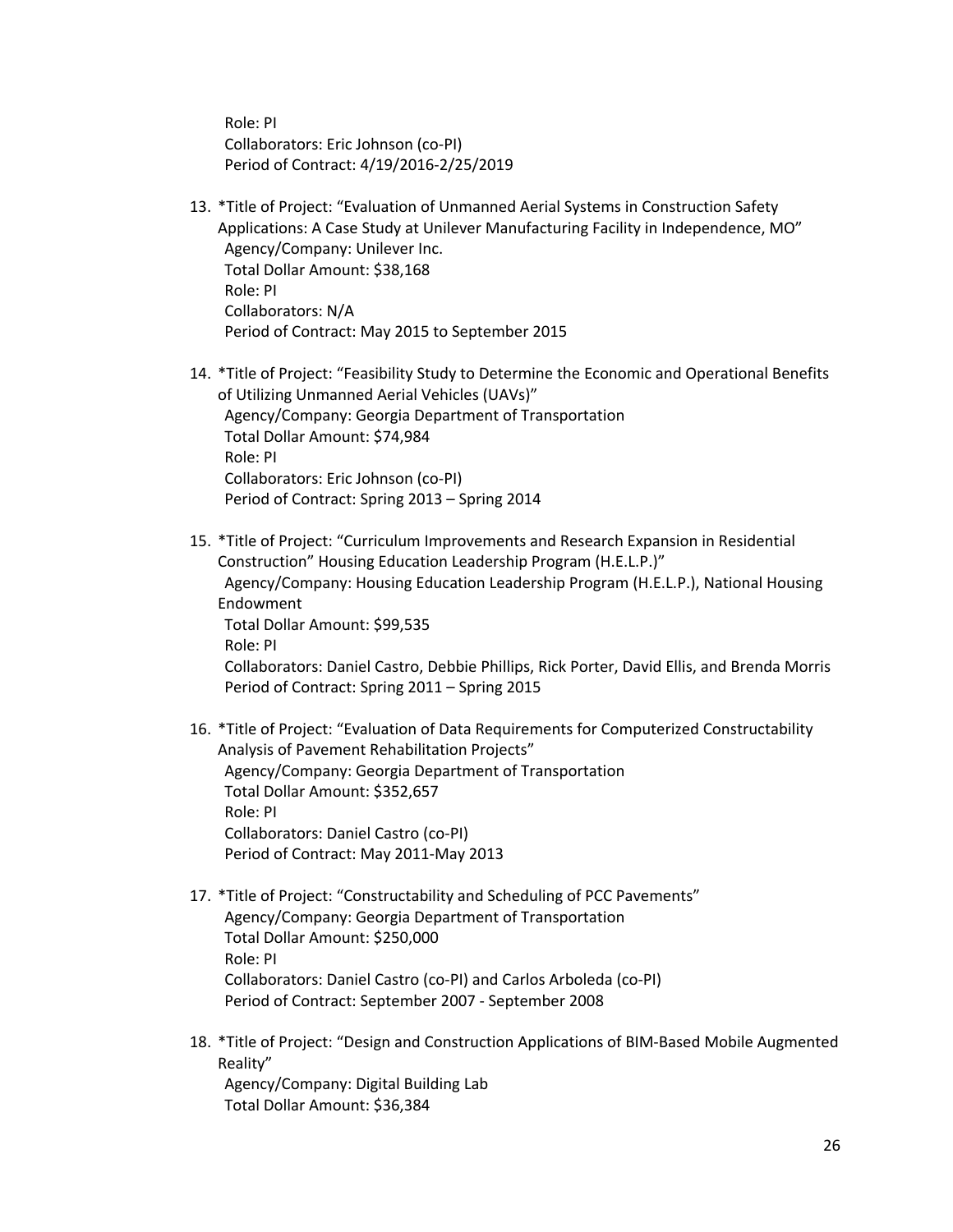Role: PI Collaborators: N/A Period of Contract: August 2013-August 2014

- 19. \*Title of Project: "BIM2MAR: Exchange Method and Workflow for Efficient BIM Translation to Mobile Augmented Reality (MAR) Applications in Architecture, Engineering, Construction, and Owner (AECO) Practices" Agency/Company: Digital Building Lab Total Dollar Amount: \$41,000 Role: PI Collaborators: N/A Period of Contract: August 2012-August 2013
- 20. \*Title of Project: "Incorporation of Laser Scanning Technology in Architecture, Engineering, and Construction (AEC) Courses" Agency/Company: Georgia Tech Technology Fee Total Dollar Amount: \$34,000 Role: PI Collaborators: Daniel Castro, Jochen Teizer, Charles Eastman, Ioannis Brilakis, Lawrence Kahn, Russel Gentry, Munjung Maing, and Claudia Rebola Period of Contract: September 2011
- 21. \*Title of Project: "Incorporation of Energy Assessment Technology in Built Environment Courses" Agency/Company: Georgia Tech Technology Fee Total Dollar Amount: \$4,925 Role: PI Collaborators: N/A Period of Contract: June 2011
- 22. \*Title of Project: "Situation Awareness Approach to Mobile Decision Support System Design for Construction Safety" Agency/Company: Georgia Tech Foundation Total Dollar Amount: \$7,016 Role: PI Collaborators: N/A Period of Contract: July 2010-June 2011
- 23. \*Title of Project: "Wireless Technologies for Enhanced Mobile Instruction in Classroom Environments" Agency/Company: Georgia Tech Technology Fee Funding Total Dollar Amount: \$13,804 Role: PI Collaborators: N/A Period of Contract: June 2010
- 24. Title of Project: "Development of Building Information Modeling Teaching Tool " Agency/Company: Southern Polytechnic State University, Technology Fee Fund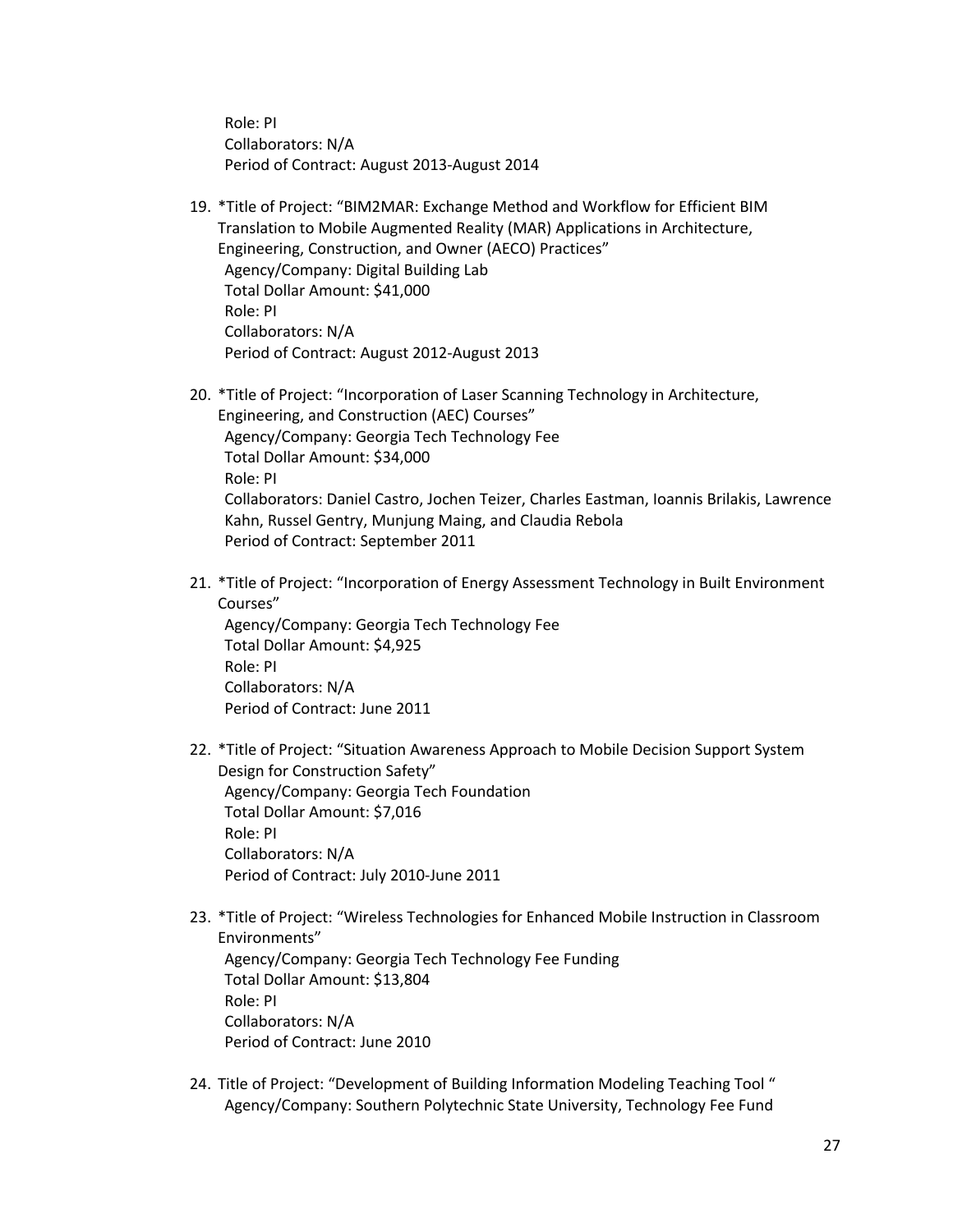Total Dollar Amount: \$14,500 Role: PI Collaborators: Pavankumar Meadati Period of Contract: August 2008 – June 2009

25. Title of Project: "Virtual Construction Instructional Laboratory" Agency/Company: Southern Polytechnic State University, Technology Fee Fund Total Dollar Amount: \$4,160 Role: PI Collaborators: N/A Period of Contract: August 2006 - June 2007

#### **E2. As Co-Principal Investigator**

- 1. \*Title of Project: "An Engagement of Academia, Industry, and Organizations: A GOALI Proposal" Architechture+Construction Alliance Agency/Company: Architechture+Construction Alliance Total Dollar Amount: \$10,000 Role: Co-PI Collaborators: Shima Clarke, Jesus M. de la Garza, David Allison, Brian Edwards, James Smith Period of Contract: January 2015-August 2016
- 2. \*Title of Project: "U.S.-Afghan University Partnership with Kabul Polytechnic University in Geology and Mining, Establishing a Geographic Information System (GIS) Department" Agency/Company: U.S. Department of State, Public Affairs Section, U.S. Embassy, Kabul, Afghanistan Total Dollar Amount: \$1,000,000 Role: Co-PI Collaborators: Subhro Guhathakurta (co-PI) and Ramachandra Sivakumar (co-PI) Period of Contract: October 2013 to December 2015
- 3. \*Title of Project: "Establishment of an Academic Partnership in Communication Design with the Indus Valley School of Art and Architecture in Karachi, Pakistan" Agency/Company: U.S. Department of State Public Affairs Section, U.S. Embassy, Islamabad, Pakistan Total Dollar Amount: \$999,987 Role: Co-PI Collaborators: N/A Period of Contract: September 2013 to September 2016
- 4. \*Title of Project: "Evaluation of Construction Strategies for PCC Pavements" Agency/Company: Oklahoma Transportation Center Total Dollar Amount: \$400,000 Role: Co-PI Collaborators: Hyung-Seok Jeong (co-PI) and Daniel Castro (co-PI) Period of Contract: August 2008 - July 2010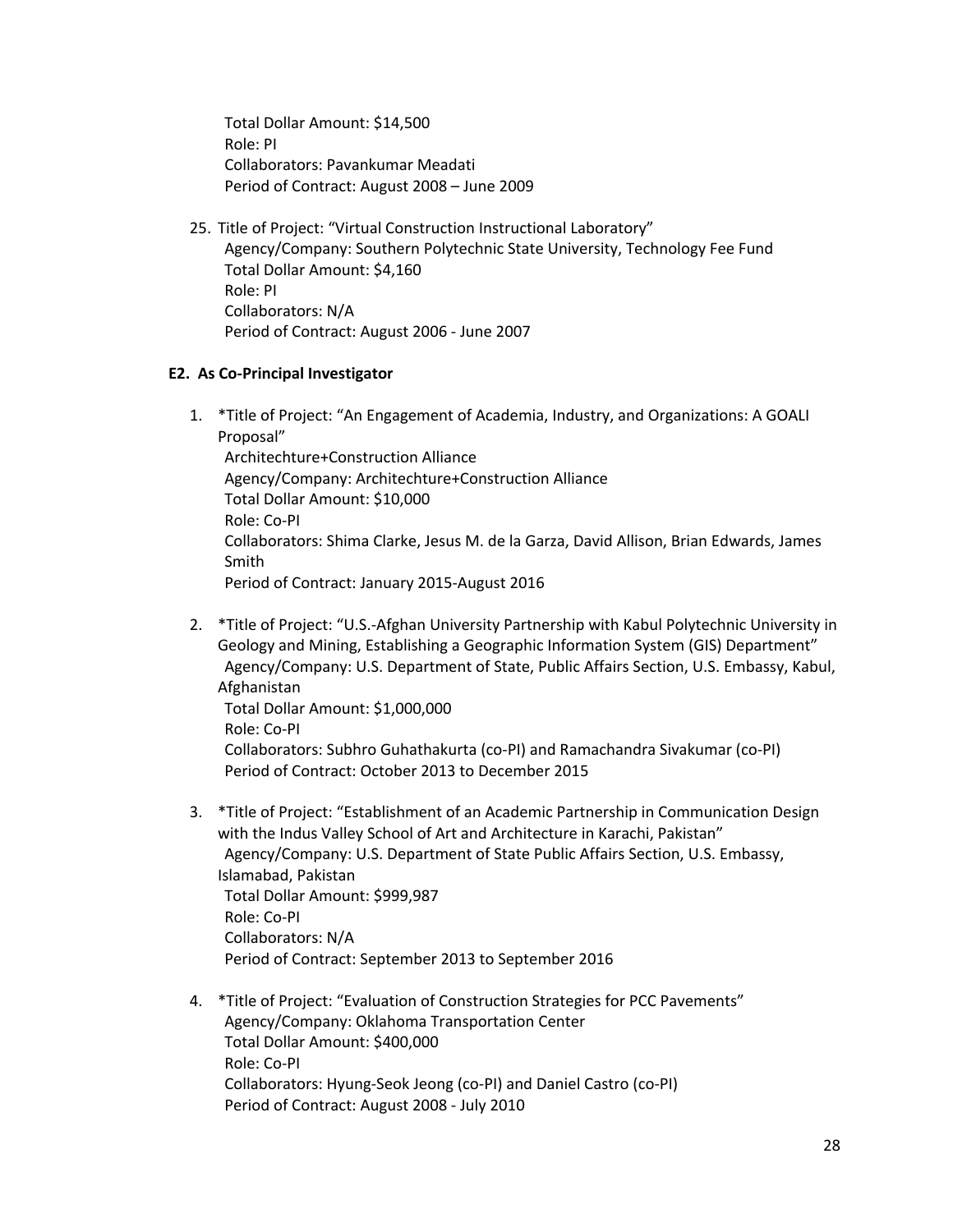#### **E3. As Senior Personnel or Contributor**

- 1. \*Title of Project: "Semi-automated Infrastructure Inspection using Drones, Machine Learning and 4D Simulation" Agency/Company: National Agency for Research and Development, Government of Chile (Fondecyt) Total Dollar Amount: \$467,040 Role: International Expert Advisor Collaborators: Danny Lobos, UTEM, Victor Poblete, UTEM Period of Contract: Fall 2020-Fall 2022 (Submitted May 2020)
- 2. \*Title of Project: "Estimation of Noise Level Reduction Test House Field Measurement and Modeling" Agency/Company: Federal Aviation Administration Total Dollar Amount: \$90,000 Role: Contributor Collaborators: Erica Ryherd (PI) and Kenneth Cunefare (co-PI) Period of Contract: August 2014 to August 2015
- 3. \*Title of Project: "Phase IV: Sound Transmission Indoors Study of Whole Houses: Modeling Tool to Simulate Sound Isolation of Dwelling Envelopes" Agency/Company: Federal Aviation Administration Total Dollar Amount: \$100,000 Role: Contributor Collaborators: Erica Ryherd (PI) Period of Contract: August 2013 to September 2014
- 4. \*Title of Project: "Phase III: Sound Transmission Indoors Study of Whole Houses Agency/Company: Federal Aviation Administration" Total Dollar Amount: \$82,000 Role: Contributor Collaborators: Erica Ryherd (PI) Period of Contract: August 2012 to December 2013

#### **F. Other Scholarly and Creative Accomplishments**

1. \*Invention Disclosure (7946): Airbook: Unmanned Aircraft System-Assisted Method for Book Delivery Approved: 06/28/2018 Innovators Rafael Bras; Steve Haviland; Javier Irizarry; Eric Johnson; Kimberly Mull; Dmitry Bershadsky Abstract: Airbook is a concept for the delivery of books in a college campus using an unmanned aircraft system (UAS) platform. The innovation lies in the integration of the UAS with a library's book delivery system, to provide books to users by taking the books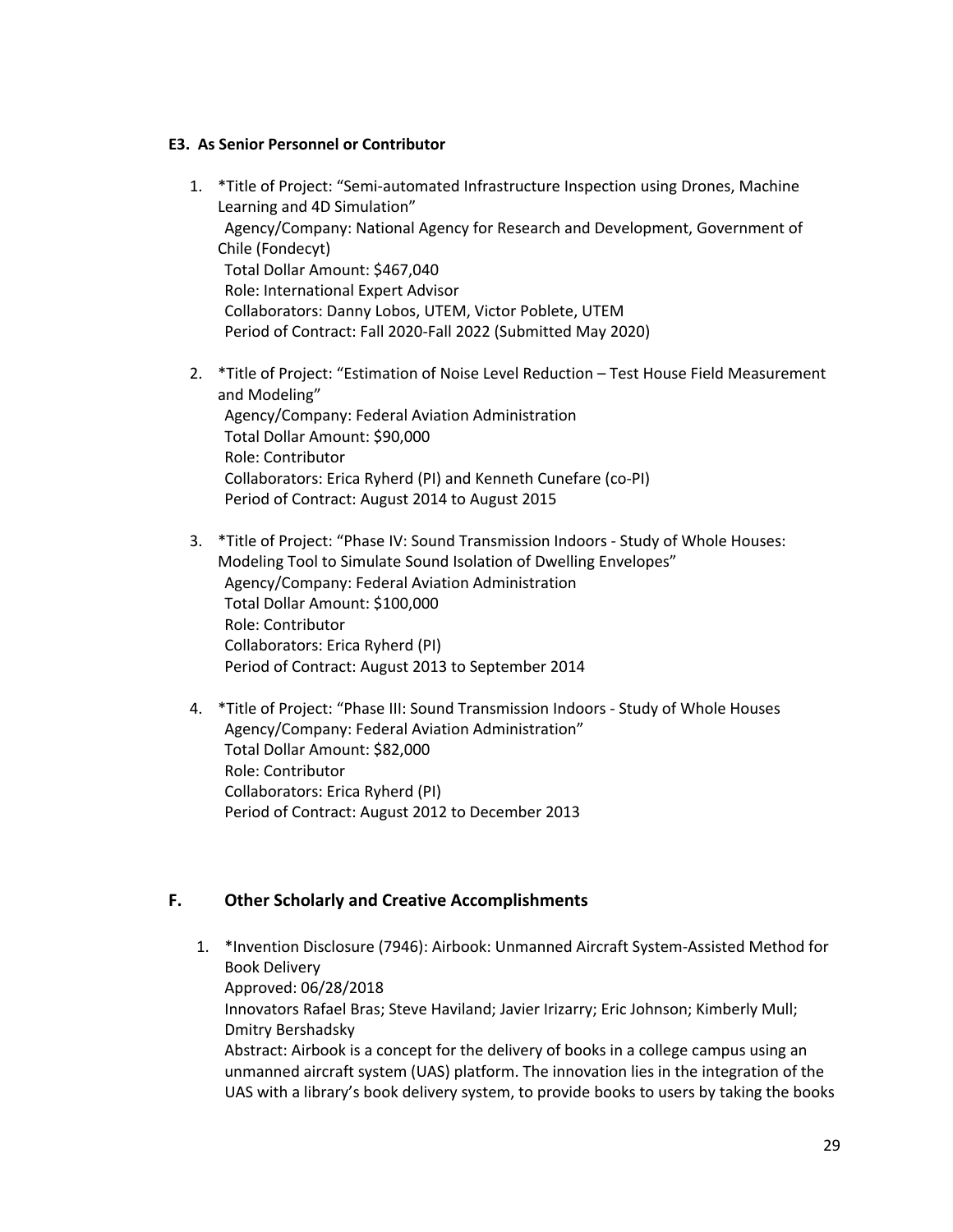to pre-determined drop stations/locations around the college campus. The concept relies on autonomous flight plans and route optimization for the deliveries.

## **G. Societal and Policy Impacts**

- 1. \*Georgia Department of Transportation (GDOT) project number 16-09 "Field Test Based Guidelines Development for the Integration of Unmanned Aerial Systems (UASs) in GDOT Operations": This project aimed at developing guidelines for the integration of Unmanned Aerial Systems (UASs) in Georgia Department of Transportation (GDOT) operations based on the experience and lessons learned from field tests with UAS technology on selected tasks performed by several groups within GDOT. The results of the research have been implemented by GDOT in their policy for the use of UAS. The research continued to attract media attention and recognize the School of Building Construction as a leader in UAS research in construction applications. The following is a list of the media articles featuring the research.
	- 1. "When Drones Fly: What do safety pros need to know about this evolving technology" Article in Safety and Health Magazine of the National Safety Council, June 2017
	- 2. Just another tool that flies: The new normal is about to take flight on the jobsite, Breakground, By David Park and Aaron Silverstein, April 2016
- 2. \*Georgia Department of Transportation (GDOT) project number 12-38 "Feasibility Study to Determine the Economic and Operational Benefits of Utilizing Unmanned Aerial Vehicles (UAVs)": A study to determine the potential applications of UAS for GDOT operations based on the needs of personnel performing various tasks within several areas of the department. Five reference systems were proposed for the performance of a range of tasks within GDOT. The study generated significant media interest in the topic of UAS in the built environment and established the School of Building Construction as a leader in UAS research in construction applications. The following is a list of the media articles featuring the research.
	- 1. The Drones Are Coming! Here Are 9 Ways They're Going to Make Everything Awesome, MTV News, By Kristina Marusic, July 21, 2015
	- 2. Flying High: Why the Industry Needs Drones to Get Off the Ground, AGC Constructor, By Katie Kuehner-Hebert May-June 2015
	- 3. Look, Up in the Sky. Are Drones the Next Big Thing on Construction Sites? USGlass, Metal & Glazing, March 2015
	- 4. From Wearable to Wireless on the Construction Site., Engineering News Record, March 23rd, 2015
	- 5. Jobsite Monitoring as You Know it is About to Change., Posted on February 17th, 2015 by Ellen Rogers
	- 6. Eyes in the Sky: How drones are already affecting construction jobsites today., Equipment World, October 2014
	- 7. Do Drones have a Future in Construction? Professional Engineer, July 2013
	- 8. Could Drones Ease your Commute? Atlanta Journal-Constitution, June 7th, 2013
	- 9. Research Ramps Up for Drones on Jobsites., Engineering News Record, March 4th, 2013
	- 10. Drones to Watch Over US Highways, Discovery News, January 30th, 2013
- 3. \*Digital Building Lab project: "BIM2MAR: Exchange Method and Workflow for Efficient BIM Translation to Mobile Augmented Reality (MAR) Applications in Architecture, Engineering, Construction, and Owner (AECO) Practices": This research developed a method for the integration of BIM into an AR platform for use in AECO applications. The prototypes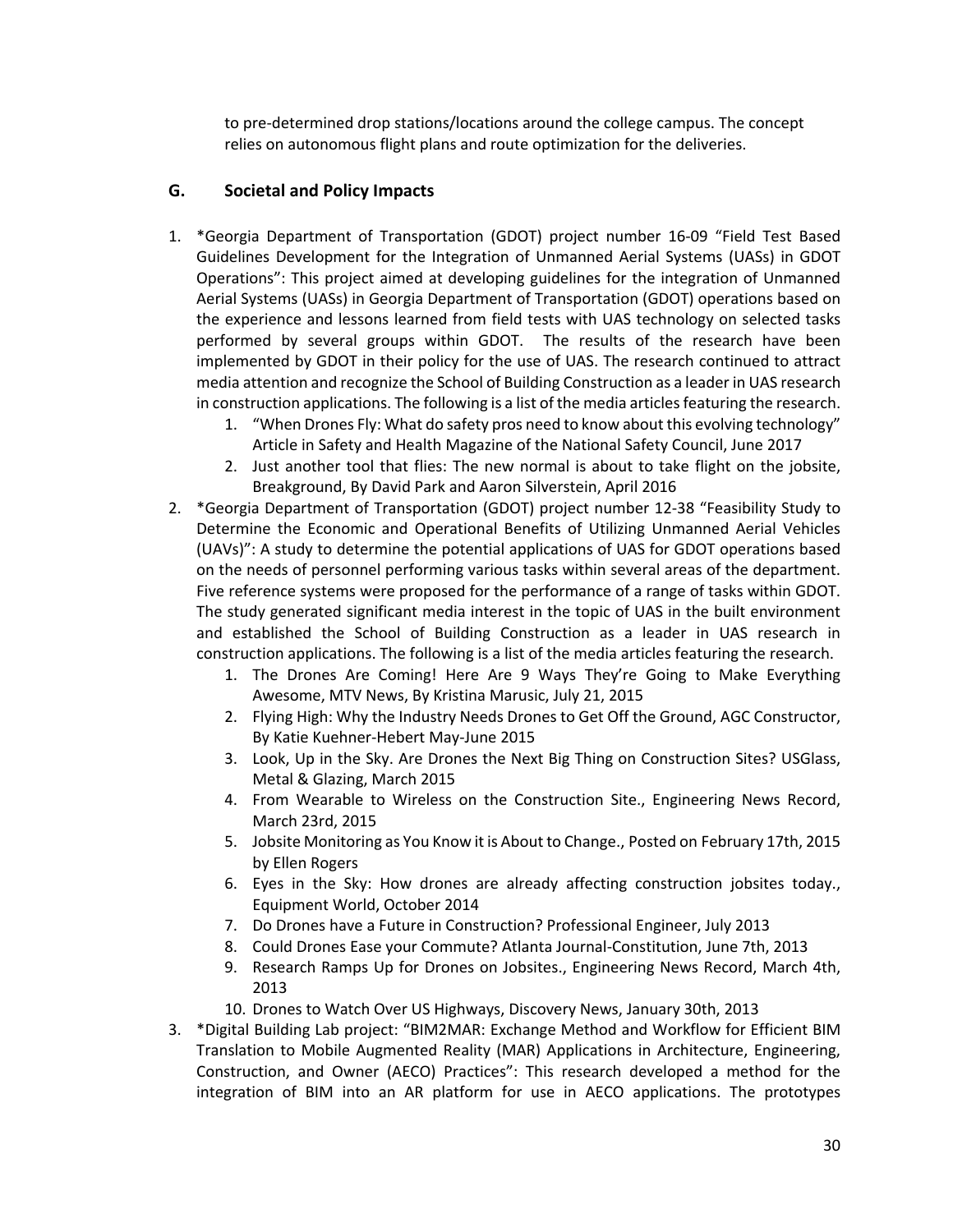developed inspired further development of the technology and was precursor of applications in use today by several companies. The research was featured in Engineering News Record and the GT Alumni publication.

- 1. InfoSpot: Featured in GT Alumni Magazine's Innovate Section., GT Alumni Magazine, Vol.88, No.3 2012
- 2. Augmented Reality for Facilities Management Edges Closer to Real-World Applications., Engineering News Record, April 9th, 2012
- 4. \*Georgia Department of Transportation (GDOT) project number SPR00-0008-00-632, "Constructability of PCC Pavements": An assessment of best practices for staging of PCC pavements were made available to GDOT design and construction personnel to include in the quality assurance/quality control program as part of the plan development process. This assessment included recommendations for improving the communication between these two groups and for streamlining knowledge acquisition and management processes in order to preserve the expertise of the engineers and lessons learned from previous experiences when planning and executing future projects.
- 5. \*K-12 outreach on diversity-related initiatives: I have been involved with the GoSTEM initiative at Georgia Tech for the last eight years. GoSTEM is a collaboration between Georgia Tech and the Gwinnett County Public School District to enhance the educational experience of Latino students in Georgia and strengthen the pipeline of these students into postsecondary STEM (Science, Technology, Engineering and Mathematics) education. I have been a member of the program's Advisory Board and organized activities for students participating in the program including research lab visits with hands-on activities and guest lectures at local schools.

## **H. Other Professional Activities**

- 1. Consulted for Ferrovial Construction UK on High Speed 2 (HS2) project tender on implementation of the Construction 4.0 framework (Fall 2020)
- 2. Consulted for Exactus Energy on drone applications for solar panel installation feasibility (Since Fall 2020)
- 3. Consulted for Drogenuity LLC on drone applications for property valuations (since Fall 2020)
- 4. Consulted for Eagle View/DroneUp on UAS applications for storm damage assessment (since Spring 2020)
- 5. Track Chair (Computer Applications and Simulation, Advanced Technologies, and Data Analytics) Construction Research Congress 2020.
- 6. \*Irizarry, J. (2018) Consulting project with Precision 2000 Construction to explore the applications of Unmanned Aerial Systems on surveying tasks on projects located at large airport facilities. Used the Sullivan Road project at Hartsfield-Jackson Atlanta International Airport as case study.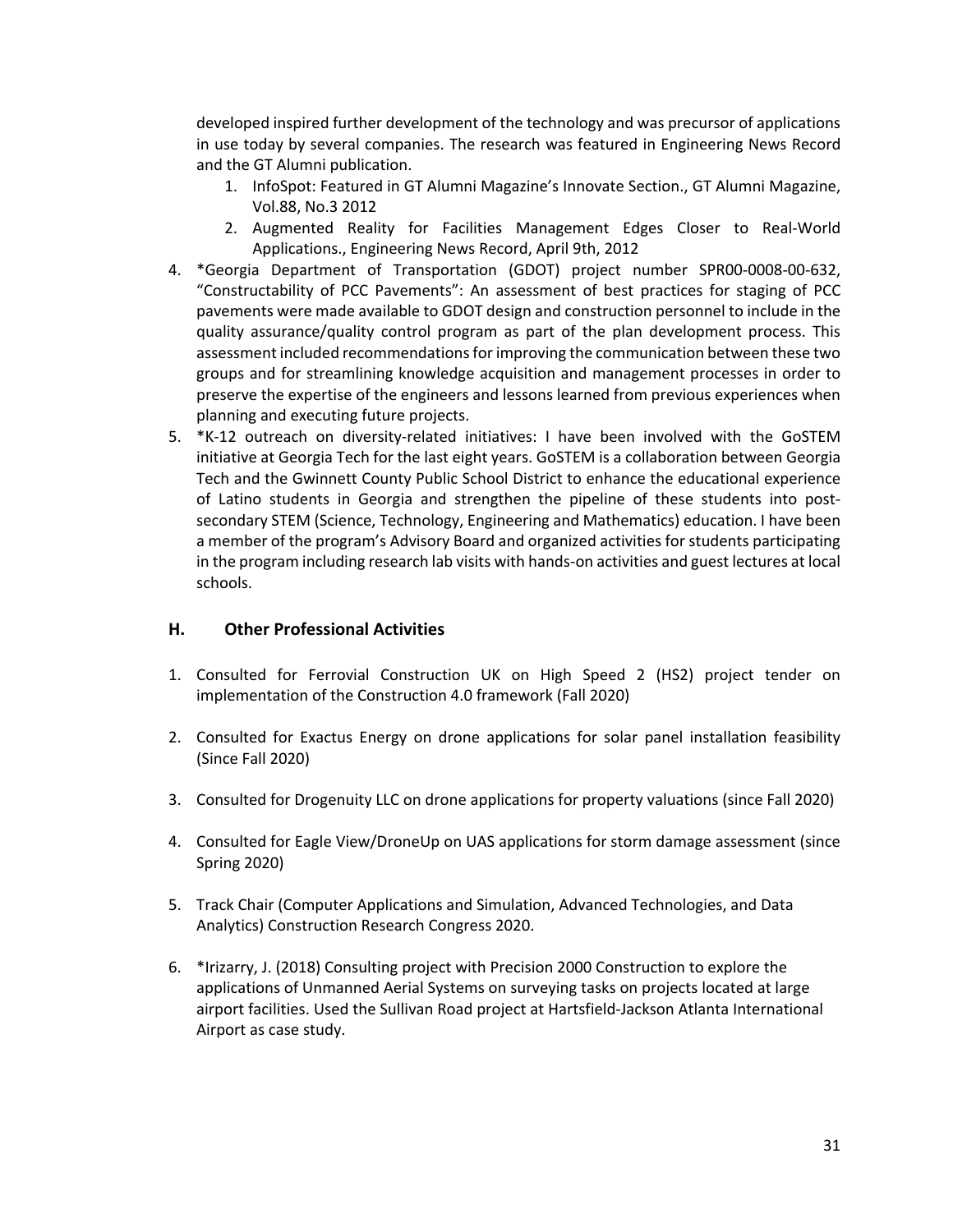- 7. \*Irizarry, J. (2018-2019) Consulting project with the WEMARATHON Company to explore the applications of Unmanned Aerial Systems for indoor and outdoor inspection tasks at active construction sites. Used a commercial building project in Suwanee, GA as case study.
- 8. \*Appointed Visiting Research Fellow, Built Environment at Liverpool John Moores University, Liverpool, UK. (2018-Present)
- 9. \*Selected to the Associated General Contractors of America Faculty Fellowship to conduct a 3-month residency at Batson-Cook Construction in Atlanta, GA focusing on construction safety (May-August 2016)
- 10. President, IMATEK Consulting Services Inc., Puerto Rico and Indiana, U.S. (8/2000 7/2011)
- 11. Pre-Construction Intern at the General Management, Architecture, and Engineering Consultant (GMAEC), Puerto Rico, (6/1995 - 8/1995)

## **V. Education**

#### **A. Courses Taught**

| Semester | Year | Course No.      | <b>Course Title</b>                                   | No. of<br><b>Students</b> |
|----------|------|-----------------|-------------------------------------------------------|---------------------------|
| Spring   | 2020 | BC4140          | <b>Construction Management Certificate</b><br>Project | 5                         |
| Spring   | 2020 | <b>BC6005</b>   | <b>Technology Applications in Construction</b>        | 11                        |
| Fall     | 2019 | BC4803          | Special Topics-Drone Apps in Built<br>Environment     | 5                         |
| Fall     | 2019 | BC8803          | Special Topics-Drone Apps in Built<br>Environment     | 10                        |
| Fall     | 2019 | BC6005          | <b>Technology Applications in Construction</b>        | 8                         |
| Spring   | 2019 | BC4140          | <b>Construction Management Certificate</b><br>Project | 6                         |
| Spring   | 2019 | BC6005          | <b>Technology Applications in Construction</b>        | 21                        |
| Fall     | 2018 | BC4140          | <b>Construction Management Certificate</b><br>Project | $\mathbf{1}$              |
| Fall     | 2018 | <b>BC6005</b>   | <b>Technology Applications in Construction</b>        | 16                        |
| Spring   | 2018 | <b>BC4140</b>   | <b>Construction Management Certificate</b><br>Project | $\overline{7}$            |
| Spring   | 2018 | <b>BC6005</b>   | <b>Technology Applications in Construction</b>        | 11                        |
| Fall     | 2017 | <b>BC6005</b>   | <b>Technology Applications in Construction</b>        | 29                        |
| Summer   | 2017 | <b>BC6005</b>   | <b>Technology Applications in Construction</b>        | 9                         |
| Spring   | 2017 | BC8803          | <b>Technology Applications in Construction</b>        | 22                        |
| Fall     | 2016 | BC6025          | <b>Project Management</b>                             | 27                        |
| Fall     | 2016 | <b>BC8803</b>   | <b>Technology Applications in Construction</b>        | 10                        |
| Spring   | 2016 | BC6675          | Residential Design and Construction                   | 6                         |
| Spring   | 2016 | <b>CEE 4130</b> | <b>Construction Safety</b>                            | 53                        |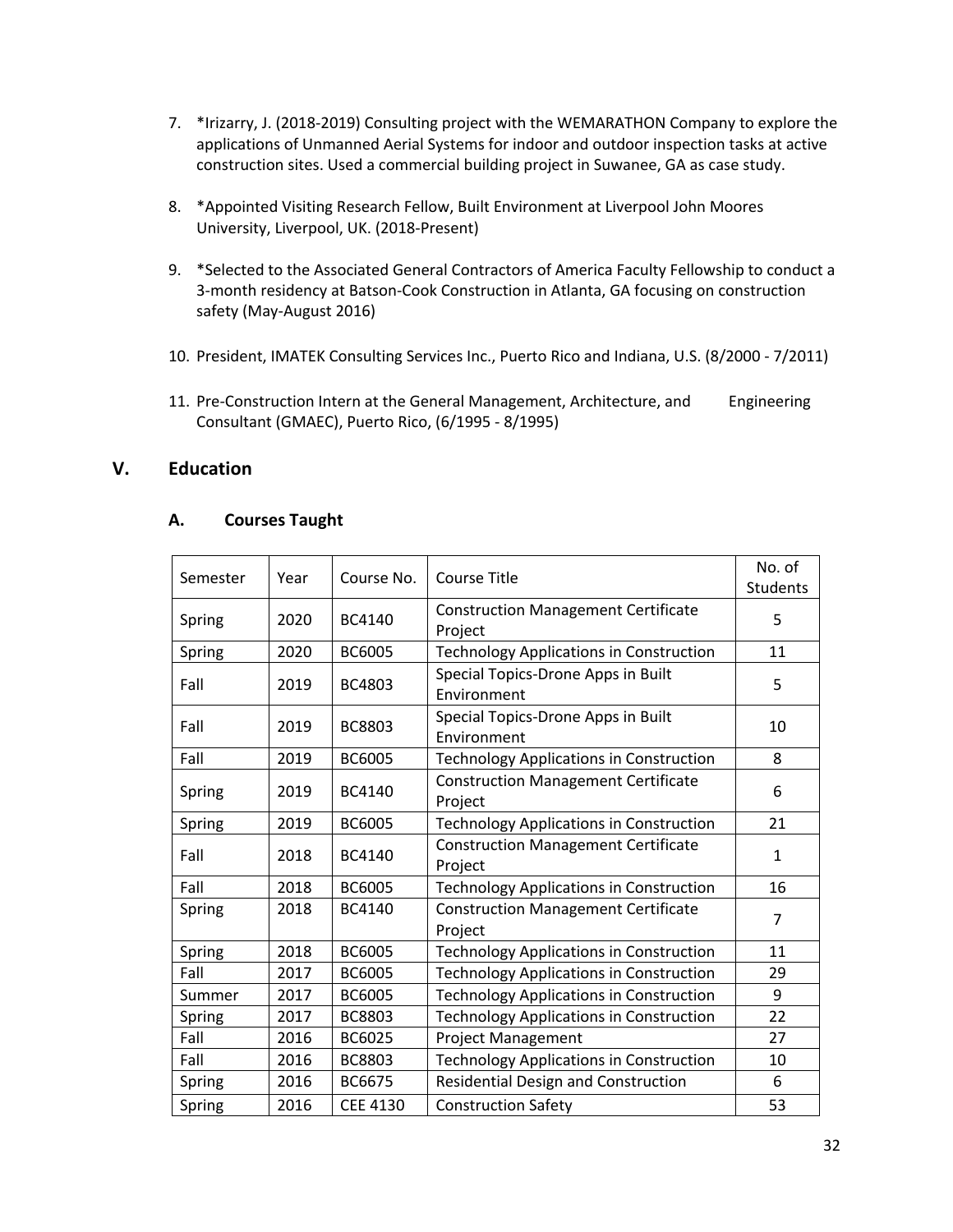| Spring | 2015 | BC4600  | <b>Project Management 2</b>                | 16 |
|--------|------|---------|--------------------------------------------|----|
| Spring | 2015 | BC 6675 | <b>Residential Design and Construction</b> | 10 |
| Fall   | 2014 | BC 6025 | <b>Project Management</b>                  |    |

### **B. Individual Student Guidance**

#### **B1. Ph.D. Students**

- 1. Name: Steven Kassinger Advisement Period: Fall 2019-Present Title of Dissertation: Technology Assisted Workplace Adaptation for an Aging Workforce (tentative) Indicators of mentorship quality: TBD
- 2. Name: Irish Horsey

Advisement Period: Fall 2016-Present Title of Dissertation: A Study on the Persistent Impediments of the Disadvantaged Business Enterprise Program Policy that Encumbers Minority Firm Growth and Development on Construction Transportation Projects Position: Assistant Professor and Interim Chair at Kennesaw State University. Successfully passed Comprehensive Examination on May 20, 2018. Expected to Present Proposal in April 2020 Indicators of mentorship quality: TBD

3. Name: Daniel Paes

Advisement Period: Fall 2015-Fall 2019 Research topic: User-centered assessment of Layout Perception and Presence in BIM-based Virtual Reality Environments Position: Assistant Professor, Department of Civil, Construction, and Environmental Engineering. Massey University, New Zealand Indicators of mentorship quality: Co-authored and published one journal paper in Automation in Construction, and co-authored and published three conference papers.

4. Name: Sungjin Kim

Advisement Period: Fall 2014-Spring 2018 Research topic: User-Perceived Effectiveness of Unmanned Aircraft System (UAS) Integration in Infrastructure Construction Environments Position: Assistant Professor, Department of Civil, Construction, and Environmental Engineering. University of Alabama Indicators of mentorship quality: As student, co-authored and published six conference papers and presented three research posters.

5. Name: Samaneh Zolfagharian Advisement Period: Fall 2012-Fall 2016 Research Topic: A Knowledge-Based BIM Exchange Model for Constructability Assessment of Commercial Building Designs Position: Senior Product Line Manager, Autodesk.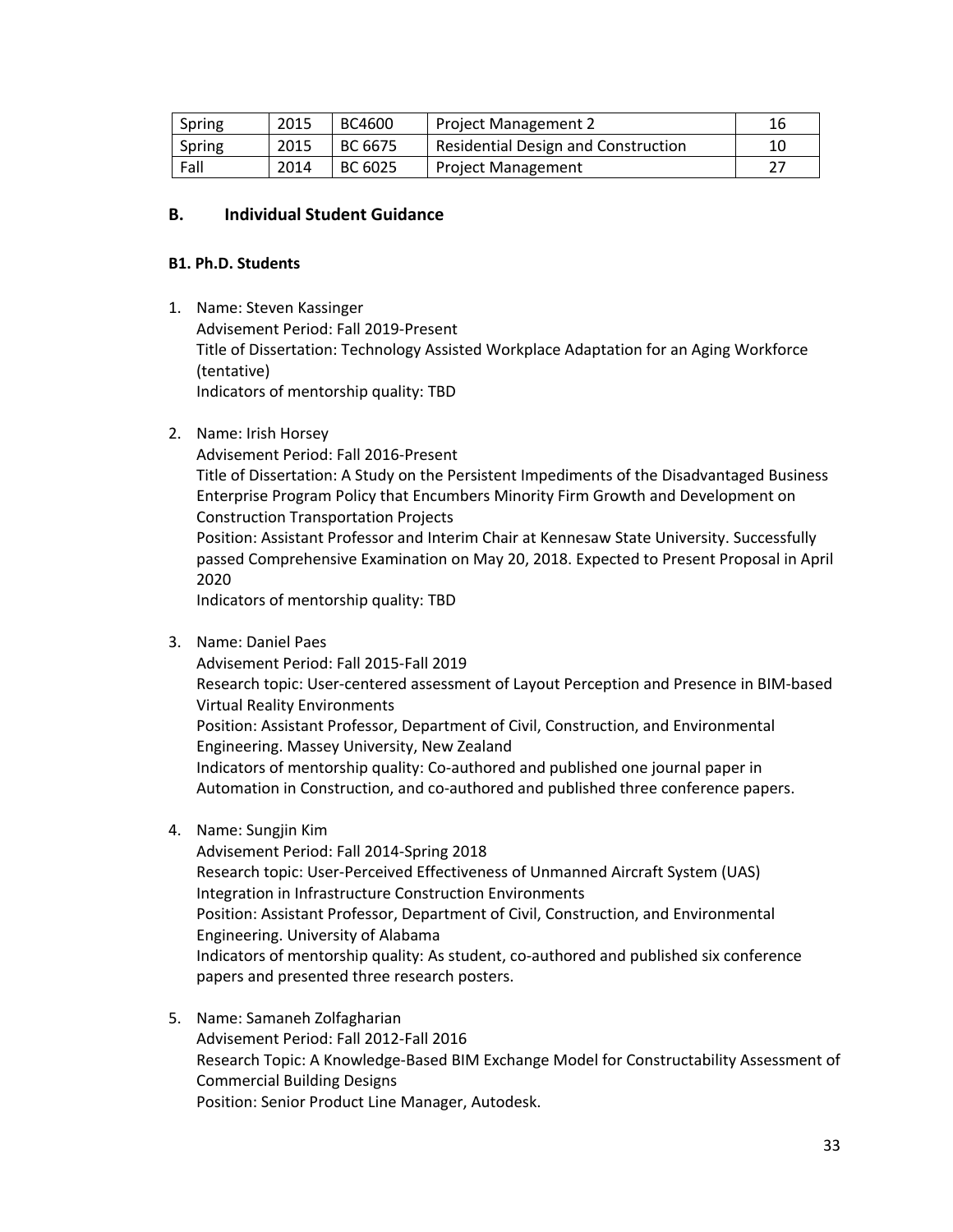Indicators of mentorship quality: As student, co-authored and published eight journal papers and twelve conference papers.

- 6. Name: Mehdi Nourbakhsh Advisement Period: Spring 2012-Spring 2016 Research Topic: Generalizable Surrogate Models for the Improved Early-Stage Exploration of Structural Design Alternatives in Building Construction Position: Generative Design Research Scientist, Autodesk. Indicators of mentorship quality: As student, co-authored and published eight journal papers and eleven conference papers.
- 7. Name: Ebrahim P. Karan

Advisement Period: Fall 2011-Fall 2014 Research Topic: Extending Building Information Modeling (BIM) Interoperability to Geo-Spatial Domain using Semantic Web Technology. Position: Associate Professor at Sam Houston State University, Texas. Indicators of mentorship quality: As student, co-authored three journal papers and three conference papers as well as presented four research posters.

8. Name: Masoud Gheisari

Advisement Period: Fall 2009-Fall 2013 Research Topic: An Ambient Intelligent Environment for Accessing Building Information in Facility Management Operations; A Healthcare Facility Scenario Position: Assistant Professor at the University of Florida Indicators of mentorship quality: As student, co-authored and published ten journal papers, fifteen conference papers and presented five research posters.

## **B2. M.S. Students (Indicate Thesis Option for Each Student)**

- 1. Name: Ali Mohammad Advisement Period: Fall 2017-Spring 2018 Research Project: Real world testing of automated drone flight paths using BIM data Position: WeWork, New York, N.Y., Masters Student. Indicators of mentorship quality: Was selected for competitive MSBC Research Assistantship for Spring 2018
- 2. Name: Simon Clopton Advisement Period: Fall 2017-Summer 2018 Research Project: Exploratory Study of Unmanned Aerial Systems as Communication Enhancing Tools in Construction Environments Indicators of mentorship quality: Was selected for competitive MSBC Research Assistantship for Spring 2018
- 3. Name: Achala Gowda

Advisement Period: Fall 2015-Spring 2016 Thesis Research Topic: Factors Influencing Energy Consumption in Affordable Housing: Focus on Resident's Behavior and Awareness Factors in the State of Georgia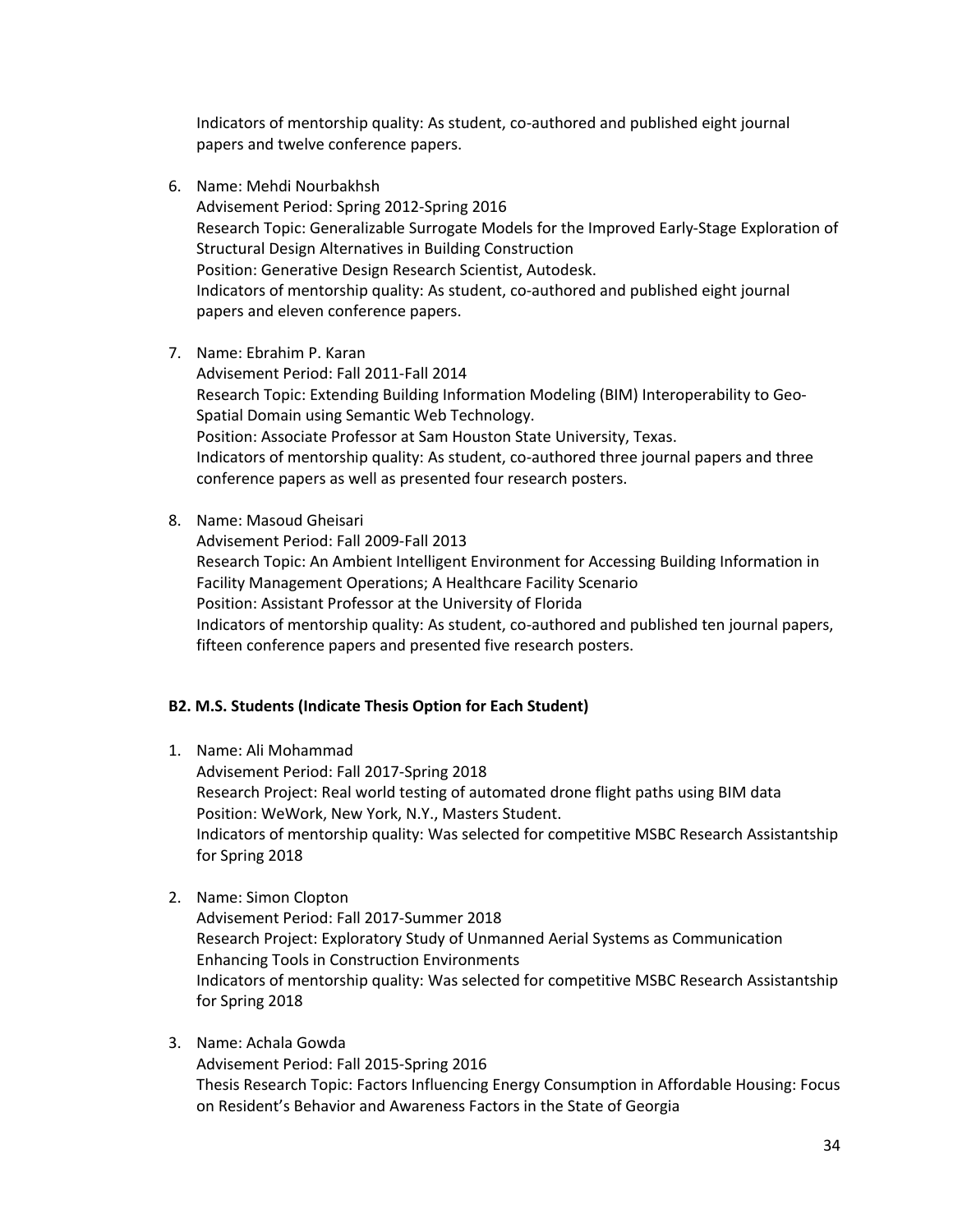Position: Project Manager at Stewart Construction

4. Name: Jeff Kim

Advisement Period: Fall 2014-Fall 2016 Thesis Research Topic: Assessing the Effects of Augmented Reality on the Spatial Skills of Postsecondary Construction Management Students in the U.S. Position: Assistant Professor at Auburn University

- 5. Name: Catherine N. Powers Advisement Period: Fall 2014-Fall 2015 Thesis Research Topic: A Process for evaluating the benefits of near-infrared reflective roof coatings used on asphalt shingle roofs Position: Project Engineer at Patillo Construction
- 6. Name: Lachlan Patterson Advisement Period: Spring 2014-Spring 2015 Thesis Research Topic: An issues-based mobile decision support system for Facility Management Applications Position: Senior Project Manager at the Massachusetts Institute of Technology Indicators of mentorship quality: As student, co-authored and published one conference paper.
- 7. Name: Lee Myers

Advisement Period: Fall 2012-Spring 2014 Thesis Research Topic: Feasibility study of build-to-rent as a product line for homebuilders Position: Colonnade Enterprises

8. Name: Abraham "Abe" Kreuger Advisement Period: Fall 2011-Fall 2013 Thesis Research Topic: Impact of HVAC Filters on Residential Energy Efficiency Position: Partner at SK Collaborative

#### **B3. Undergraduate Students**

- 1. Supervised Candace Giles, Presidential Undergraduate Research Award (PURA), Fall 2010. Her research project topic was: Analyzing the Existence of Gender Roles in Sustainability Practice
- 2. Coached teams of undergraduate students for the ASC Region 2 Student Competition, the National Association of Home Builders Competition, the Associated Builders and Contractors Competition and the Electrical Contractors competition between 2008 and 2012.

#### **B4. Service on Thesis or Dissertation Committees**

#### **B4.1 PhD. Dissertation Committee**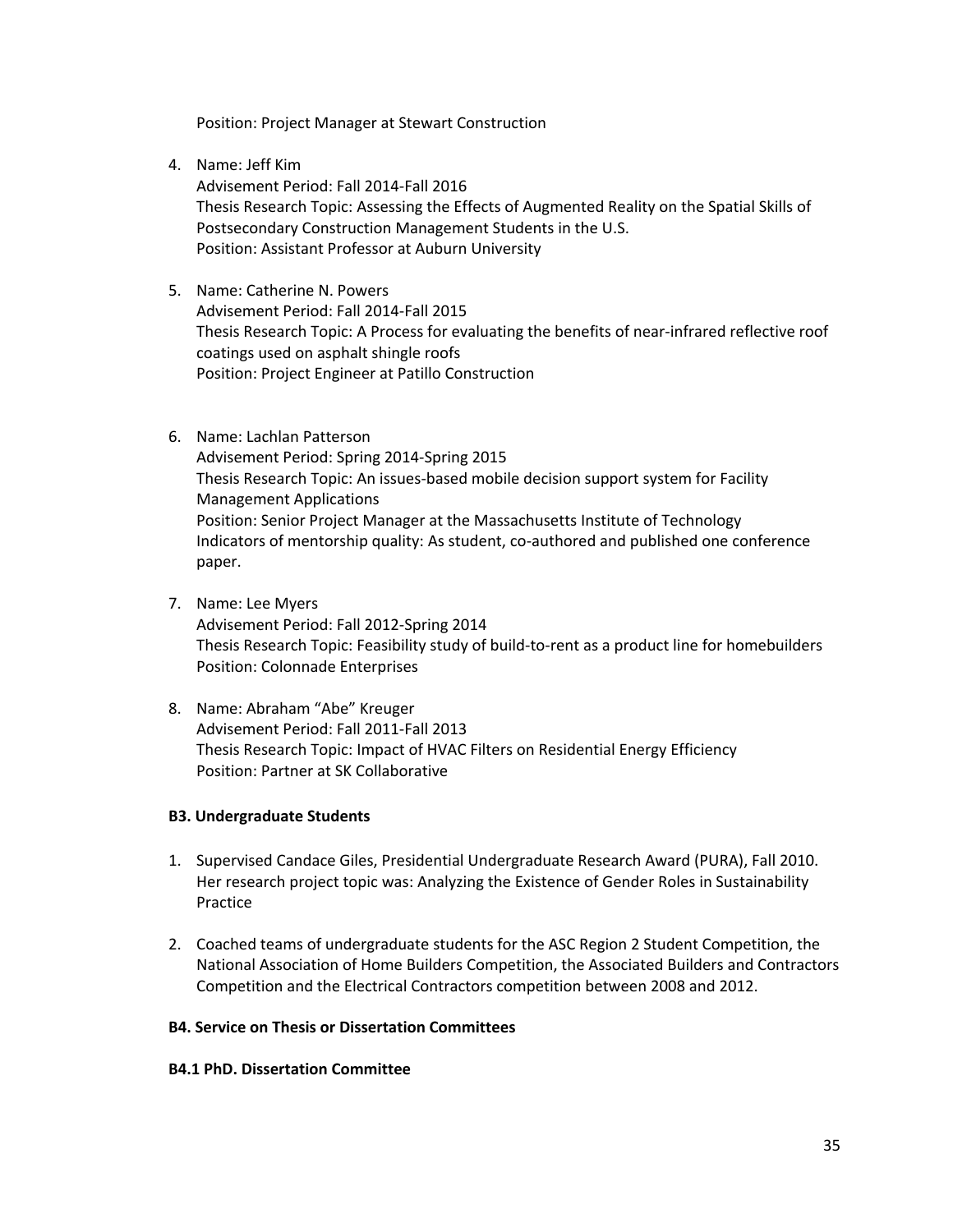- 1. Name: Jeremy Epps (PhD) Advisor: Dr. Eric M. Feron Affiliated School: Georgia Tech School of Aerospace Engineering Committee service period: Fall 2020-Present
- 2. Name: Zhenan Feng (PhD) Advisor: Dr. Vicente Gonzalez Affiliated School: Department of Civil and Environmental Engineering, The University of Auckland, New Zealand Committee service period: (external examiner) Spring 2020
- 3. Name: Leonardo Bottia Garcia (PhD) Advisor: Dr. Daniel Castro Affiliated School: Georgia Tech School of Building Construction Committee service period: Spring 2020-Present
- 4. Name: Cristina Toca-Perez (PhD) Advisor: Dayana Bastos Costa Affiliated School: Federal University of Bahia - Salvador-Bahia-Brazil Committee service period: Fall 2018-Present
- 5. Name: Yang Cao (PhD) Advisor: Dr. Baabak Ashuri Affiliated School: Georgia Tech School of Building Construction Committee service period: Spring 2019
- 6. Name: Xinghua Gao (PhD) Advisor: Dr. Pardis Pishdad Affiliated School: Georgia Tech School of Building Construction Committee service period: Fall 2018-Spring 2019
- 7. Name: Stephen Haviland (PhD) Advisor: Dr. Eric Johnson Affiliated School: Georgia Tech School of Aerospace Engineering Committee service period: Fall 2018-Present
- 8. Name: Mehrad Niknam (PhD) Advisor: Dr. Saeed Karshenas Affiliated School: Marquette University, Dept. of Civil, Construction, and Environmental Engineering Committee service period: Spring 2015-Fall 2015
- 9. Name: Liz Minne (PhD) Advisor: John C. Crittenden Affiliated School: Georgia Tech School of Civil and Environmental Engineering Committee service period: Fall 2014-Spring 2015
- 10. Name: Saud Eissa Aboshiqah (PhD)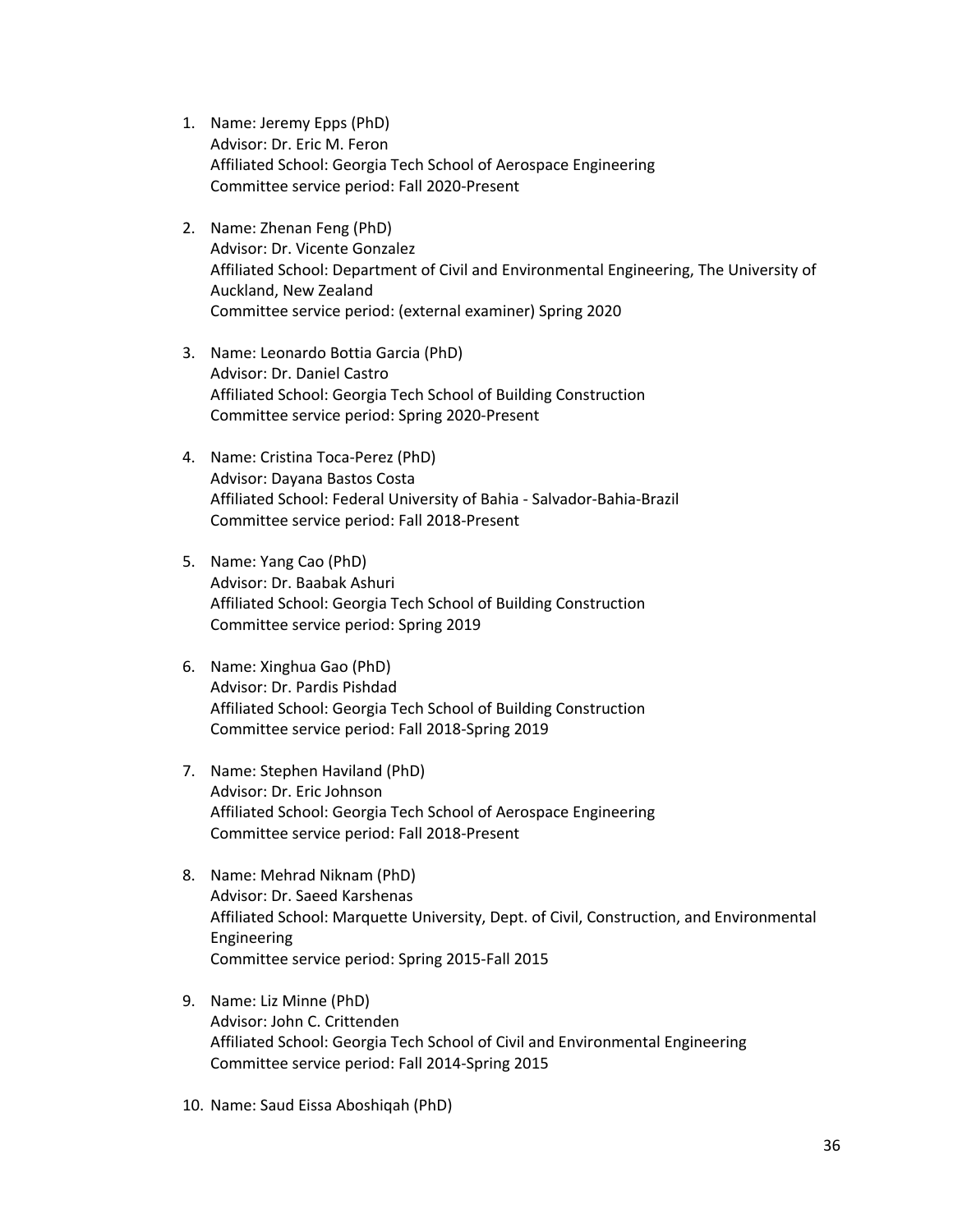Advisor: Dr. Robert Corner Affiliated School: Faculty of Science and Engineering, Department of Spatial Sciences at Curtin University, Australia Committee service period: (external examiner) Spring 2013

11. Name: Angelica Ospina-Alvarado (PhD) Advisor: Dr. Daniel Castro Affiliated School: Georgia Tech School of Building Construction Committee service period: Fall 2011-Spring 2011

#### **B4.2 Master Committee**

- 1. Name: Michael Boynton Tobey (MS) Advisor: Dr. Perry Yang Affiliated School: Georgia Tech City and Regional Planning Committee service period: Fall 2018-Spring 2018
- 2. Name: Rene Jean Robert (MS) Advisor: Erica Ryherd Affiliated School: Georgia Tech George W. Woodruff School of Mechanical Engineering, Committee service period: Fall 2014-Fall 2015
- 3. Name: Robert Stephenson (MS) Advisor: Dr. Baabak Ashuri Affiliated School: Georgia Tech School of Building Construction Committee service period: Fall 2011-Fall 2012
- 4. Name: Samaneh Zolfagharian (MS) Advisor: Dr. Aziruddin Ressang Affiliated School: Universiti Teknologi Malaysia (UTM) Committee service period: as Co-Advisor Fall 2010-Fall 2011
- 5. Name: Laura Florez-Perez (MS) Advisor: Dr. Daniel Castro Affiliated School: Georgia Tech School of Building Construction Committee service period: Fall 2009-Fall 2010
- 6. Name: Mehdi Nourbakhsh (MS) Advisor: Dr. Rosli Mahamd Zin Affiliated School: Universiti Teknologi Malaysia (UTM) Committee service period: as Co-Advisor Fall 2009-Fall 2010

#### **B5. Mentorship of Postdoctoral Fellows or Visiting Scholars**

1. Name: Cristina Toca-Perez Advisement Period: Fall 2018-Summer 2019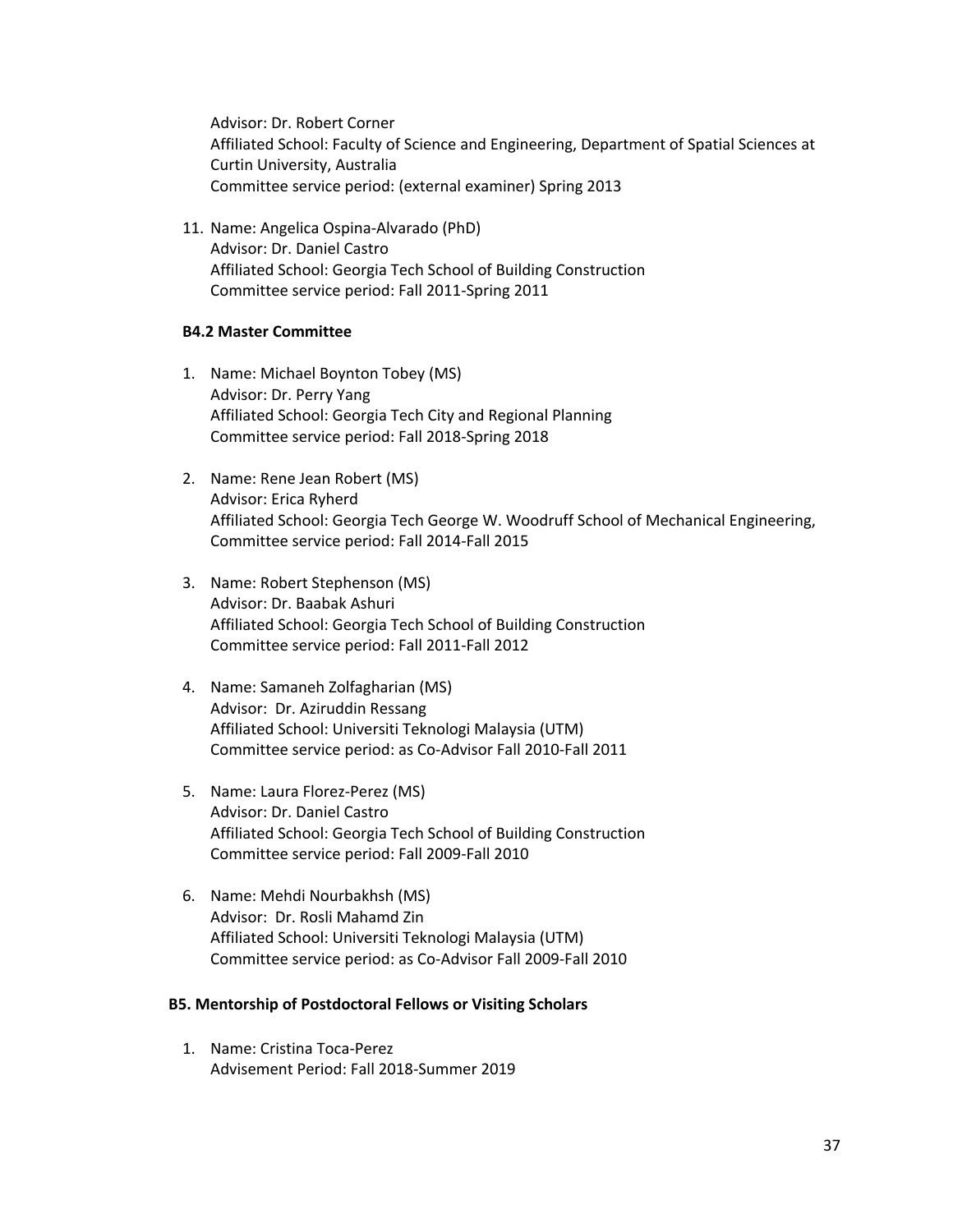Research Topic: Integrating BIM and simulation to reduce logistics waste on construction sites

Position: Doctoral Student at Federal University of Bahia - Salvador-Bahia-Brazil

- 2. Name: Claudia Fabiola Calderón Hernández Advisement Period: Jan. 2018-Mar. 2018 Research Topic: Develop a framework for the use of the Augmented/Virtual reality tool Position: Graduate Student at Pontifical Catholic University of Peru- Lima, Peru
- 3. Name: Dayana Bastos Costa Advisement Period: Spring 2015-Spring 2016 Research Topic: Unmanned Aerial Systems Applications in Construction Position: Associate Professor at Federal University of Bahia - Salvador-Bahia-Brazil
- 4. Name: Jun Sun

Advisement Period: Spring 2015-Spring 2016 Research Topic: Virtual Reality Application for Construction Safety Position: Professor, Huazhong University of Science and Technology in P.R. China

5. Name: Zhipeng Zhou

Advisement Period: Spring 2011- Fall 2012 Research Topic: Application of Relative Precursors into Safety Management of Subway Construction to Prevent Fatal or Injury Accidents Position: Associate Professor, Nanjing University of Aeronautics and Astronautics, Nanjing P.R. China

## **C. Educational Innovations and Other Contributions**

## **C.1. New Educational Programs**

- 1. Collaborated with faculty in the School of Building Construction in the development of the re-imagined Undergraduate Degree Program in Building Construction with an emphasis in Construction 4.0 technologies.
- 2. Led development of the Professional Masters in Occupational Safety and Health (PMOSH) from concept to approval by the University System of Georgia Board of Regents. (development of the program is part of BC strategic plan) (Spring 2014-Fall 2015)
- 3. Developed Study Abroad program to Brazil in collaboration with Federal University of Bahia, Brazil: BC4900 Sustainable Methods for Informal Construction as part of the program titled, Technology Integrated Service Learning for the Sustainable Built Environment in Brazil-Fall 2015
- 4. Advised Prof. Rick Porter in the development of prospectus and proposal for the Masters in Real Estate Development (MRED) degree. (Spring 2015-Fall 2016)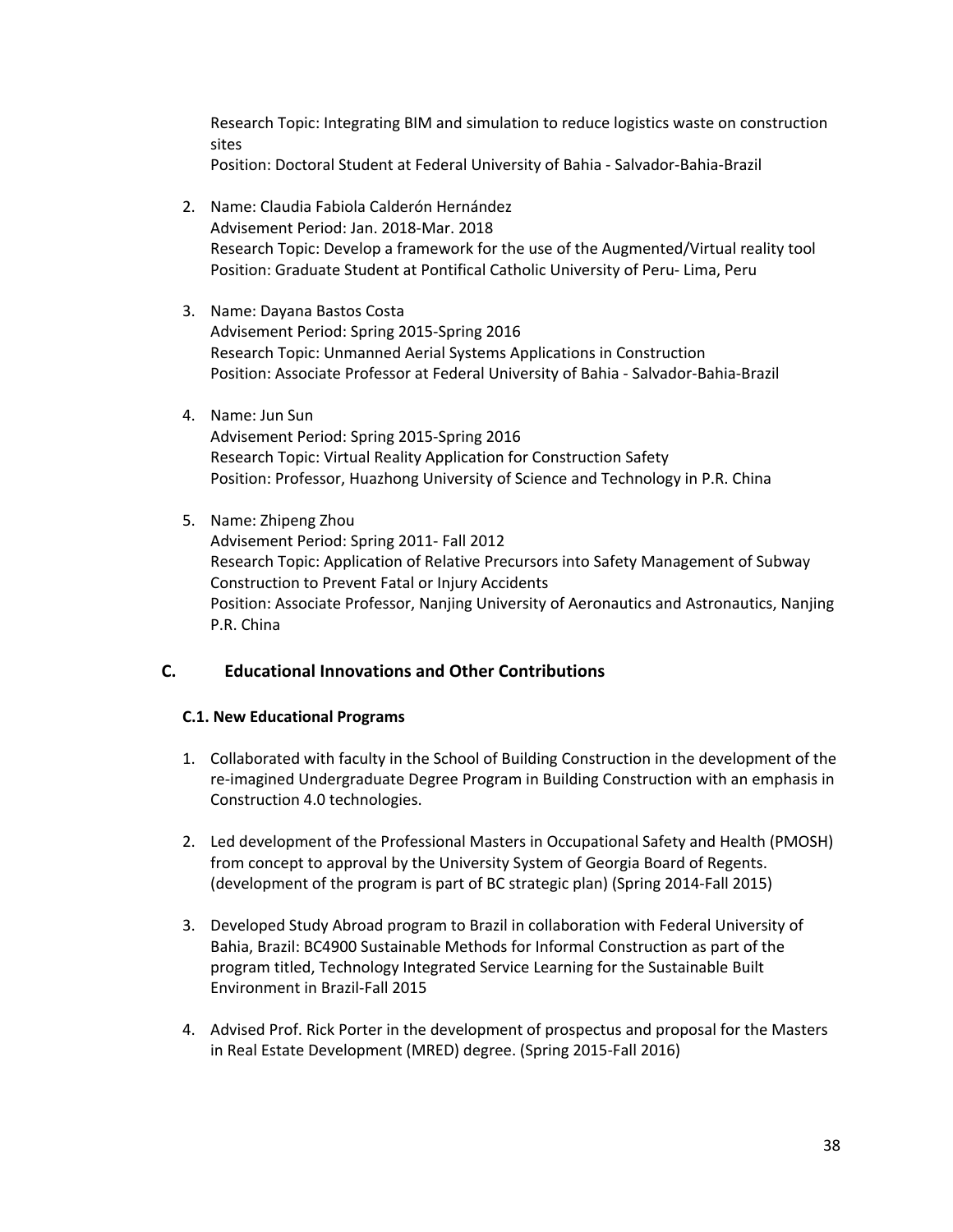5. Collaborated with faculty in the School of Building Construction in the development of the Undergraduate Certificate in Construction Management.

#### **C.2. New Courses Developed**

- 1. Drone Technology Applications in the Built Environment (BC4803/8903)
	- This course provides a current and comprehensive introduction to multiple innovative and cutting-edge drone technology applications in present and future use in the built environment. The course takes a practical and hands-on approach to the introduction of drone technology applications. By course completion, students are able to describe the various drone-related technologies and to functionally apply many of them. Students are also expected to be able to develop strategies for the integration of several of the covered drone technologies into built environment operational workflows including construction and facility management. The course innovations in terms of the practical approach used to teach drone technology was presented at the Celebrating Teaching Day at Georgia Tech in March 2020.
- 2. Technology Applications in the Construction Industry (BC6005)

The course was developed as part of the School of Building Construction's strategic plan to provide students in the masters program with exposure to the latest and most advanced Construction 4.0 technologies being introduced in the construction industry. Technologies covered include laser scanners, drones, and various project management and visualization software. Students in the course will benefit from using the only available textbook that I co-authored which comprehensively covers all the Construction 4.0 technologies introduced in the course

## 3. BC 4630, Senior Capstone (BC 4630)

Senior project course improved by increasing the complexity of the project that students work on. The project used reflects the scope of work students learn during the 4-year undergraduate degree and requires application of the knowledge gained. In addition, the final stage or the course includes a defense of the work judged by industry professionals in a panel setting.

#### 4. Virtual Construction Operations Analysis (BC8833)

The course was designed to prepare students to perform pre-project analysis using the latest technologies for planning complex projects considering safety, schedule, and cost implications.

5. Sustainable Construction Technology (BC8933)

The course was design as an exploration of construction materials, methods and related technologies in the broad context of residential and commercial building construction considering their sustainability implications.

#### **C.3. Mentoring Programs**

No data.

#### **C.4. Continuing Education**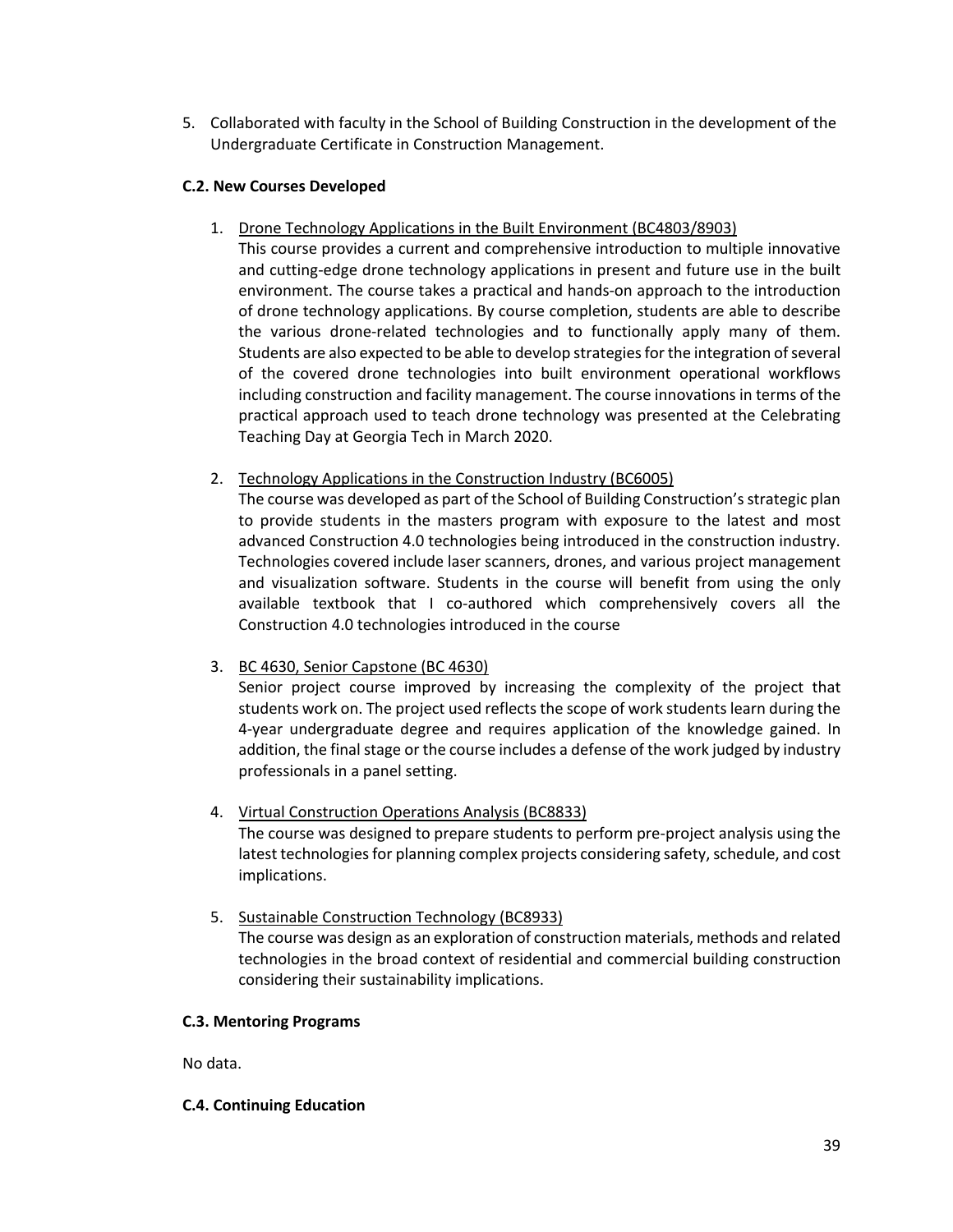- 1. Instructor, AGC Supervisory Training Program, Scheduling Unit. Nov 14-15, 2019, 6 attendees.
- 2. Instructor, AGC Supervisory Training Program, Scheduling Unit. December 6 and 7 2018, 24 attendees.
- 3. Instructor, GDOT UAS Seminar, for the Georgia Department of Transportation, July 18th, 2017, 15 attendees.
- 4. Instructor, Building with a Drone, for the Associated General Contractors of Georgia, August 5, 2015, 25 attendees.
- 5. Instructor, Architecture Design Overview 101, for the Career, Technical, and Agricultural (CTAE) Resource Network at Campbell High School in Smyrna, GA, July 22 and 23, 2009, 18 attendees.
- 6. Instructor, Constructability of PCC Pavements (8 PDHs), Forest Park, Georgia, September 5 2008, Office of Materials and Research, Georgia Department of Transportation, 21 attendees.
- 7. Instructor, Project Management (1.6 CEUs), Marietta, Georgia, February 2 and 7 2007, Continuing Education Center, Southern Polytechnic State University, 9 attendees.
- 8. Instructor, Estimating and Bidding for Contractors (1.6 CEUs), Marietta, Georgia, September 1 and 8 2006, Continuing Education Center, Southern Polytechnic State University, 3 attendees.
- 9. Instructor, Estimating and Bidding for Contractors (1.6 CEUs), Marietta, Georgia, May 20, June 3 2006, Continuing Education Center, Southern Polytechnic State University, 4 attendees.

#### **C.5. Interdisciplinary Initiatives**

- 1. In 2019, I led a team which was awarded hosting the 2022 International Conference of the Associated Schools of Construction in collaboration with faculty from the Construction Management Department at Kennesaw State University. The conference will be the first held in Georgia in the almost 60 years of the conference history. The conference brings together faculty from construction related educational programs from around the world and it is sponsored by the Associated Schools of Construction. The ASC is the most important international organization in construction education with over 150 member schools accredited by the American Council of Construction Education (ACCE) as well as the American Board for Engineering and Technology (ABET).
- 2. In 2019 I led a multidisciplinary team of faculty and staff from the Schools of Building Construction, Architecture, Civil Engineering, and Aerospace Engineering in the planning and execution of the first Symposium on Unmanned Aerial Systems in the Built Environment. The symposium is a first of its kind and brought together faculty, students,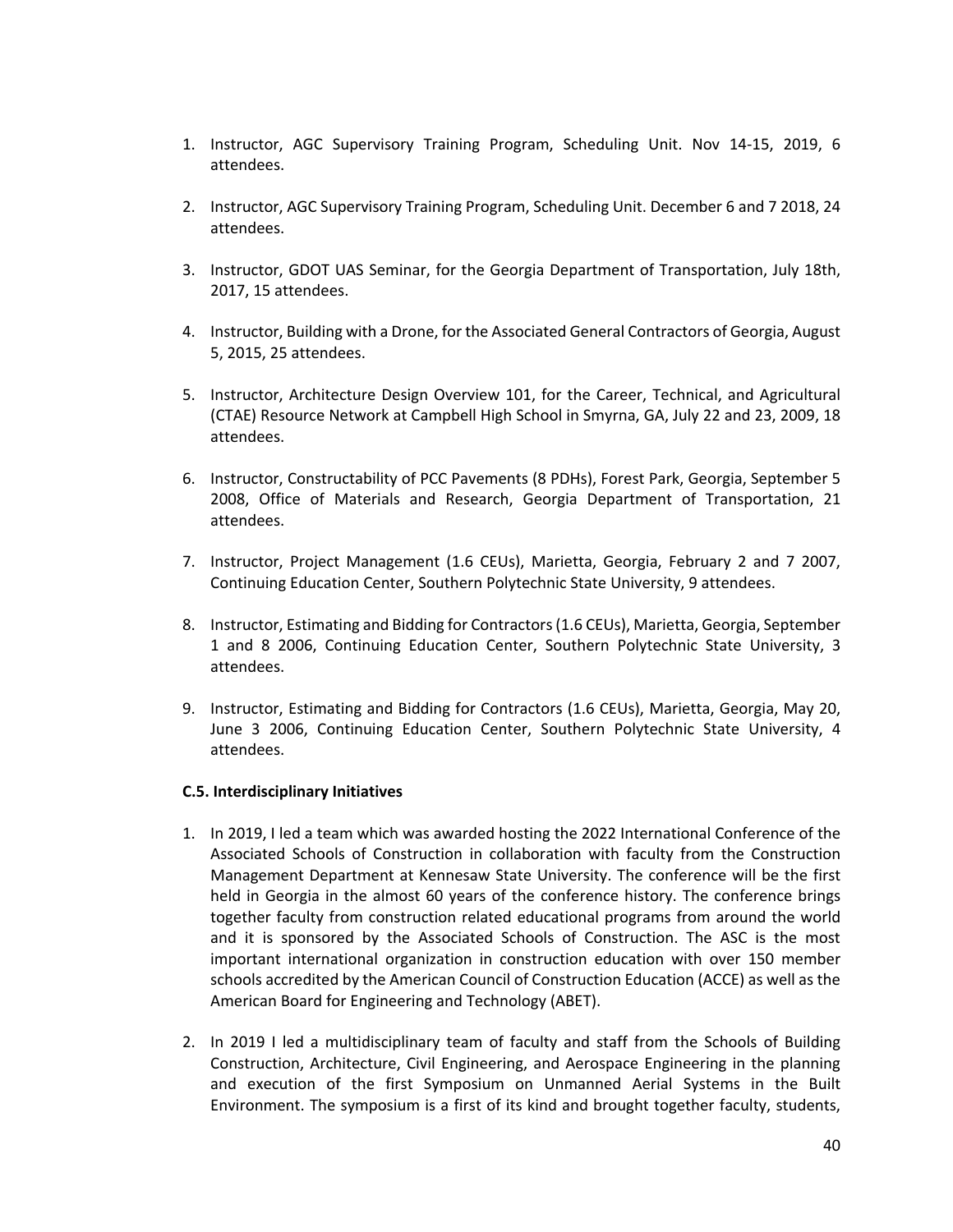and industry professionals to discuss what is next from UAS or drones in the built environment. The symposium was part of the College of Design's Associate Dean for Research initiative to promote a culture of research in the College. The symposium will be a yearly event in collaboration with faculty and Schools from across the Institute.

- 3. From 2015-2017, I was part of a collaborative and leadership effort that led to a conference and a workshop in August 2017, promoting integration between the design and construction disciplines and between industry and academia. The conference was sponsored by the AIA Academy of Architecture for Health and the workshop was sponsored by Architecture + Construction Alliance. The workshop brought faculty and industry professionals together to discuss challenges in the architecture, engineering, and construction (AEC) disciplines and how they are taught.
- 4. In the 2019 Spring Semester I collaborated with School of Architecture Prof. Julie Kim, to integrate an architecture studio course with the Construction Management Certificate Project course (BC4140) to provide students with the experience of collaborating with architecture professionals in a design-build project. The experience was appreciated by students from both courses and enhanced collaboration with faculty from the School of Architecture.

## **VI. Service**

## **A. Professional Contributions**

- Reviewer for the International Journal of Architectural Research-2020-present
- Reviewer for ISPRS International Journal of Geo-Information-2020-present
- Member of Editorial Board of Technologies Journal, MDPI-2020-present
- Chair, First Symposium on Unmanned Aerial Systems in the Built Environment-2019
- Session Chair, 2019 International Conference on Computing in Civil Engineering-2019
- Session Chair, 2019 Associated Schools of Construction International Conference-2019
- Track Chair (Computer Applications and Simulation, Advanced Technologies, and Data Analytics) Construction Research Congress-2020
- Session Moderator, ASCE Construction Institute Summit-2019
- Reviewer for Oak Ridge Associated Universities Nazarbaye University, Kazakhstan-2019
- Reviewer for the Applied Sciences Journal-2019-present
- Organizing Committee Member, 2019 ASCE International Conference on Computing in Civil Engineering-2018
- Reviewer for the Facilities Journal-2018-present
- Judge, 2018 EIC Awards of the Associated Builders and Contractors (Georgia Chapter)-2018
- Judge, 2018 Associated General Contractors of America (AGC-Georgia) Safety Leadership Award-2018
- Proposal Reviewer for the Fund for Research in Nature and Technology, Provincial Government of Quebec, Canada-2018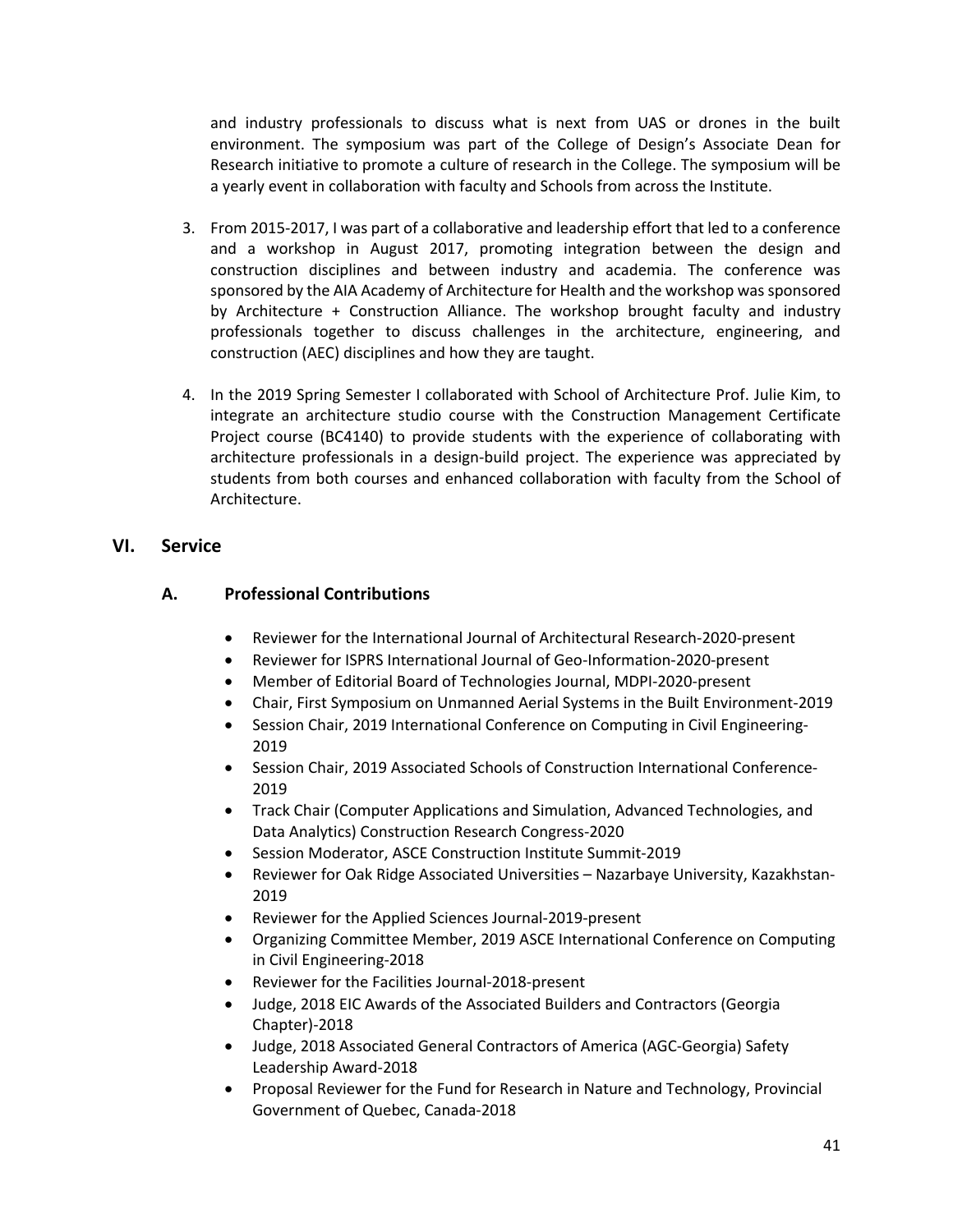- Reviewer for the Journal of Infrastructure Systems-2017-present
- Reviewer for the Innovative Infrastructure Solutions Journal-2017-present
- Reviewer for the International Journal of Intelligent Robotics and Applications-2017 present
- Reviewer for the Construction Innovation: Information, Process, Management Journal-2017-present
- Judge for the 2017 AGC Ron Amerson Safety Excellence Award-2017
- Board Member of the International Conference on Human Factors and Simulation (HFSIM) as part of the Applied Human Factors and Ergonomics Conference-2016 present
- Technical Committee Member CRC-2016
- Reviewer for the International Journal of Intelligent Robotics and Applications-2016 present
- Reviewer for the Computers and Education-Elsevier-2016-present
- Judge, 2016 ABC Excellence in Construction Competition-2016
- NSF Panel Review for PFI:BIC Smart buildings, Construction and Ambient Intelligence-2016
- Moderator for Construction Management Association of America (CMAA) Panel on Technology in Construction-2016
- Regional Director, Associated Schools of Construction Region 2-2014-2016
- Technical Co-Chair, 2014 Construction Research Congress (CRC2014)-2014
- Founding Member, ASCE Construction Institute, North Georgia Chapter-2014
- Member of Editorial Board of the International Journal of Construction Education and Research-2014-2016, 2019-present
- Reviewer for the ASCE Journal of Computing in Civil Engineering-2014-present
- Founding Member and Advisor for the ASCE CI Atlanta Chapter-2014
- Technical Committee Member for the Visualization, Information Modeling, and Simulation Track and Data Sensing and Analysis Track for the 2013 ASCE International Workshop on Computing in Civil Engineering-2013
- Session Chair, 2013 Associated Schools of Construction International Conference-2013
- Book Review of "Advanced Construction and Building Technology Automation, Robotics, Services", by Professor Thomas Bock from the Technical University of Munich, Cambridge University Press, Americas-2013
- Session Moderator, 2012 Construction Research Congress-2012
- President, Human Factors and Ergonomics Society, Atlanta Chapter-2012
- Judge, 2012 Associated Builders and Contractors' Excellence in Construction (EIC) awards-2012
- Assistant Regional Director, Associated Schools of Construction Region 2-2011-2013
- Webmaster, Associated Schools of Construction Region 2-2011-2013
- Reviewer for the Journal of Automation in Construction-2011-present
- Reviewer for the ASCE Journal of Management in Engineering-2011-present
- Reviewer for the ASC Journal of Construction Education and Research-2011-present
- Advisory Board Member, Hapeville Career Academy Charter School (Hapeville, GA) AEC Initiative in Collaboration with the Construction Education Foundation of Georgia-2010-2012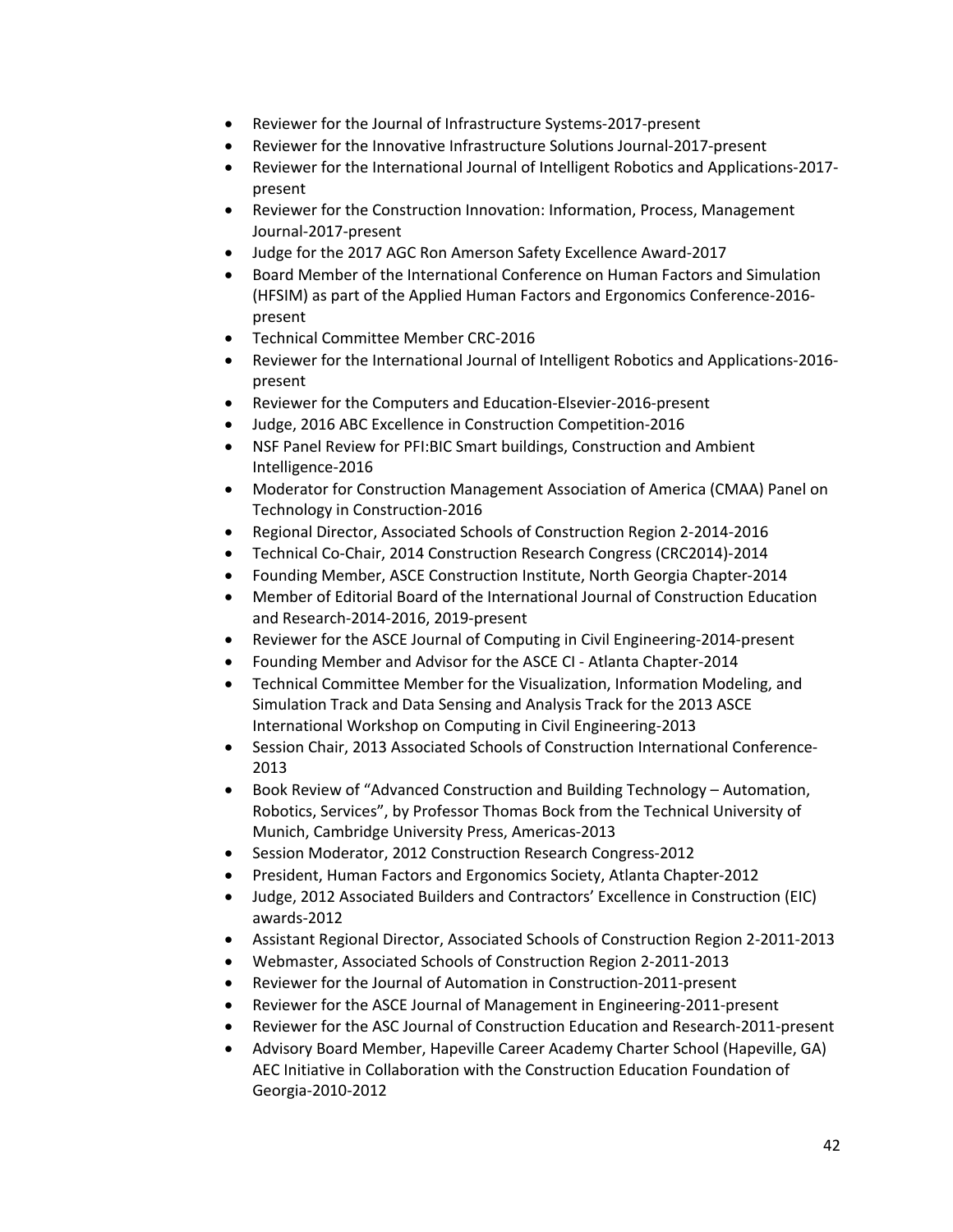- Review of Building Construction: Principles, Materials, and Systems, 2009 Update, Mehta, Scarborough and Armpriest. Prentice Hall-2009
- Review of National Fund for Scientific & Technological Development (FONDECYT) of the Government of Chile-2007

## **B. Public and Community Service**

- 1. Organized and delivered a presentation and workshop to students at Tritt Elementary School on Unmanned Aerial Systems, October 27th, 2017
- 2. Organized and delivered a presentation and workshop to students at Kingsley Elementary Charter School on Basic Principles of Structural Engineering and Construction and Unmanned Aerial Systems, October 10th, 2016
- 3. Exhibitor representing School of Building Construction in Construction Education Foundation of Georgia (CEFGA) Career Exposition 2009 to 2012, 2015, 2016, 2018, 2019, 2020
- 4. Future City Competition, Georgia Regional Competition, Judge, Jan 21, 2006; Jan 27, 2007; Jan 24, 2009; Jan 22, 2011; Jan 21, 2012; Jan 26,2013
- 5. Organized and delivered a presentation and workshop to students at Kingsley Elementary Charter School on Basic Principles of Structural Engineering and Construction, December 9th, 2010
- 6. Directed class for the ACE Mentor Program where GT Faculty conducted a teamwork activity on scheduling and project management on 2010, 2011, 2012

## **C. Institute Contributions**

#### **C1. Institute Level**

- Georgia Tech Institute Diversity and Inclusion Council Appointed by President Cabrera-2020-Present
- Georgia Tech Intellectual Property (IP) Advisory Committee- Appointed by the Executive Vice President for Research (EVPR) for a two-year term-2020-Present
- Georgia Tech Faculty Senate representative for College of Design-2017-2020
- Advisory Board Member for Goizueta STEM Initiative-2011-present
- Member of the Georgia Tech Graduate Education Strategic Plan Working Team-2013
- Judge for the Georgia Tech Research and Innovation Conference (GTRIC) poster competition, Atlanta, GA, Feb. 12, 2013
- Faculty Associate for the Grand Challenges Living Learning Community (GCLLC)-2012- 2013

#### **C2. College Level**

- Co-Chair, Diversity and Inclusion Council-Fall 2019-present
- Member RP&T Committee-Spring 2019
- Member Graduate Curriculum Committee-Fall 2019-Spring 2020